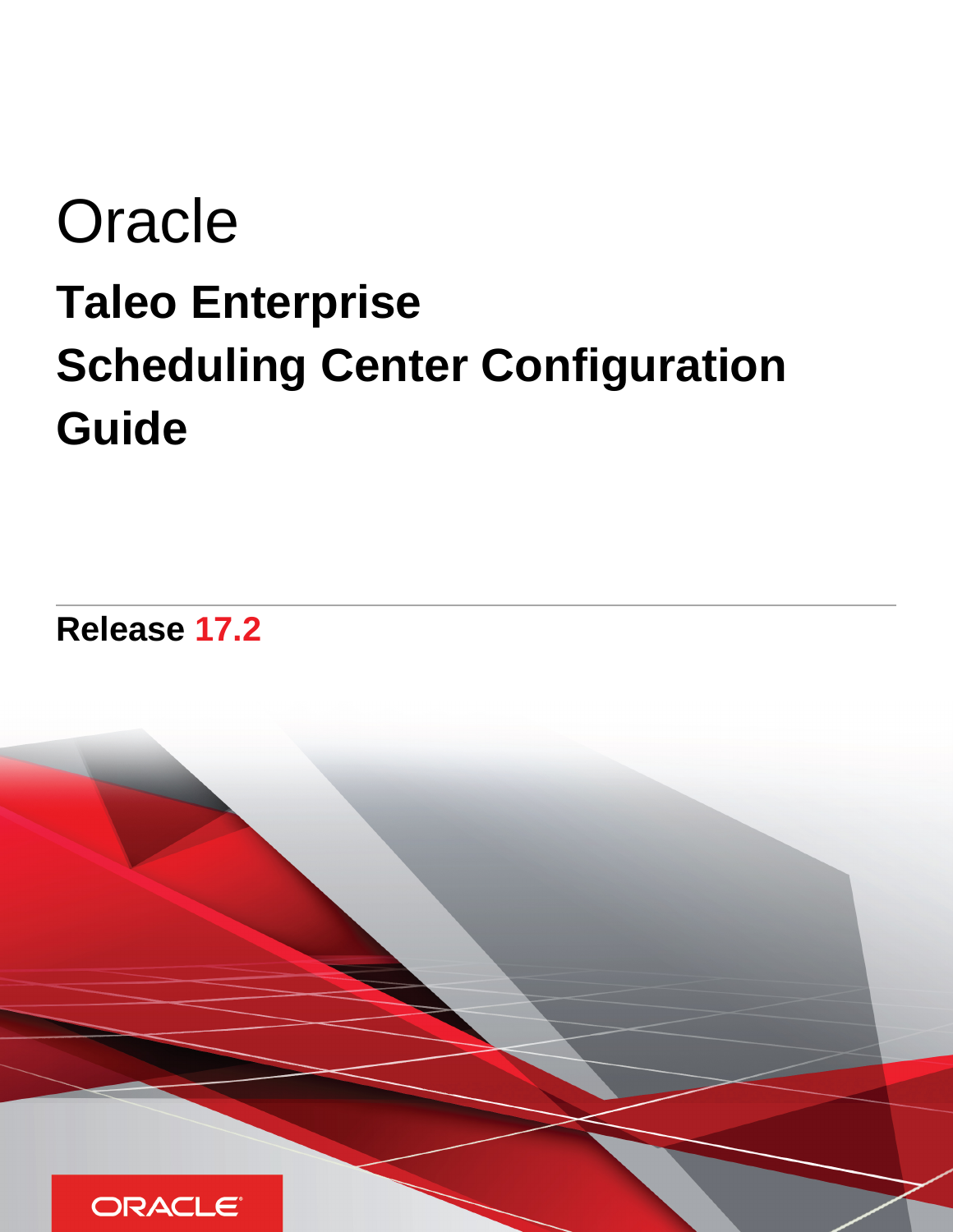Taleo Enterprise Scheduling Center Configuration Guide

#### Part Number: E92683-01

Copyright © 2017, Oracle and/or its affiliates. All rights reserved

#### Authors: Taleo Information Development Team

This software and related documentation are provided under a license agreement containing restrictions on use and disclosure and are protected by intellectual property laws. Except as expressly permitted in your license agreement or allowed by law, you may not use, copy, reproduce, translate, broadcast, modify, license, transmit, distribute, exhibit, perform, publish, or display in any part, in any form, or by any means. Reverse engineering, disassembly, or decompilation of this software, unless required by law for interoperability, is prohibited.

The information contained herein is subject to change without notice and is not warranted to be error-free. If you find any errors, please report them to us in writing.

If this is software or related documentation that is delivered to the U.S. Government or anyone licensing it on behalf of the U.S. Government, the following notice is applicable:

U.S. GOVERNMENT END USERS: Oracle programs, including any operating system, integrated software, any programs installed on the hardware, and/or documentation, delivered to U.S. Government end users are "commercial computer software" pursuant to the applicable Federal Acquisition Regulation and agency-specific supplemental regulations. As such, use, duplication, disclosure, modification, and adaptation of the programs, including any operating system, integrated software, any programs installed on the hardware, and/or documentation, shall be subject to license terms and license restrictions applicable to the programs. No other rights are granted to the U.S. Government.

This software or hardware is developed for general use in a variety of information management applications. It is not developed or intended for use in any inherently dangerous applications, including applications that may create a risk of personal injury. If you use this software or hardware in dangerous applications, then you shall be responsible to take all appropriate fail-safe, backup, redundancy, and other measures to ensure its safe use. Oracle Corporation and its affiliates disclaim any liability for any damages caused by use of this software or hardware in dangerous applications.

Oracle and Java are registered trademarks of Oracle Corporation and/or its affiliates. Other names may be trademarks of their respective owners.

Intel and Intel Xeon are trademarks or registered trademarks of Intel Corporation. All SPARC trademarks are used under license and are trademarks or registered trademarks of SPARC International, Inc. AMD, Opteron, the AMD logo, and the AMD Opteron logo are trademarks or registered trademarks of Advanced Micro Devices. UNIX is a registered trademark of The Open Group.

This software or hardware and documentation may provide access to or information about content, products, and services from third parties. Oracle Corporation and its affiliates are not responsible for and expressly disclaim all warranties of any kind with respect to third-party content, products, and services unless otherwise set forth in an applicable agreement between you and Oracle. Oracle Corporation and its affiliates will not be responsible for any loss, costs, or damages incurred due to your access to or use of third-party content, products, or services, except as set forth in an applicable agreement between you and Oracle.

The business names used in this documentation are fictitious, and are not intended to identify any real companies currently or previously in existence.

Oracle customers that have purchased support have access to electronic support through My Oracle Support. For information, visit [http://](http://www.oracle.com/pls/topic/lookup?ctx=acc&id=info) [www.oracle.com/pls/topic/lookup?ctx=acc&id=info](http://www.oracle.com/pls/topic/lookup?ctx=acc&id=info) or visit [http://www.oracle.com/pls/topic/lookup?ctx=acc&id=trs](http://www.oracle.com/pls/topic/lookup?ctx=acc&id=info) if you are hearing impaired.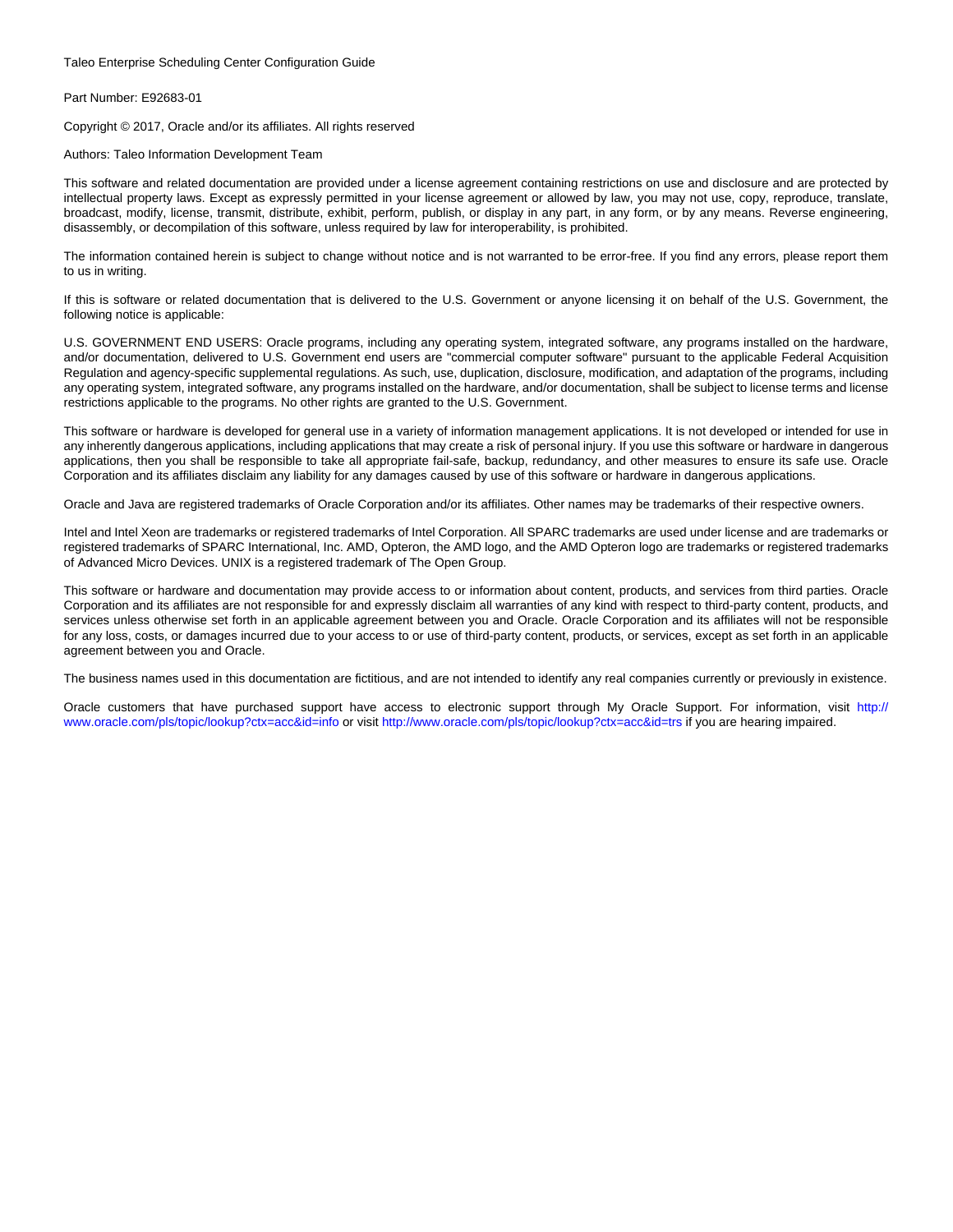# **Contents**

| <b>Preface</b>                                                 |    |
|----------------------------------------------------------------|----|
| <b>Getting Started</b>                                         | 1  |
| <b>Scheduling Center</b>                                       | 1  |
| Login and Product Access                                       | 1  |
| <b>Welcome Center</b>                                          | 3  |
| Auxiliary Navigation Bar                                       | 3  |
| Core Navigation Bar                                            | 3  |
| 2 Scheduling Center Permissions                                | 5  |
| Permissions for Performing Actions in Scheduling Center        | 5  |
| 3<br><b>Scheduling Center Configuration</b>                    | 12 |
| Configuring Scheduling Center in Recruiting Administration     | 12 |
| Configuring Scheduling Center in Career Section Administration | 23 |
| <b>Configuring Phases</b>                                      | 24 |
| <b>Configuring Calendars</b>                                   | 28 |
| Configuring Invitations                                        | 29 |
| 4 Scheduling Center Administrator Functions                    | 31 |
| Candidate Portal Messaging                                     | 31 |
| <b>Email Templates</b>                                         | 32 |
| Locations                                                      | 37 |
| <b>Users Creation</b>                                          | 38 |
| Calendar Imports                                               | 39 |
| Time Zones                                                     | 40 |
| Languages                                                      | 40 |
| Mass Update                                                    | 43 |
| Default Weekdays                                               | 44 |
| Resend of Candidate Submissions                                | 44 |
| Schedule Appointment Emails                                    | 44 |

ORACLE<sup>®</sup>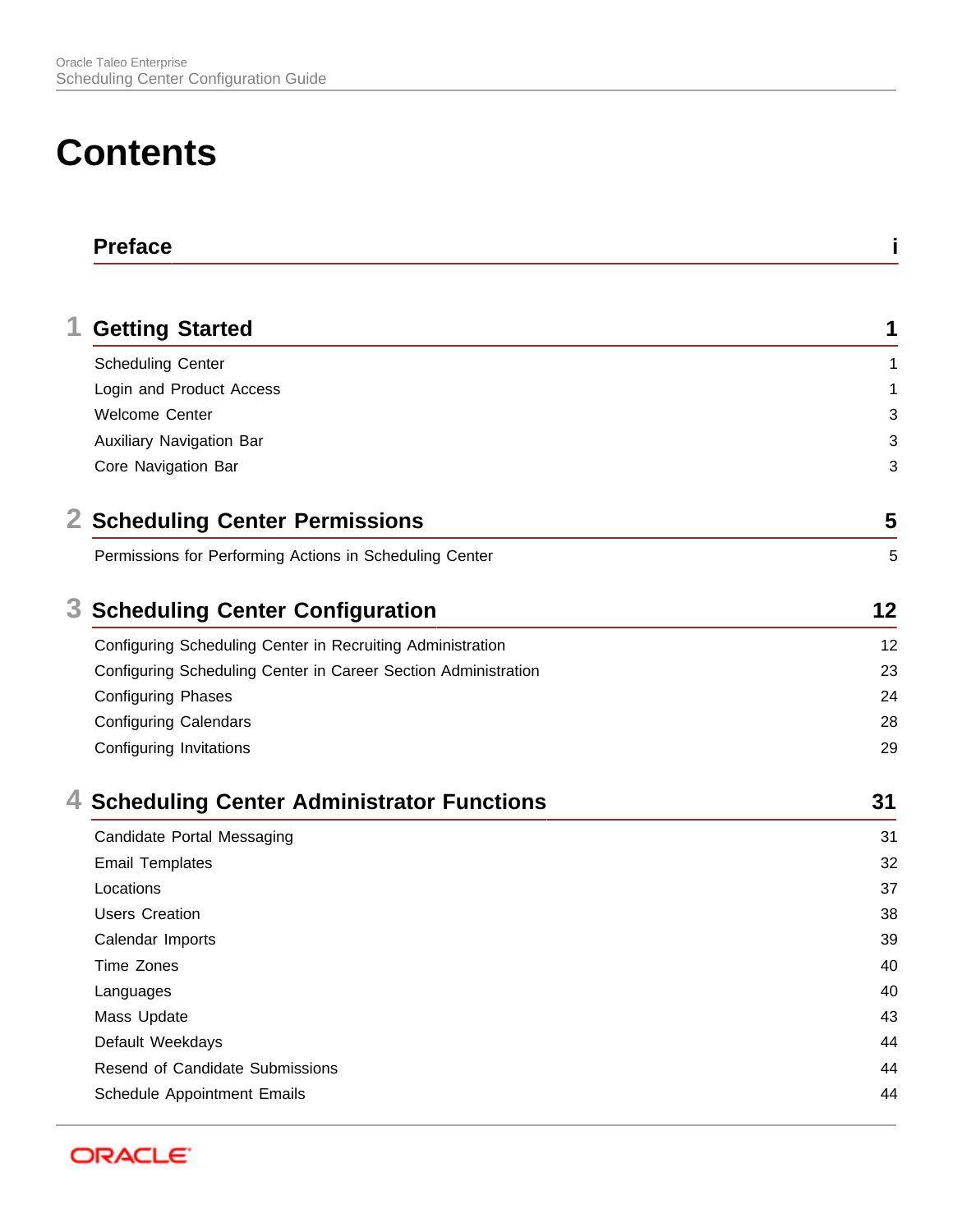#### [Fields Description](#page-50-0) 45

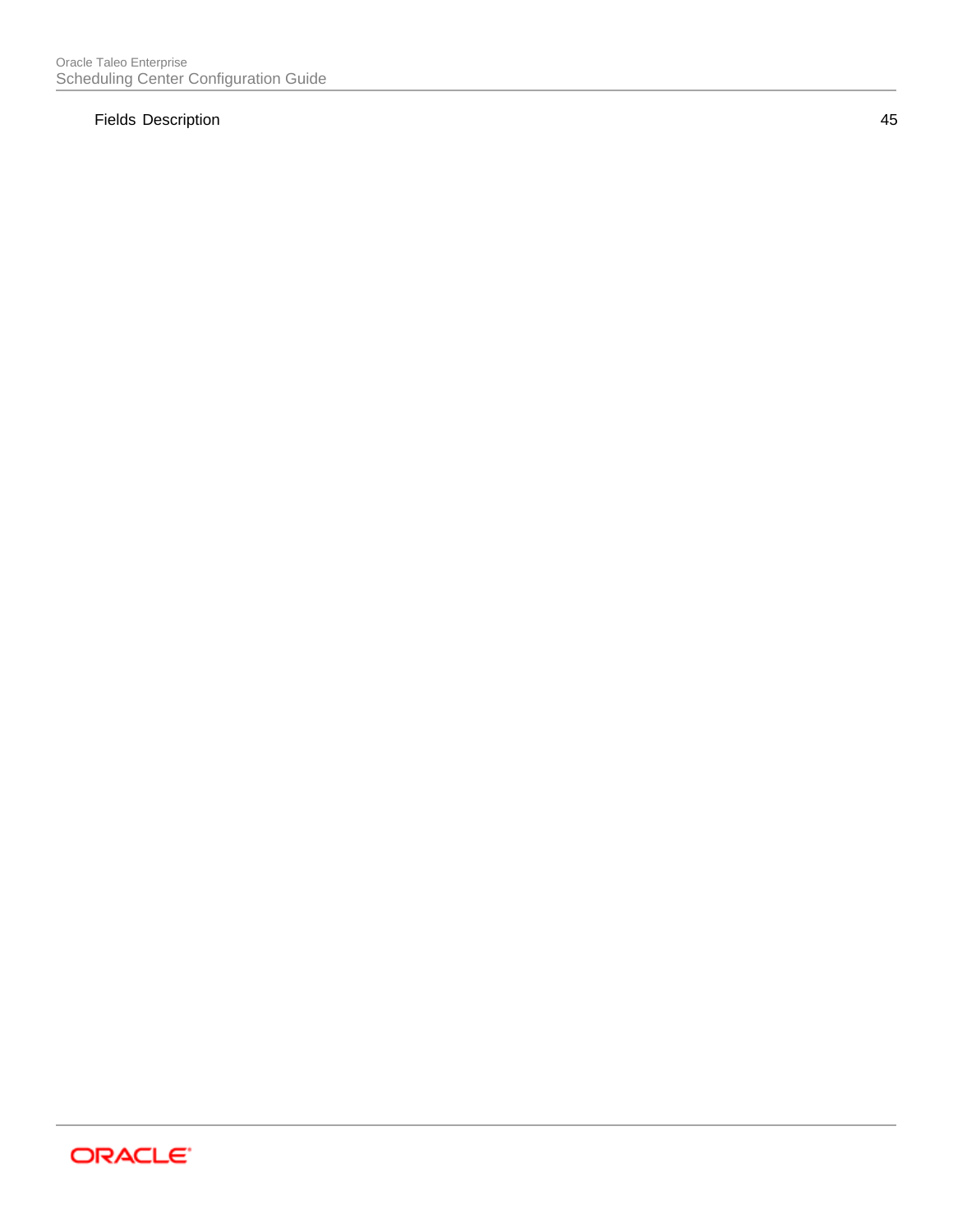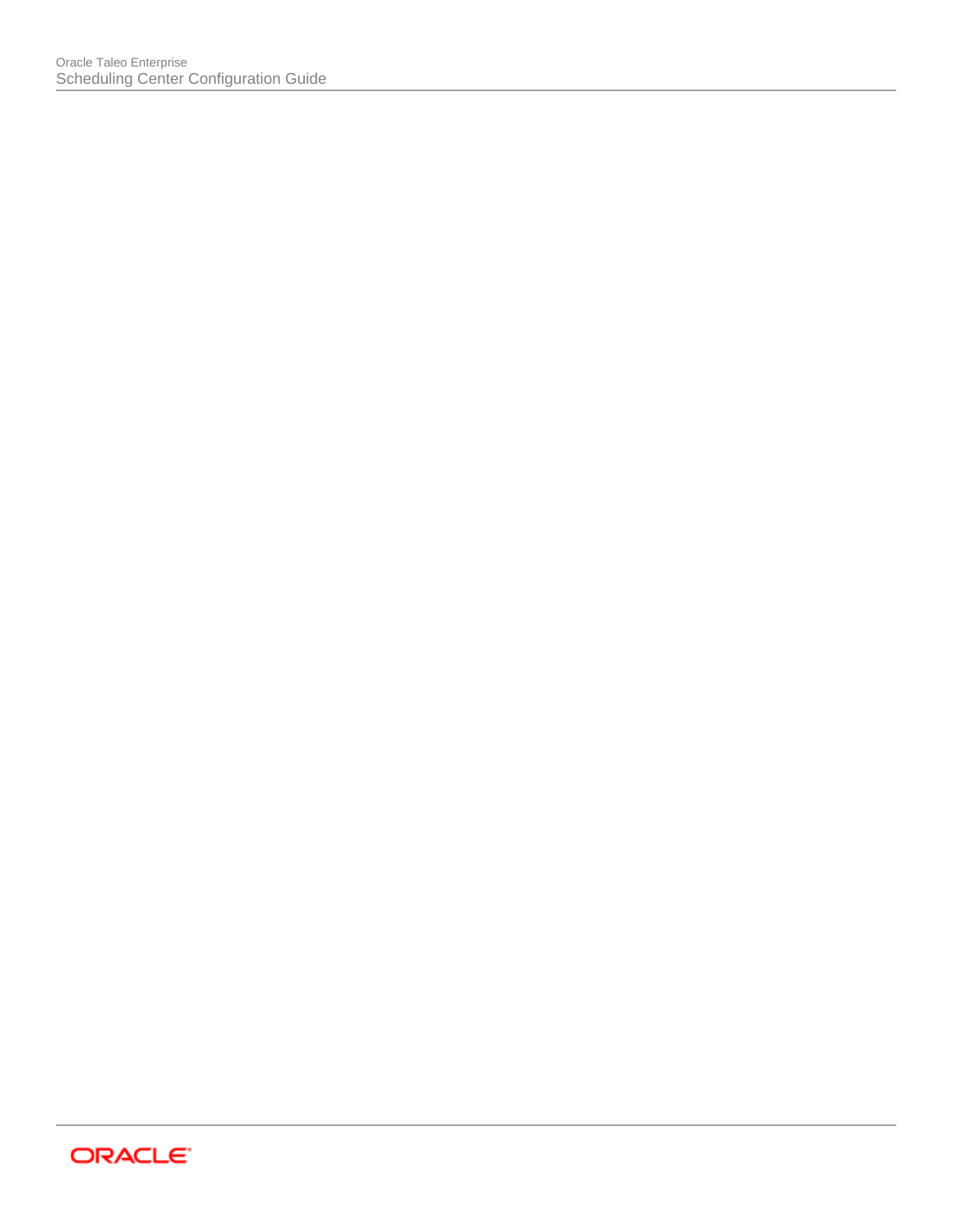# <span id="page-5-0"></span>**Preface**

This preface introduces information sources that can help you use the application and this guide.

# Oracle Applications Guides

To find guides for Oracle Applications, go to the Oracle Help Center at [http://docs.oracle.com/.](http://docs.oracle.com/)

# Documentation Accessibility

For information about Oracle's commitment to accessibility, visit the Oracle Accessibility Program website at [http://](http://www.oracle.com/pls/topic/lookup?ctx=acc&id=docacc) [www.oracle.com/pls/topic/lookup?ctx=acc&id=docacc.](http://www.oracle.com/pls/topic/lookup?ctx=acc&id=docacc)

### Access to Oracle Support

Oracle customers that have purchased support have access to electronic support through My Oracle Support. For information, visit<http://www.oracle.com/pls/topic/lookup?ctx=acc&id=info> or visit [http://www.oracle.com/pls/topic/lookup?](http://www.oracle.com/pls/topic/lookup?ctx=acc&id=trs) [ctx=acc&id=trs](http://www.oracle.com/pls/topic/lookup?ctx=acc&id=trs) if you are hearing impaired.

# Comments and Suggestions

We welcome your comments and suggestions to improve the content of our documentation. Please send us your feedback at talent\_acquisition\_doc\_feedback\_ww\_grp@oracle.com.

Thank you for helping us improve our documentation.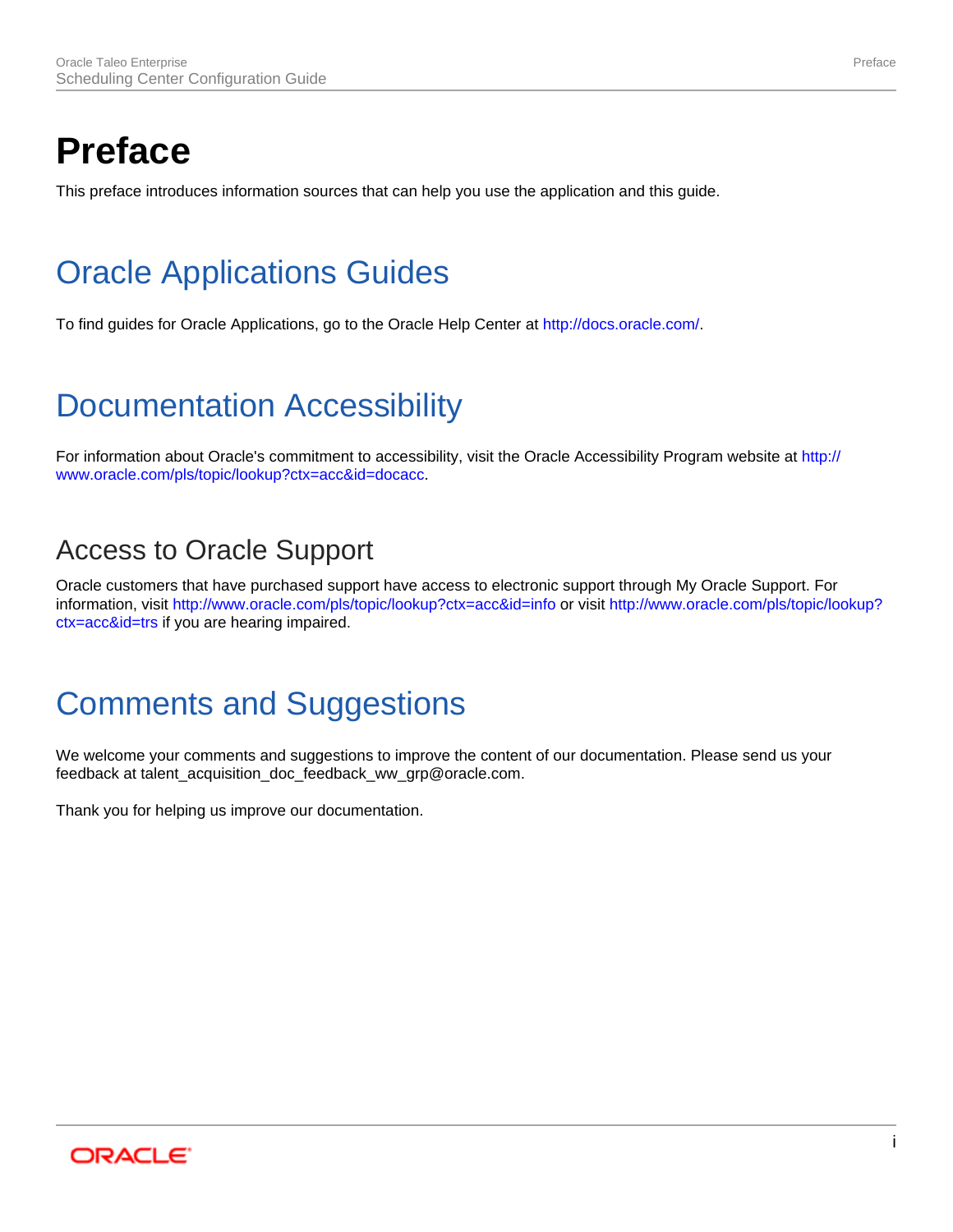# <span id="page-6-0"></span>1 **Getting Started**

# <span id="page-6-1"></span>Scheduling Center

The Scheduling Center is a product used with Recruiting to handle automated and high volume scheduling of candidates.

This add-on scheduling functionality allows users to schedule any number of screening functions for candidates, including but not limited to:

- job fair or campus appointments
- mass recruitment events
- interviews

The Scheduling Center facilitates the scheduling of these functions through the creation and management of calendars, which are populated with timeslots, into which candidates can schedule appointments. The Scheduling Center sends follow-up invitations (triggered through the candidate selection workflow) and reminder emails and records status messages in the candidate file each time a candidate performs a scheduling activity. The Scheduling Center displays a calendar view for users showing the resulting timetables of which invites are scheduled for each time slot on each day. The Scheduling Center sends email messages to candidates requesting them to schedule an appointment. It also sends emails confirming appointments and reminding candidates about their scheduled appointments.

The Scheduling Center screening service is available in two types of integration:

- Self-service: This integration type is supplied with all applications. In this type, an initial invitation email is sent to the candidate. Emails sent at the different phases of the workflow are controlled through candidate permissions set at the calendar level. The employer (recruiter) is able to manage the appointments of a candidate only if the candidate has logged in to the Scheduling Center at least once.
- Proctored: This integration type is optional and must be activated by Oracle Support. In this type, no initial invitation email is sent to the candidate. Emails sent at the different phases of the workflow are controlled through candidate permissions set at the calendar level. The employer (recruiter) can manage the appointments of a candidate even if the candidate has not logged into the Scheduling Center.

Although two types of integrations exist for the Scheduling Center, both types are configured, activated and used the same way.

# <span id="page-6-2"></span>Login and Product Access

When users open the Taleo Enterprise solution, the User Sign In page is typically displayed.

On the Sign In page, users can select the language in which they want to use the application. If users change the default language on the Sign In page, the page is displayed in the new language and subsequent Taleo product pages are presented in that language. After selecting a language, users can also instruct the system to "remember" their selection so that the next time they sign in, the User Sign In page will be presented in the language they selected.

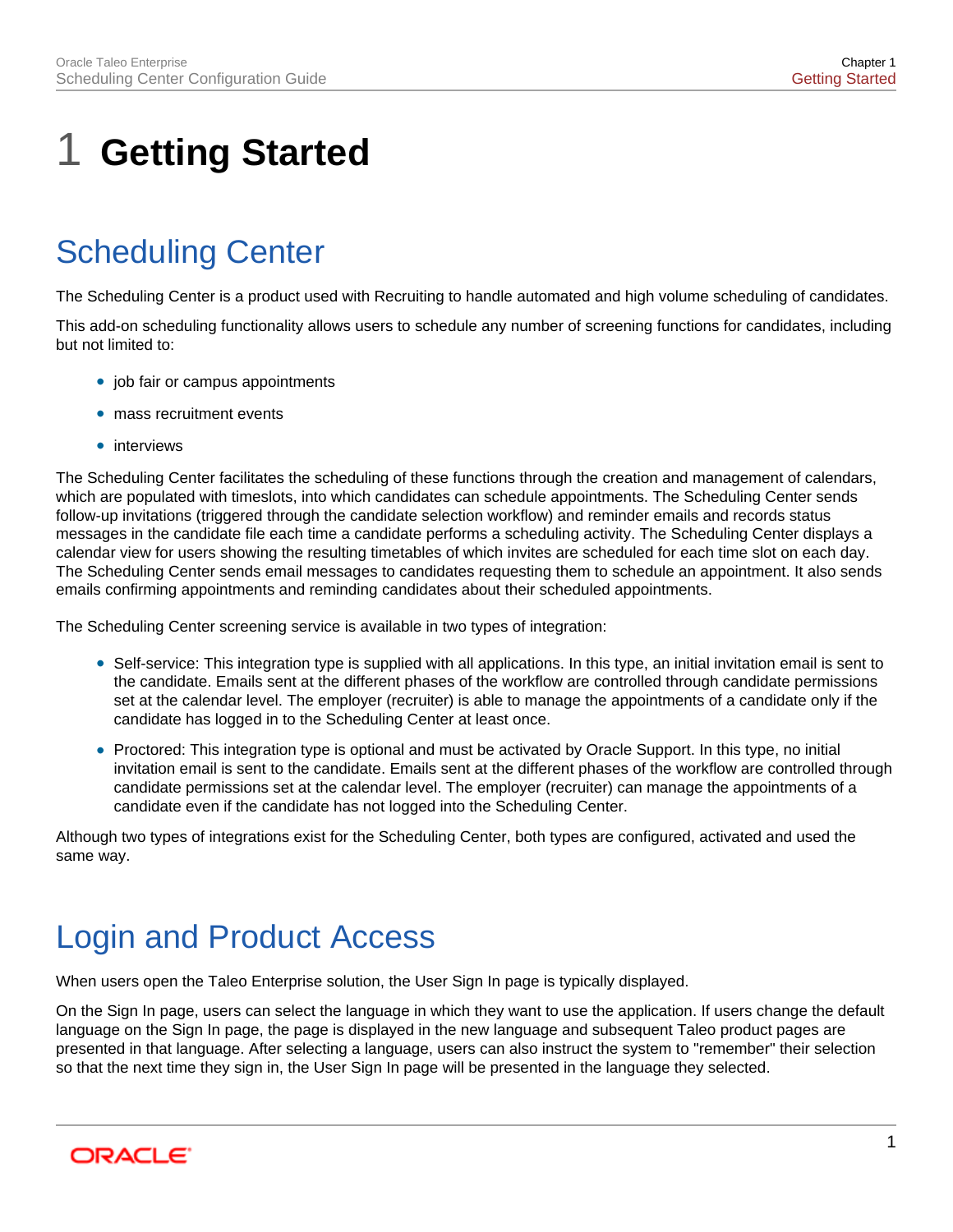If single sign-on (SSO) is not enabled within an organization, users must enter a user name and password on the user Sign In page. The user name and password are provided by system administrators. Users can modify their password. If SSO was configured through a consulting engagement (which requires a statement of work (SOW)), the Sign In page is not displayed and the default language that was configured is used.

Once a user's credentials are accepted, the [Welcome Center](#page-8-0) or table of contents page is displayed. The Taleo products available for use are dependent on which products were purchased by the organization and on the user's user type and permissions. If a user has permission to see only one Taleo product and the Display Welcome Center setting is set to "Yes", the product is displayed directly.

### Accessing a Taleo Application

#### **Prerequisites**

You must have received a user name and password from your system administrator.

#### Steps

- **1.** Select the language in which you want to use the application.
- **2.** Enter your user name and password.
- **3.** Click Sign In.

### Using the Forgot Password Link

#### **Prerequisites**

You must have a valid username and email address in your user profile.

#### Steps

- **1.** Click Forgot Your Password?.
- **2.** Enter your username and email address.
- **3.** Click OK.

#### Result

If the request comes from an authorized user, an email is sent to the supplied address with a code to access the application.

#### Next Step

You must click the link provided in the email, enter your username and access code, and provide a new password.

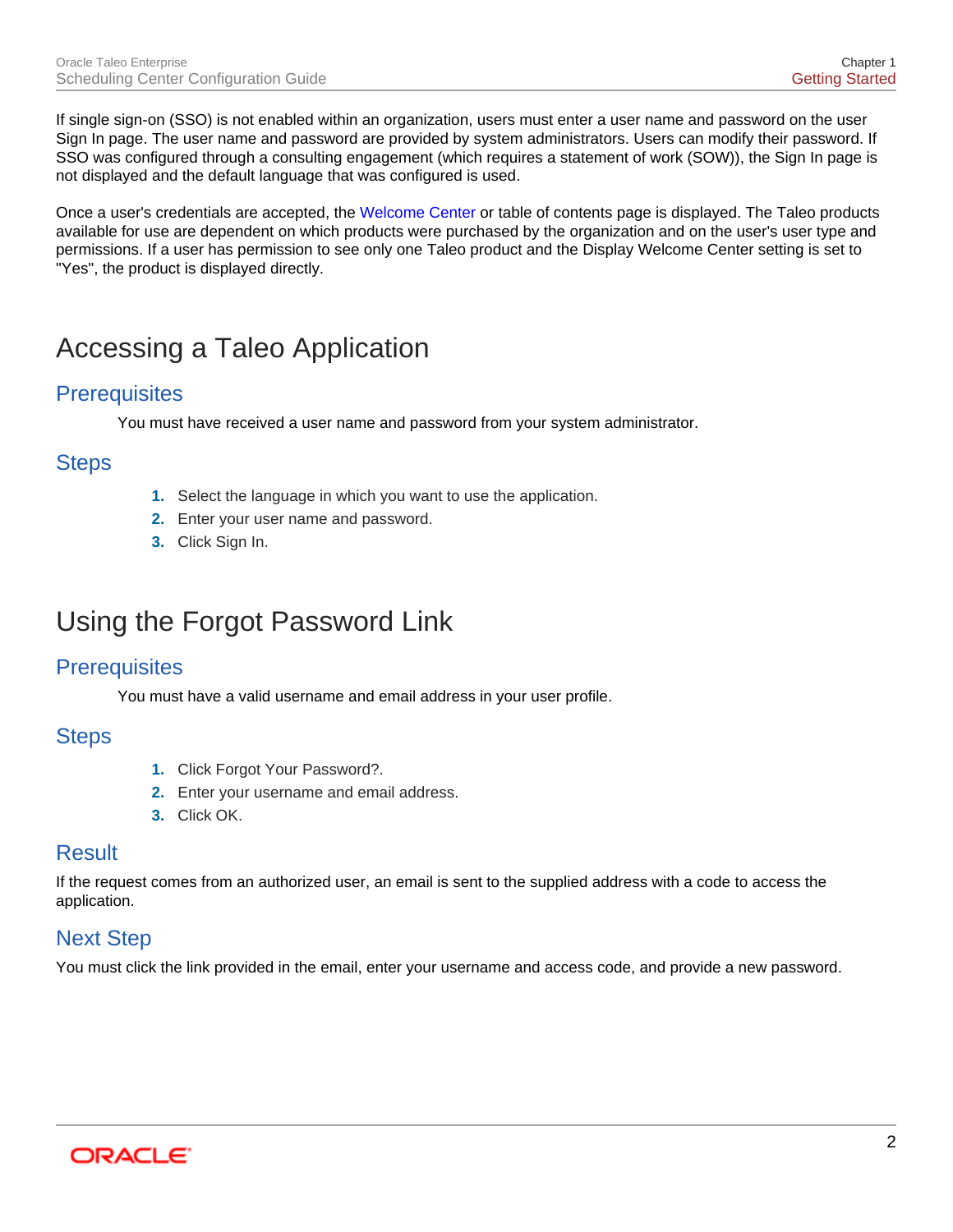## <span id="page-8-0"></span>Welcome Center

The Welcome Center is a home page that is displayed to users immediately after they log in. It provides a "one-click" access to Taleo products.

The Welcome Center contains an auxiliary navigation bar, a core navigation bar, a Quick Access panel, and a central panel.

- The auxiliary navigation bar contains links to additional resources such as the online help, setup, and the Sign Out link.
- The core navigation bar is a set of tabs that provide direct links to Taleo products. A user might have a tab for any or all of the following products: Performance, Recruiting, Compensation, Oracle Business Intelligence, Learn, and Configuration.
- The Quick Access panel provides an alternative "one-click" access to the same products available in the core navigation bar. It also provides access to modules within products for example, Onboarding (Transitions), Scheduling Center, and to specific content such as a requisitions and candidate files.
- In the central panel, customers can put information of interest to all Taleo product users. Alternatively, they can create distinct sets of information and associate an information set with a configuration profile.

If the Welcome Center is enabled, it replaces the table of contents page.

# <span id="page-8-1"></span>Auxiliary Navigation Bar

The auxiliary navigation bar, located at the top right of pages, provides users access to Home, Resources, and Sign Out links.

The table shows the auxiliary navigation bar options.

| <b>Auxiliary Navigation Bar Option</b> | <b>Description</b>                                                                                                                                                                                                                                                                                                           |
|----------------------------------------|------------------------------------------------------------------------------------------------------------------------------------------------------------------------------------------------------------------------------------------------------------------------------------------------------------------------------|
| Home                                   | If you have access to multiple Taleo products and you click Home, the Welcome Center is<br>displayed.                                                                                                                                                                                                                        |
| Resources                              | May include:<br>My Setup: Access to the Language drop-down menu where you can select the content<br>$\bullet$<br>language for the product.<br>About: Information about the product such as the version number and the build number<br>$\bullet$<br>that you need to provide to Oracle Support when you need to contact them. |
| Sign Out                               | Terminates the session and you are automatically signed out of all Taleo products.                                                                                                                                                                                                                                           |

# <span id="page-8-2"></span>Core Navigation Bar

The core navigation bar provides users access to the Scheduling Center, Reports, and Configuration tabs.

The table shows the core navigation bar options.

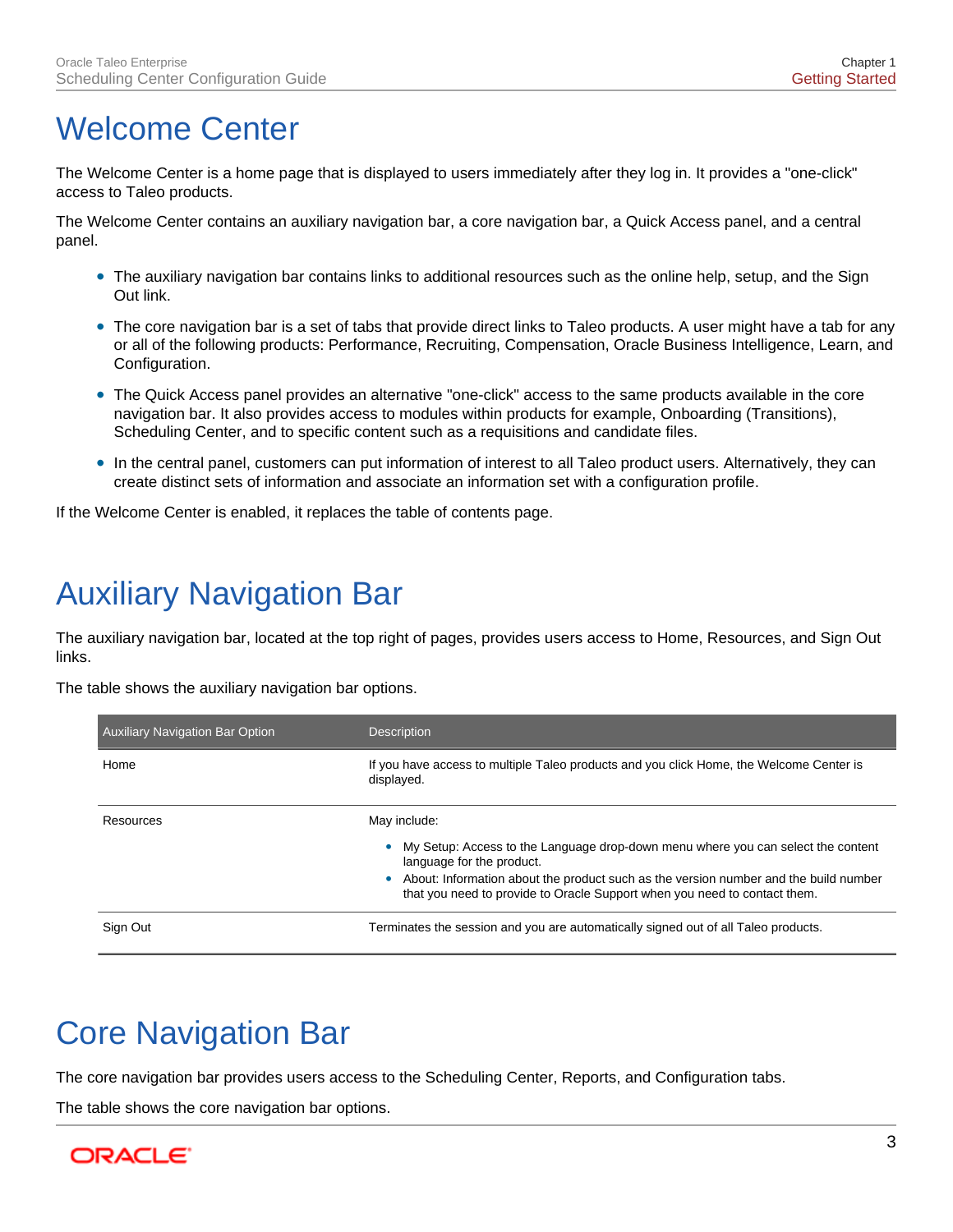| Link                     | <b>Description</b>                                                                                                                                                                                                                                                                                                                            |
|--------------------------|-----------------------------------------------------------------------------------------------------------------------------------------------------------------------------------------------------------------------------------------------------------------------------------------------------------------------------------------------|
| <b>Scheduling Center</b> | Gives users access to the Calendars page where they can create calendars and update<br>existing ones.                                                                                                                                                                                                                                         |
| Reports                  | Gives users access to a list of reports they can run:<br><b>Roster Schedule</b><br>$\bullet$<br>Scheduled Appointments (visible to Administrators only)<br>Appointment Summary Report (visible to Administrators only)<br>Arrival Status Report (visible to Administrators only)<br>$\bullet$                                                 |
| Configuration            | Gives Administrators access to the following configuration features:<br>Candidate Portal Messaging<br><b>Email Templates</b><br>Locations<br>۰<br><b>Create Users</b><br>Import Calendars<br>Display Time Zones<br>Display Languages<br>Mass Update<br>Default Weekdays<br><b>Resend Candidate Submissions</b><br>Schedule Appointments Email |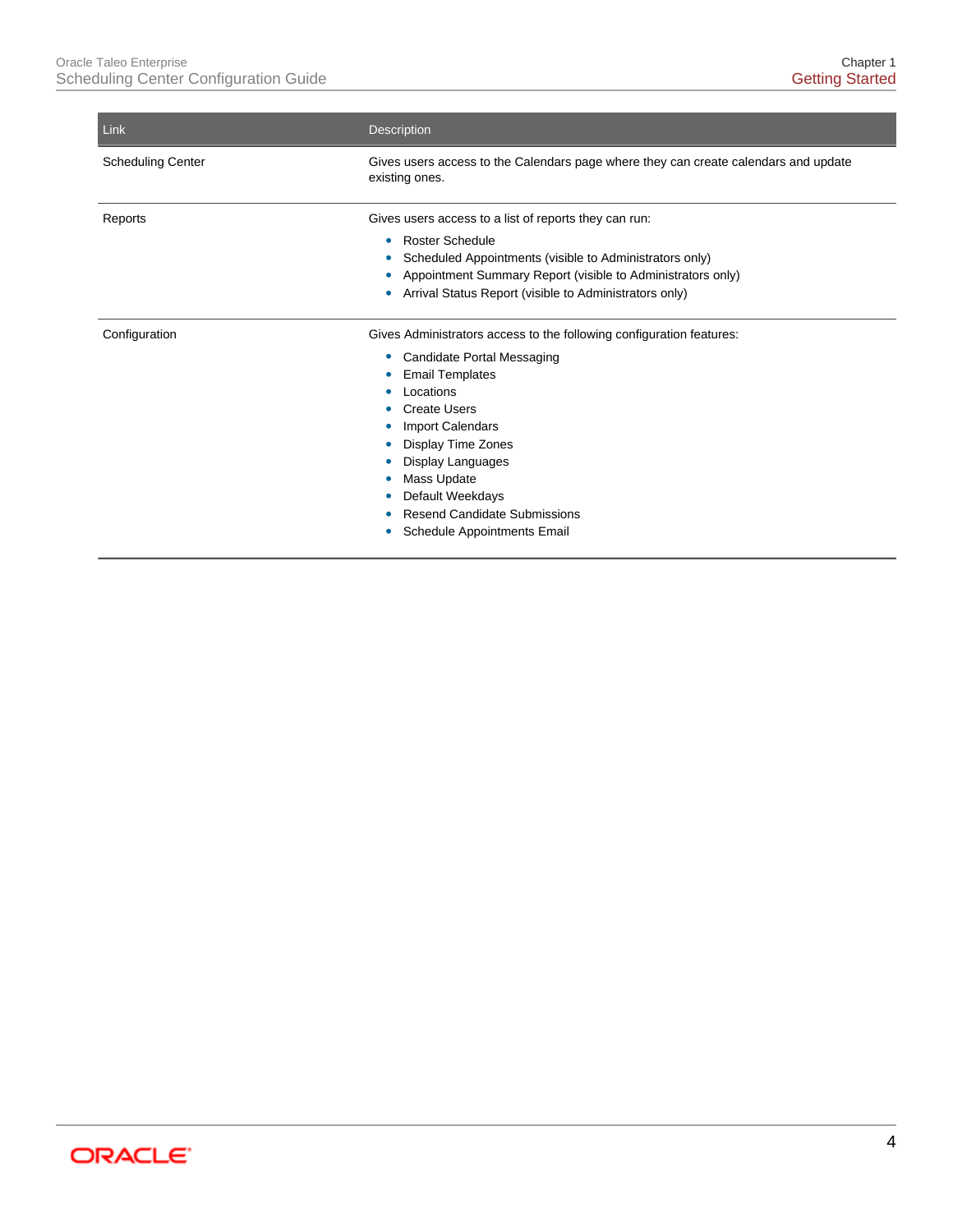# <span id="page-10-0"></span>2 **Scheduling Center Permissions**

# <span id="page-10-1"></span>Permissions for Performing Actions in Scheduling Center

Actions that users can perform in the Scheduling Center are determined by a combination of user type permission and their calendar role on each calendar. This includes:

- [SmartOrg user type permissions assigned to the user](#page-11-0).
- [Calendar Role assigned to the user for each calendar](#page-12-0).

Additionally, candidates may be granted permissions for actions on specific calendars based on the [Candidate Self](#page-15-0)[service Level](#page-15-0) set for that calendar.

### User Types and Calendar Roles

The table shows user types, calendar roles, and permissions.

| User Type                                 | <b>SmartOrg User Type Permission</b>                                           | <b>Taleo Scheduling Center Privileges</b>                                                                           | <b>Calendar Role Grant</b>                                                                                                                                               |
|-------------------------------------------|--------------------------------------------------------------------------------|---------------------------------------------------------------------------------------------------------------------|--------------------------------------------------------------------------------------------------------------------------------------------------------------------------|
| <b>Scheduling Center</b><br>Administrator | Manage Scheduling Center                                                       | Create, Manage, and Edit all<br>Calendars                                                                           | Automatically is granted all Calendar<br>Roles for all calendars.                                                                                                        |
|                                           | Scheduling Center User Access Scheduling Center                                | Access to Scheduling Center Only                                                                                    | Must be granted a Calendar Role to<br>perform actions on calendars.                                                                                                      |
|                                           | Scheduling Center User Create Calendars and access<br><b>Scheduling Center</b> | Access to Scheduling Center<br><b>Create Calendars</b><br>$\bullet$<br><b>Duplicating Self-Created</b><br>Calendars | Automatically is granted the<br>Calendar Owner Calendar Role for<br>self-created calendars. Must be<br>granted a Calendar Role to perform<br>actions on other calendars. |
| <b>Candidate User</b>                     | None                                                                           | None                                                                                                                | Candidate Self-Service Level                                                                                                                                             |

### <span id="page-10-2"></span>Administrator User

The Administrator user has all permissions, for all calendars in the Taleo Scheduling Center.

The Administrator can create, manage, and edit all calendars. The Administrator can also assign ownership of a calendar or access to calendars to a user. The Administrator has all the permissions of the following calendar roles:

- Read-Only
- Mark Arrived/No Show

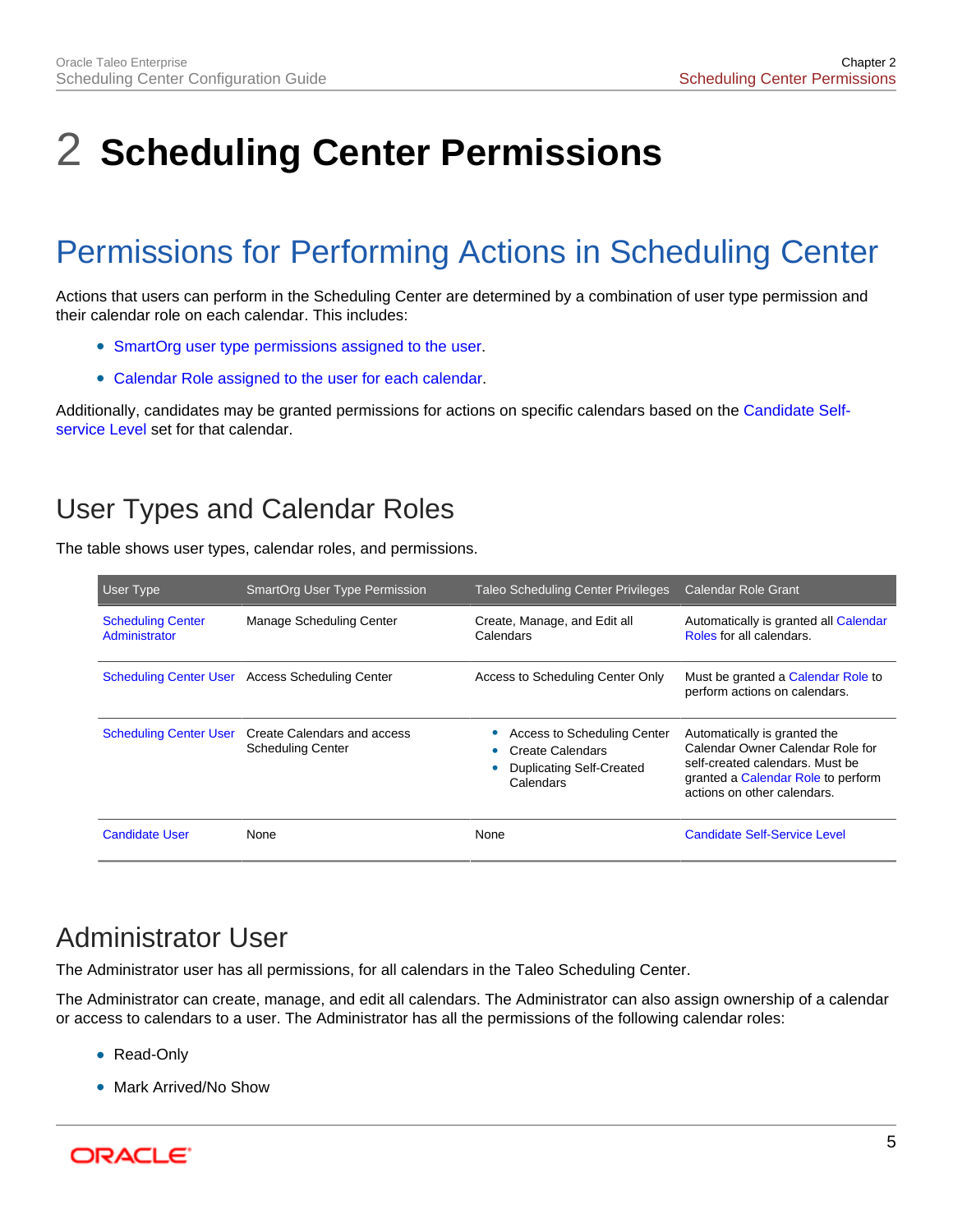- Manage Timeslots
- Administer Calendars

The Administrator does not necessarily have administrator rights for the Taleo Recruiting Center.

The Administrator must be granted the Manage Scheduling Center user type permission in SmartOrg Administration (Configuration > [SmartOrg] Administration > [Users] User Types > Recruiting > Scheduling).

### <span id="page-11-0"></span>Scheduling Center User

The Scheduling Center user has access to the Scheduling Center.

Users can be granted one of the following two SmartOrg user type permissions:

The table shows permissions for Scheduling Center users.

| User Type Permission                          | Location                                                                                    |
|-----------------------------------------------|---------------------------------------------------------------------------------------------|
| Create calendars and access Scheduling Center | Configuration > [SmartOrg] Administration > [Users] User Types ><br>Recruiting > Scheduling |
| <b>Access Scheduling Center</b>               | Configuration > [SmartOrg] Administration > [Users] User Types ><br>Recruiting > Scheduling |

The Access Scheduling Center user type permission gives users access to the Scheduling Center. The functions users will be allowed to perform in the Scheduling Center will depend on the [Calendar Role](#page-12-0).

The Create calendars and access Scheduling Center user type permission allows users to create calendars via the Add New Calendar button in the Scheduling Center. Users granted this permission will automatically be assigned the Calendar Owner role, although the creator does not have to be the owner. Users with this user type permission will still need to be assigned calendar roles for other calendars they do not own or create.

Users granted the Create calendars and access Scheduling Center user type permission can choose another Calendar Owner or remain the Calendar Owner. However, these users will always keep the Calendar Owner role allowing them to go back to the calendar after creation.

The Create calendars and access Scheduling Center user type permission should be used to grant users the ability to create calendars without granting full Scheduling Center configuration rights.

### Granting Users Access to the Taleo Scheduling Center

#### **Prerequisites**

The Manage User Types and Access Administration user type permissions are required.

The user being granted access to the Taleo Scheduling Center must be active.

The administrator must know the user type assigned to the user.

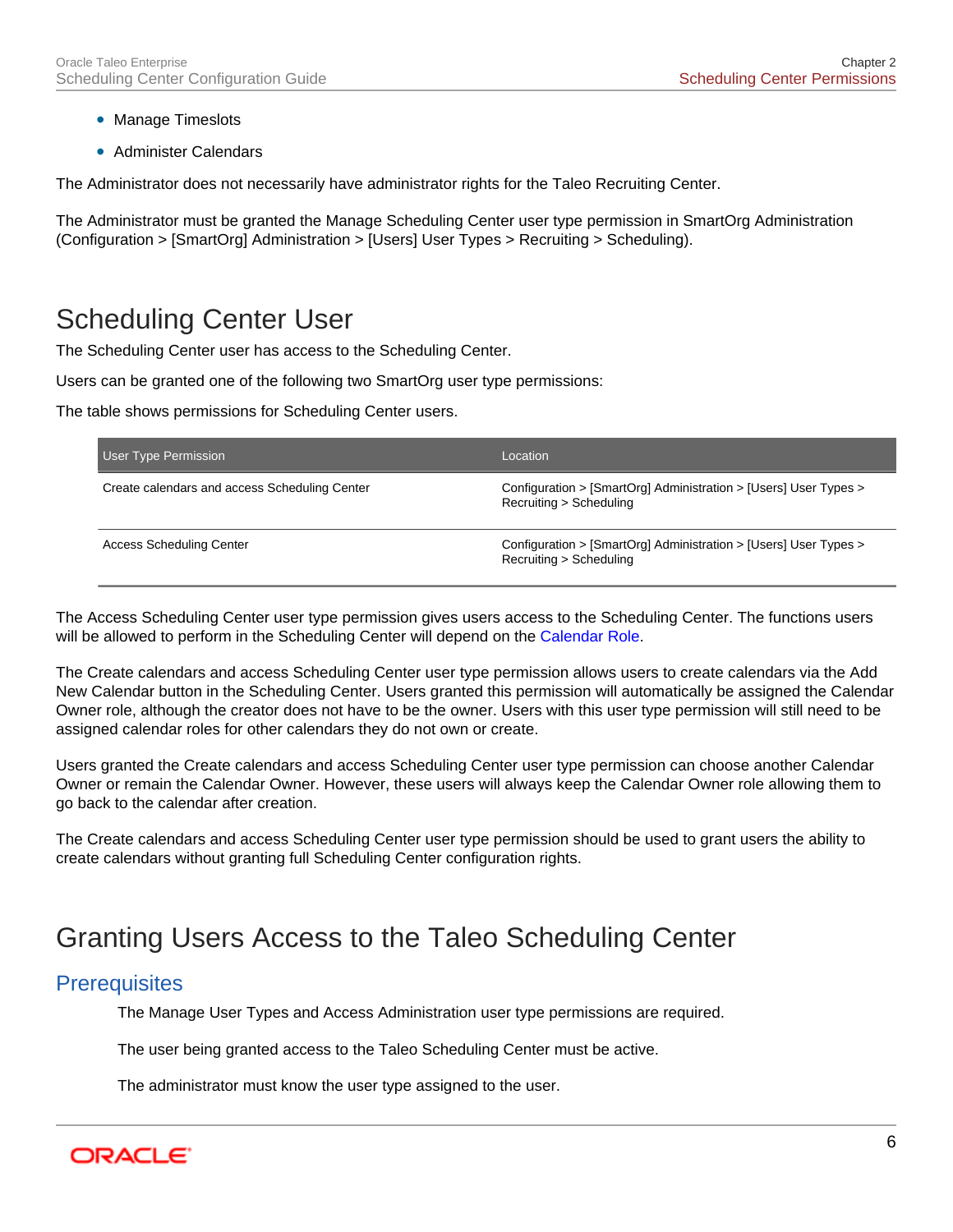#### **Configuration** - **[SmartOrg] Administration** - **[Users] User Types**

#### **Steps**

- **1.** Select a user type.
- **2.** In the Recruiting functional domain, click Edit next to Scheduling Center.
- **3.** Select the desired permission: Access Scheduling Center OR Create calendars and access Scheduling Center.
- **4.** Click Save.

#### Next Step

Users must try at least once, unsuccessfully, to sign in to the Taleo Scheduling Center. Only then will the Administrator be able to grant the user permissions for the Taleo Scheduling Center.

### <span id="page-12-0"></span>Calendar Role

A calendar role is the right of a user to perform a task in the Scheduling Center.

Calendar roles are granted to users by a Scheduling Center Administrator or by a user granted the Create calendars and access Scheduling Center user type permission when the calendar is created or by the Calendar Owner or an Administer Calendars user. The role a user is granted is for a specific calendar. Before a role can be granted to a user, the user must first be granted access to the Scheduling Center by a Recruiting Center system administrator. The users must try (but will not succeed) at least once to connect to the Scheduling Center for the to be able to grant them a role. A user will only be able to successfully connect to the Scheduling Center once he/she has been granted a Calendar Role.

A Calendar Owner, an Administer Calendars, and an Administrator can grant the following types of Calendar Roles:

The table shows calendar role types.

| Calendar Role Type | Description                                                                                                                                                                                                                                                                                                                                                                                                                                                                             |
|--------------------|-----------------------------------------------------------------------------------------------------------------------------------------------------------------------------------------------------------------------------------------------------------------------------------------------------------------------------------------------------------------------------------------------------------------------------------------------------------------------------------------|
| Read-Only          | A Read-Only user can only view information in the Scheduling Center. Information available is:<br>calendars<br>$\bullet$<br>calendar roles<br>• timeslots<br>The Read-Only user can access the system to track candidate attendance to interviews.<br>A user is granted a Read-Only role by an Administrator, a Calendar Owner, or an Administer<br>Calendars user in the Scheduling Center for a specific calendar.<br>The same user can have different roles for different calendars. |

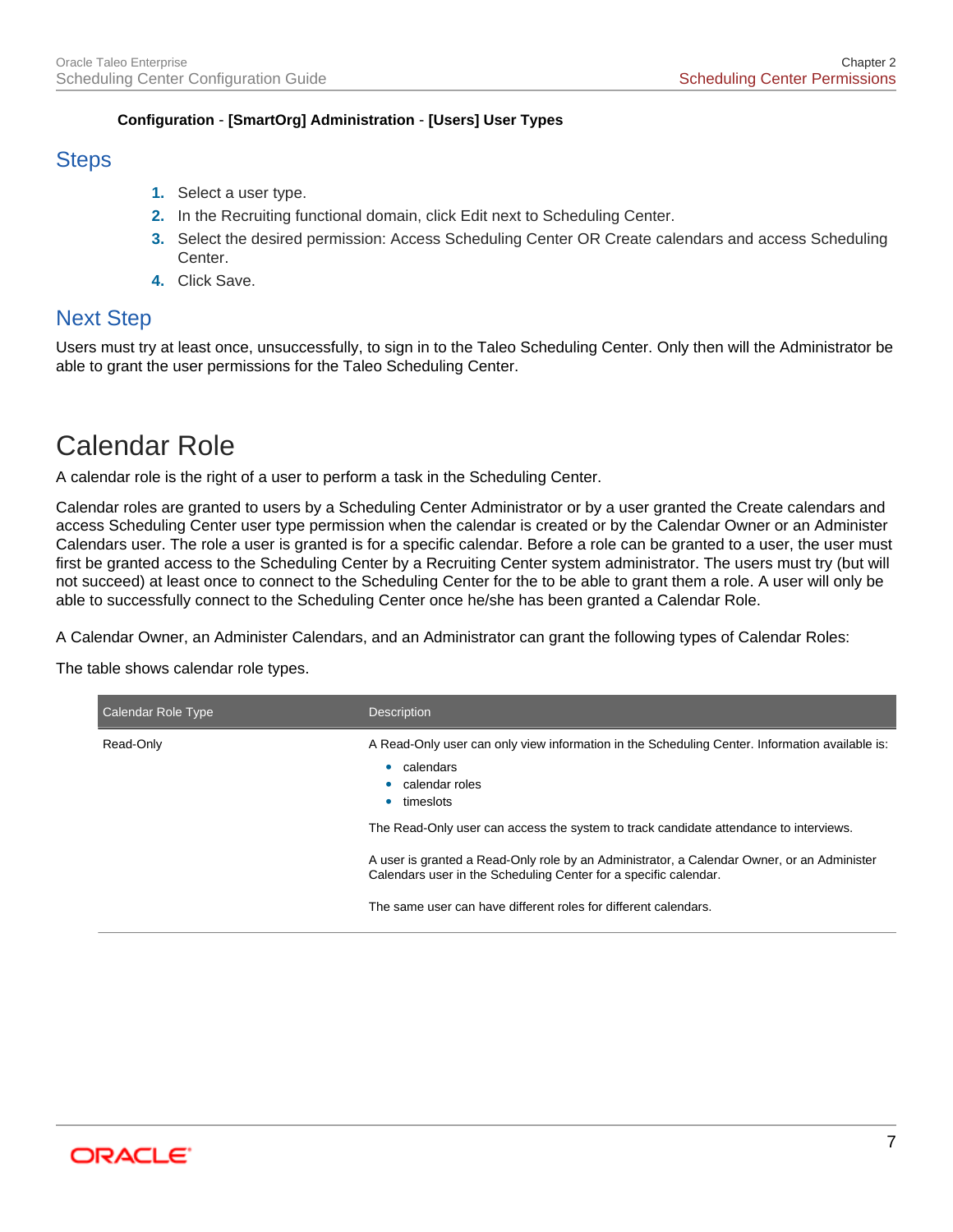| Calendar Role Type           | Description                                                                                                                                                                                                                                                                                                                                                                                                                                                                                                     |
|------------------------------|-----------------------------------------------------------------------------------------------------------------------------------------------------------------------------------------------------------------------------------------------------------------------------------------------------------------------------------------------------------------------------------------------------------------------------------------------------------------------------------------------------------------|
| Mark Arrived/No Show         | A Mark Arrived/No Show user can only indicate if a candidate has arrived or not for an<br>appointment.                                                                                                                                                                                                                                                                                                                                                                                                          |
|                              | The Scheduling Center has a level of access which allows a user to read data in the system<br>and to record whether candidates arrived for their appointments or were "no-shows." These<br>users may be greeters or reception desk workers who are employed by the recruiting<br>company. A user that has been granted a Mark Arrived/No Show role has all the permissions<br>of a read-only user and can also mark in the calendar if a candidate has arrived to an interview<br>or if he/she did not show up. |
|                              | A user is granted a Mark Arrived/No Show role by an Administrator, a Calendar Owner, or an<br>Administer Calendars user in the Scheduling Center.                                                                                                                                                                                                                                                                                                                                                               |
|                              | The same user can have different permissions for different calendars.                                                                                                                                                                                                                                                                                                                                                                                                                                           |
| <b>Schedule Appointments</b> | A Schedule Appointments user can manage appointments and decline invitations on behalf of<br>a candidate.                                                                                                                                                                                                                                                                                                                                                                                                       |
|                              | The Scheduling Center has a Schedule Appointments level of access which allows a user to:                                                                                                                                                                                                                                                                                                                                                                                                                       |
|                              | decline an invitation<br>$\bullet$<br>schedule an appointment on behalf of a candidate<br>reschedule an appointment on behalf of a candidate<br>0<br>cancel an appointment on behalf of a candidate<br>0<br>A user that has been granted a Schedule Appointments role has all the permissions of a Read-                                                                                                                                                                                                        |
|                              | Only and Mark Arrived/No Show user.                                                                                                                                                                                                                                                                                                                                                                                                                                                                             |
|                              | A user is granted a Schedule Appointments role by an Administrator, a Calendar Owner, or an<br>Administer Calendars user in the Scheduling Center.                                                                                                                                                                                                                                                                                                                                                              |
|                              | To manage appointments on behalf of a candidate, the user granted a Schedule Appointments<br>permission must have access to the Recruiting Center for a specific calendar.                                                                                                                                                                                                                                                                                                                                      |
|                              | For the self-service integration type, to be able to manage appointments on behalf of a<br>candidate, the candidate must first log in to Scheduling Center via the initial invitation email to<br>activate communication between Scheduling Center and Recruiting Center.                                                                                                                                                                                                                                       |
|                              | For the proctored integration type, the user can manage the appointments of the candidate,<br>even if the candidate did not log into a Career Section.                                                                                                                                                                                                                                                                                                                                                          |
|                              | The same user can have different permissions for different calendars.                                                                                                                                                                                                                                                                                                                                                                                                                                           |
| <b>Manage Timeslots</b>      | A Manage Timeslots user can manage timeslots, days and the number of appointments<br>available per timeslots.                                                                                                                                                                                                                                                                                                                                                                                                   |
|                              | The Scheduling Center has a Manage Timeslots level of access which allows a user to:                                                                                                                                                                                                                                                                                                                                                                                                                            |
|                              | lock and unlock days<br>$\bullet$<br>delete timeslots in a calendar<br>۰<br>set the number of appointments available per timeslots<br>$\bullet$                                                                                                                                                                                                                                                                                                                                                                 |
|                              | A user that has been granted a Manage Timeslots role has all the permissions of a Read-Only,<br>Mark Arrived/No show and Schedule Appointments user.                                                                                                                                                                                                                                                                                                                                                            |
|                              | A user is granted a Manage Timeslots role by an Administrator, a Calendar Owner or an<br>Administer Calendars user in the Scheduling Center.                                                                                                                                                                                                                                                                                                                                                                    |
|                              | The same user can have different permissions for different calendars.                                                                                                                                                                                                                                                                                                                                                                                                                                           |

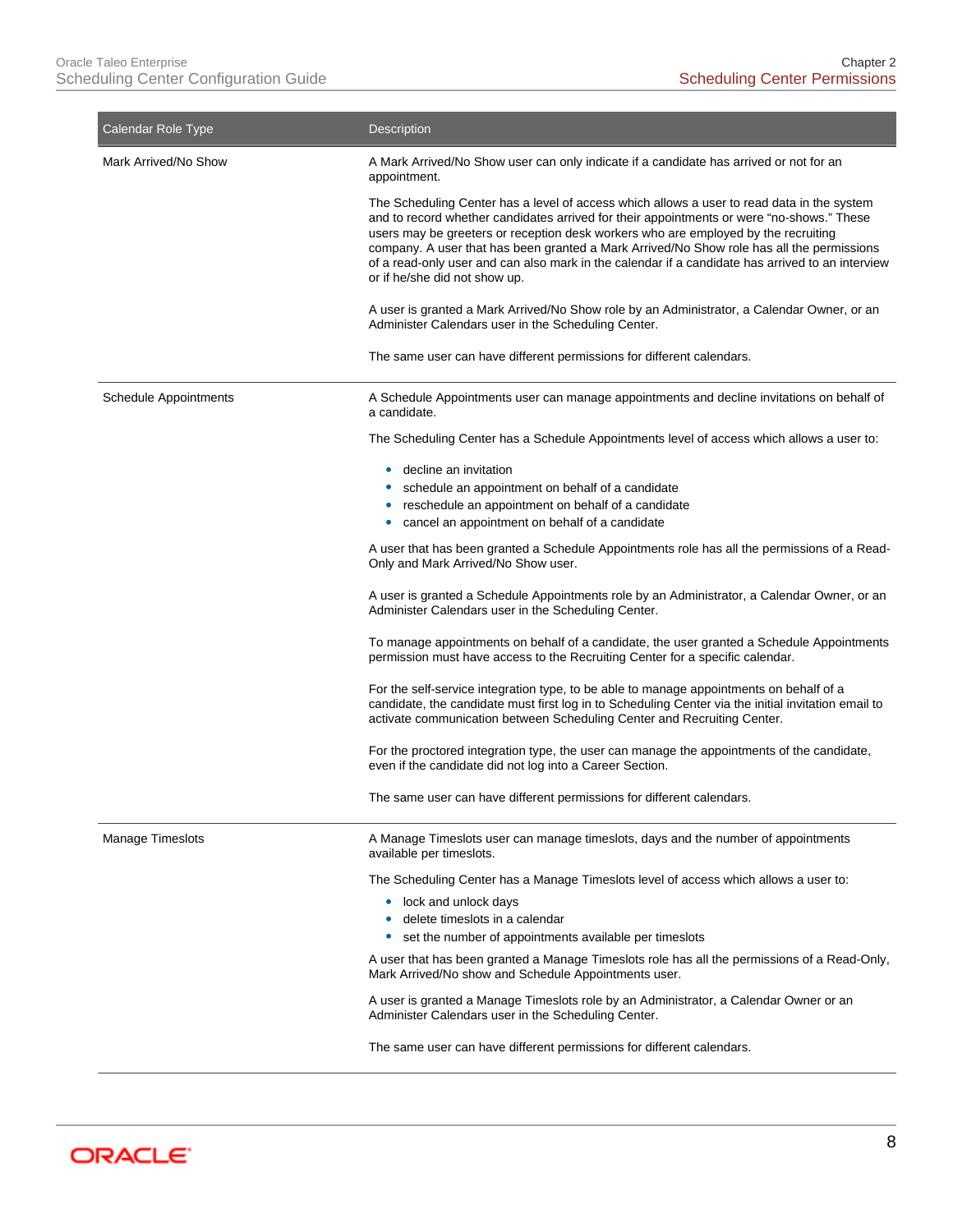| Calendar Role Type   | <b>Description</b>                                                                                                                    |
|----------------------|---------------------------------------------------------------------------------------------------------------------------------------|
| Administer Calendars | An Administer Calendars user has all permissions for a specific calendar.                                                             |
|                      | An Administer Calendars user has managing rights for a specific calendar, that is:                                                    |
|                      | edit the calendar<br>$\bullet$<br>manage timeslots<br>manage days<br>0<br>grant and revoke calendar roles to other users<br>$\bullet$ |
|                      | An Administer Calendars user cannot create calendars, revoke the rights of a Calendar Owner<br>or of an Administrator.                |
|                      | A user is granted the Administer Calendars role by an Administrator or a Calendar Owner in<br>the Scheduling Center.                  |

Ownership of a calendar can only be granted and revoked by a Scheduling Center Administrator.

Roles are granted for a specific calendar. For example, a user may have a Read-Only calendar role for one calendar and an Administer Calendars role for another calendar.

### Granting Users a Calendar Role

#### **Prerequisites**

The user being granted a Calendar role must have tried at least once to connect to the Scheduling Center, otherwise the name of the user will not appear in the user drop-down list.

A user type of Access Scheduling Center or Create Calendars and access Scheduling Center and a Calendar role grant users access to this feature.

#### Steps

- **1.** Click Scheduling Center.
- **2.** In the Calendars page, click Modify next to a calendar.
- **3.** Click Add/Modify Calendar Permissions.
- **4.** Click Select User to select the desired user.
- **5.** Select a permission for the calendar, that is Read only, Mark Arrived/No Show, Schedule Appointments, Manage Timeslots, Administer Calendars.
- **6.** Click Create Permission.

#### **Result**

The page displays the assigned Calendar roles, with the role newly created included in the listing.

### Editing the Permission of a Calendar Role

#### **Prerequisites**

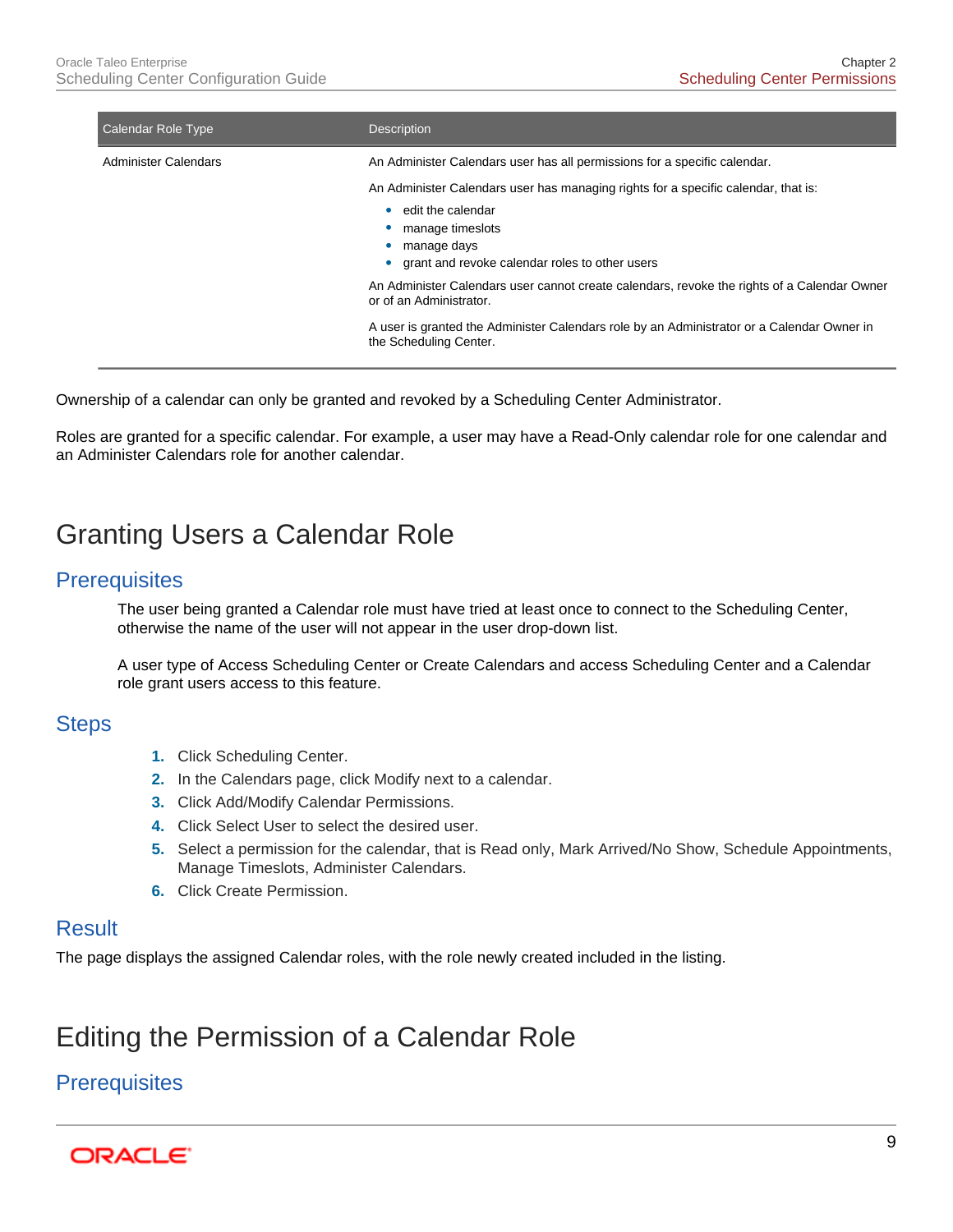A user type permission and a Calendar role grant users access to this feature.

#### Steps

- **1.** Click Scheduling Center.
- **2.** In the Calendars page, click Modify next to a calendar.
- **3.** Click Add/Modify Calendar Permissions.
- **4.** Click Select User to select the desired user.
- **5.** Select a new permission for the calendar, that is Read only, Mark Arrived/No Show, Schedule Appointments, Manage Timeslots, Administer Calendars.
- **6.** Click Create Permission.

#### **Result**

The newly assigned permission appears in the page.

### Removing a Calendar Role

#### **Prerequisites**

A user type permission and a Calendar role grant users access to this feature.

#### Steps

- **1.** Click Scheduling Center.
- **2.** In the Calendars page, click Modify next to a calendar.
- **3.** Click Add/Modify Calendar Permissions.
- **4.** Click Remove next to the user you wish to remove.
- **5.** Click Yes to confirm that you want to remove the calendar role.

#### Result

The page refreshes and the deleted user is removed from the listing.

### <span id="page-15-0"></span>Candidate Self-Service Level

The candidate permission set for the calendar determines what candidates will be able to perform when signing in to the Scheduling Center.

During a requisition process, a candidate can receive an invitation to book an appointment. Candidates can access the Scheduling Center only if they have received an email with an invitation to book an appointment. Depending on the permission set for the calendar, candidates can perform several functions such as book an appointment, schedule later or decide they are no longer interested.

A Scheduling Center Administrator can set for a calendar the access level candidates will have when accessing the Scheduling Center. Permissions are linked to the calendar, not to the candidate. When a candidate signs in to the Scheduling Center, the candidate is granted the permission level set for the calendar being used to manage appointments.

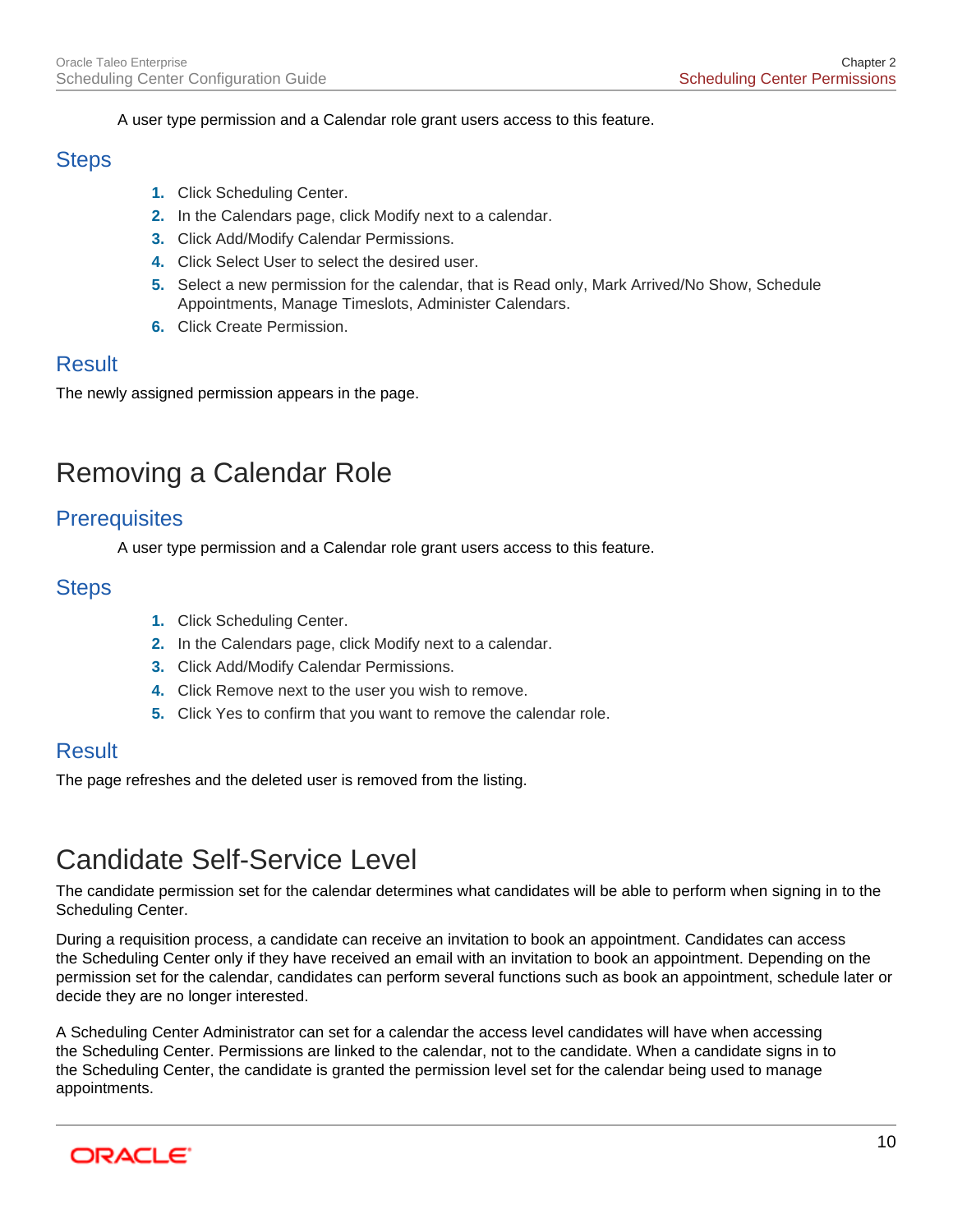There are three levels of candidate permission an Administrator can set for a calendar:

- Full: When signing into the Scheduling Center, the candidate will be able to fully manage his/her appointments that is, cancel, reschedule, book, decline.
- None: For the self-service integration type, the candidate will only receive an initial invitation. When signing into the Scheduling Center, the candidate will only be able to view his/her pending invitations. Users will be unable to manage appointments. For the proctored integration type, no invitation email is sent to the candidate. The user with a Schedule Appointments, Administer Calendars, Calendar Owner or Administrator role will need to manage candidate appointments. The candidate will receive a reminder email confirming the appointment booked by the user.
- Only Cancel Appointments: When signing into the Scheduling Center, the candidate will only be able to cancel his/her appointments. The user with a Schedule Appointments, Administer Calendars, Calendar Owner, or Administrator role will need to manage candidate appointments.

### Setting Candidate Permissions

To determine if candidates are allowed to manage or not their appointments, the candidate permission must be set for the calendar.

#### **Prerequisites**

If creating the calendar, the user must be an Administrator or a Create Calendar user type.

If the calendar is already created, the user must have an Administer Calendar role or be the Calendar Owner.

#### Steps

- **1.** Click Scheduling Center.
- **2.** In the Calendars page, click Modify next to the name of a calendar.
- **3.** In the Candidate Self Service Level field, select the access level permission for candidates.
- **4.** Click Save.

#### Result

Depending on the type of permission set for the calendar, reminder emails sent to candidates will include or not an active link to access the Scheduling Center.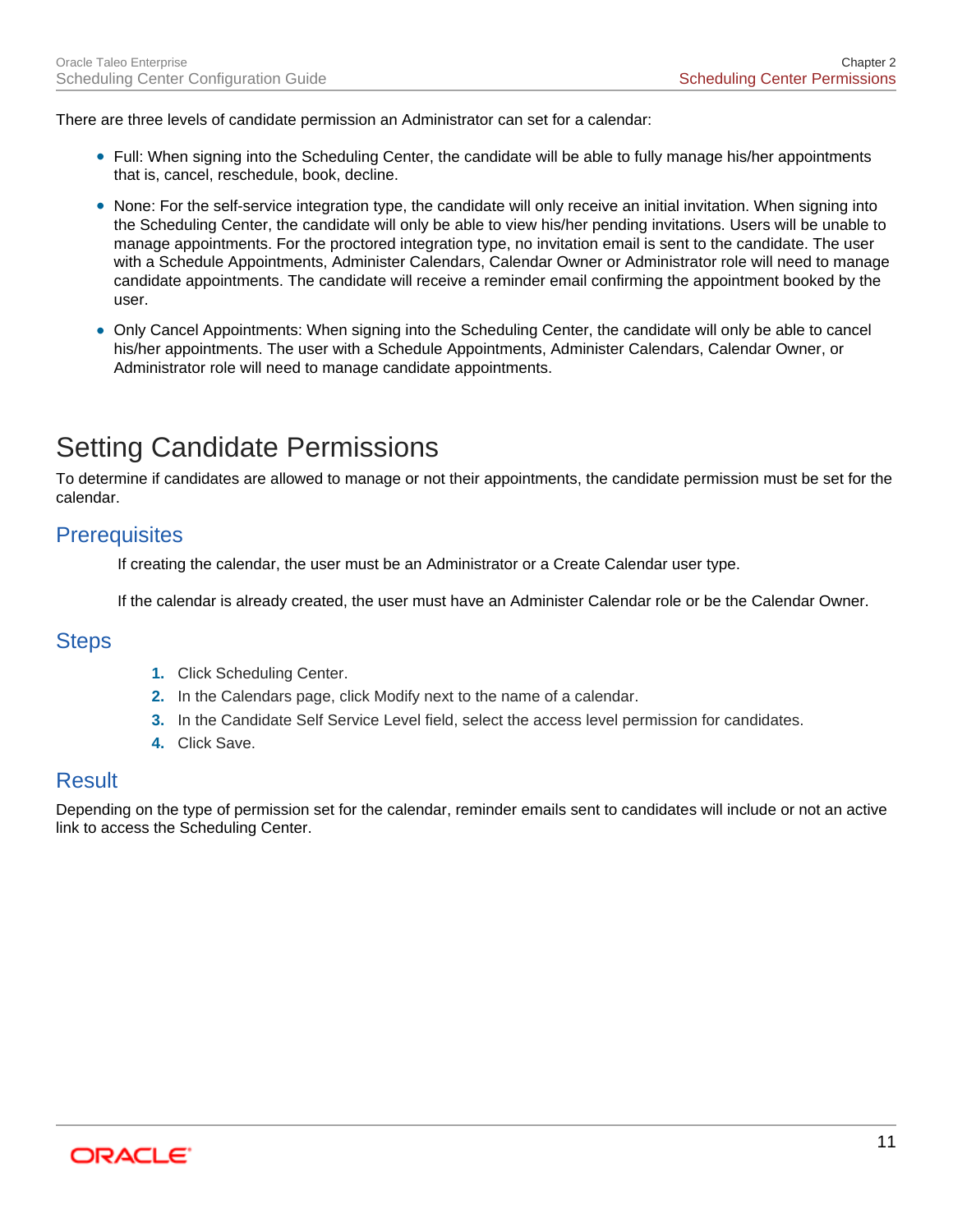# <span id="page-17-0"></span>3 **Scheduling Center Configuration**

# <span id="page-17-1"></span>Configuring Scheduling Center in Recruiting Administration

The following steps are required to configure the Scheduling Center as a service in Recruiting Administration.

Phases must be configured before the Scheduling Center Screening Service can be configured.

All steps must be completed for both the Scheduling Center screening service and the Scheduling Center (Proctored) service.

- **1.** [Activating the Taleo Scheduling Center Screening Service.](#page-17-2)
- **2.** [Configuring Taleo Scheduling Center Screening Service Settings.](#page-18-0)
- **3.** [Configuring Taleo Scheduling Center Input Fields.](#page-18-1)
- **4.** [Configuring Taleo Scheduling Center Results Fields.](#page-19-0)
- **5.** [Configuring Taleo Scheduling Center Screening Service User-defined Forms.](#page-19-1)
- **6.** [Previewing a Screening Service User-defined Form.](#page-20-0)
- **7.** [Configuring Taleo Scheduling Center Screening Service Labels.](#page-20-1)
- **8.** [Previewing a Service Label.](#page-20-2)
- **9.** [Configuring the Taleo Scheduling Center Candidate Selection Workflow.](#page-21-0)
- **10.** [Selecting a Message Template for the Taleo Scheduling Center Screening Service.](#page-21-1)

### <span id="page-17-2"></span>Activating the Scheduling Center Screening Service

#### **Prerequisites**

The Access Screening Services configuration and the Access Administration user type permissions are required.

The Scheduling Center and the Scheduling Center (Proctored) services have been created.

The screening service must be inactive.

#### **Configuration** - **[Recruiting] Administration** - **Screening Services**

#### Steps

- **1.** Click Taleo Scheduling Center service name.
- **2.** Click Activate located next to the name of the service.
- **3.** Click the Taleo Scheduling Center (Proctored) service name.
- **4.** Click Activate located next to the name of the service.

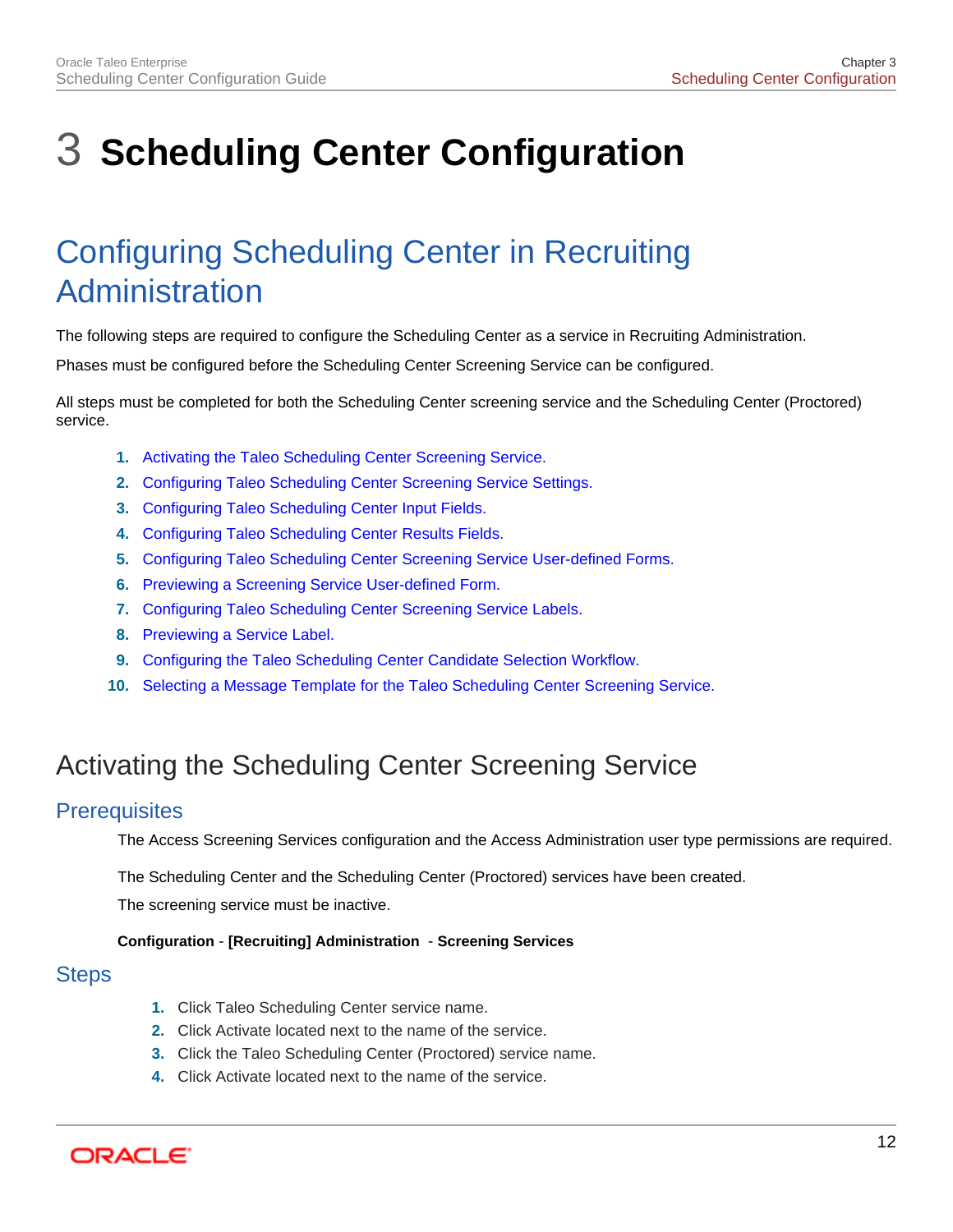#### Result

The service is available in the Recruiting Center when users request an external service.

#### Next Step

Activating the Taleo Scheduling Center (Proctored) screening service.

### <span id="page-18-0"></span>Configuring Scheduling Center Screening Service Settings

#### **Prerequisites**

The Access Administration user type permission is required.

#### **Configuration** - **[Recruiting] Administration** - **Screening Services**

#### Steps

- **1.** Click Taleo Scheduling Center.
- **2.** Click Edit next to Properties.
- **3.** In the Settings section, configure the assessment settings as desired. For details, see [Taleo Scheduling](#page-22-0) [Center Screening Service Properties, Settings, and Fields.](#page-22-0)
- **4.** Click Save.

#### Next Step

Configuring Screening Service Settings for Taleo Scheduling Center (Proctored).

### <span id="page-18-1"></span>Configuring Scheduling Center Input Fields

#### **Prerequisites**

The Access Administration user type permission is required.

#### **Configuration** - **[Recruiting] Administration** - **Screening Services**

#### Steps

- **1.** Click Taleo Scheduling Center.
- **2.** Click the name of an Input field.
- **3.** Click Edit next to Properties.
- **4.** Under Name, enter the name of the field if you want to override the default name.
- **5.** Under Default Value, select the calendar that will appear by default in the calendar field located in the requisition Screening block. For details, see [Taleo Scheduling Center Screening Service Properties,](#page-22-0) [Settings, and Fields](#page-22-0).
- **6.** Click Save.

#### Next Step

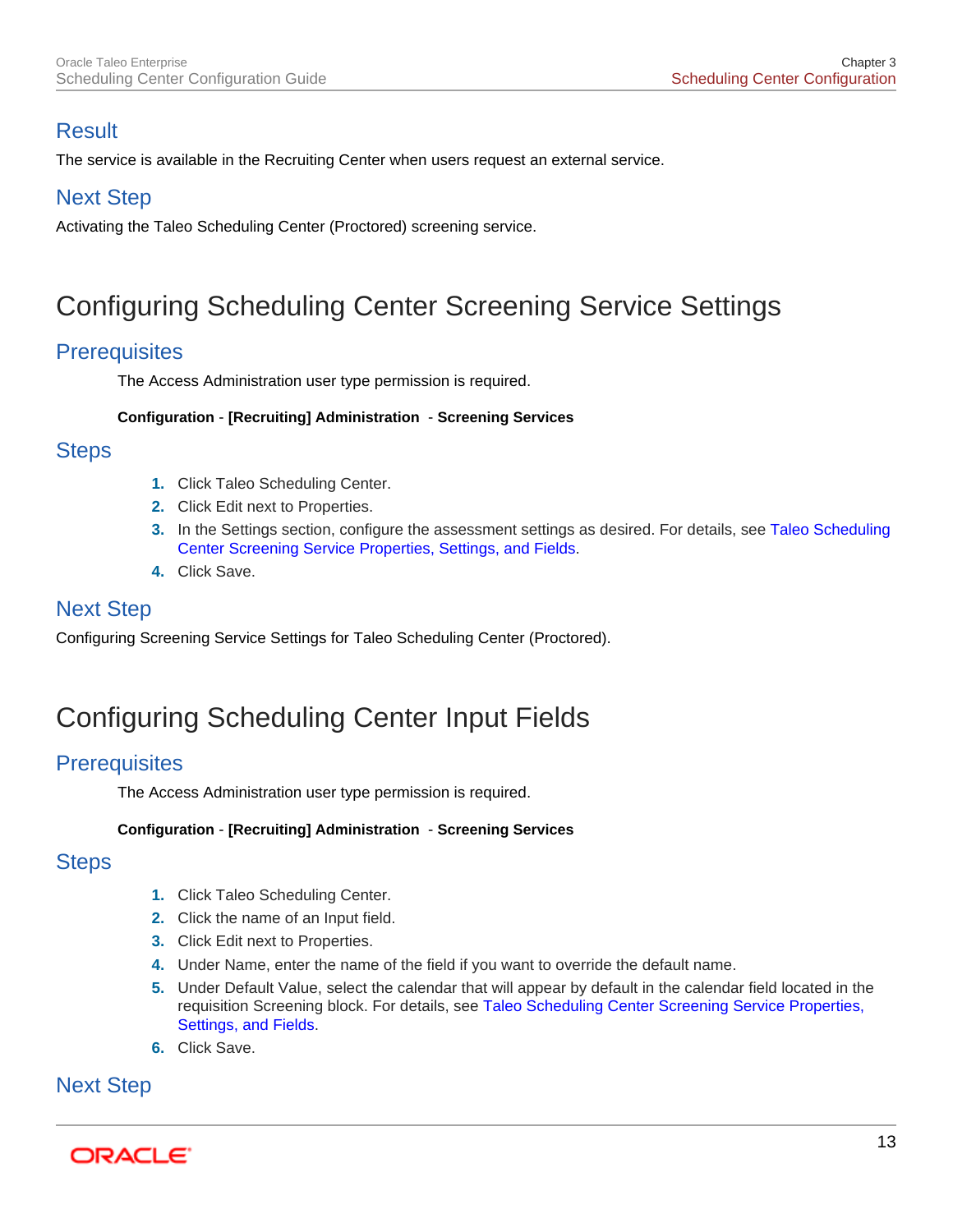Configuring Input Fields for Taleo Scheduling Center (Proctored).

### <span id="page-19-0"></span>Configuring Scheduling Center Result Fields

#### **Prerequisites**

The Access Administration user type permission is required.

#### **Configuration** - **[Recruiting] Administration** - **Screening Services**

#### Steps

- **1.** Click Taleo Scheduling Center.
- **2.** Click the name of a Result field.
- **3.** Click Edit next to Properties.
- **4.** Under Name, enter the name of the field if you want to override the default name.
- **5.** Click Save.

#### Next Step

Configuring Result Fields for Taleo Scheduling Center (Proctored).

### <span id="page-19-1"></span>Configuring Scheduling Center Screening Service User-defined Forms

#### **Prerequisites**

The Access Administration user type permission is required.

#### **Configuration** - **[Recruiting] Administration** - **Screening Services**

#### Steps

- **1.** Click Taleo Scheduling Center.
- **2.** Under User-defined Forms, configure the following elements.
	- Capture of input fields: This is where you define how the Scheduling Center field (input field) will appear in the requisition file in Edit mode. You can define elements such as the field type (dropdown list, radio button) and if the field is mandatory.
	- Display of input fields: This is where you define how the Scheduling Center field (input field) will appear in the requisition file in View mode. You can define elements such as the field type (drop-down list, radio button) and if the field is mandatory.
	- Display of result fields: This is where you define how the Scheduling Center result fields will appear in the candidate submission.
	- Display of result set fields: This is used only for those external partners whose certification includes result set fields. Scheduling Center does not use this kind of fields. Therefore, nothing to configure here.

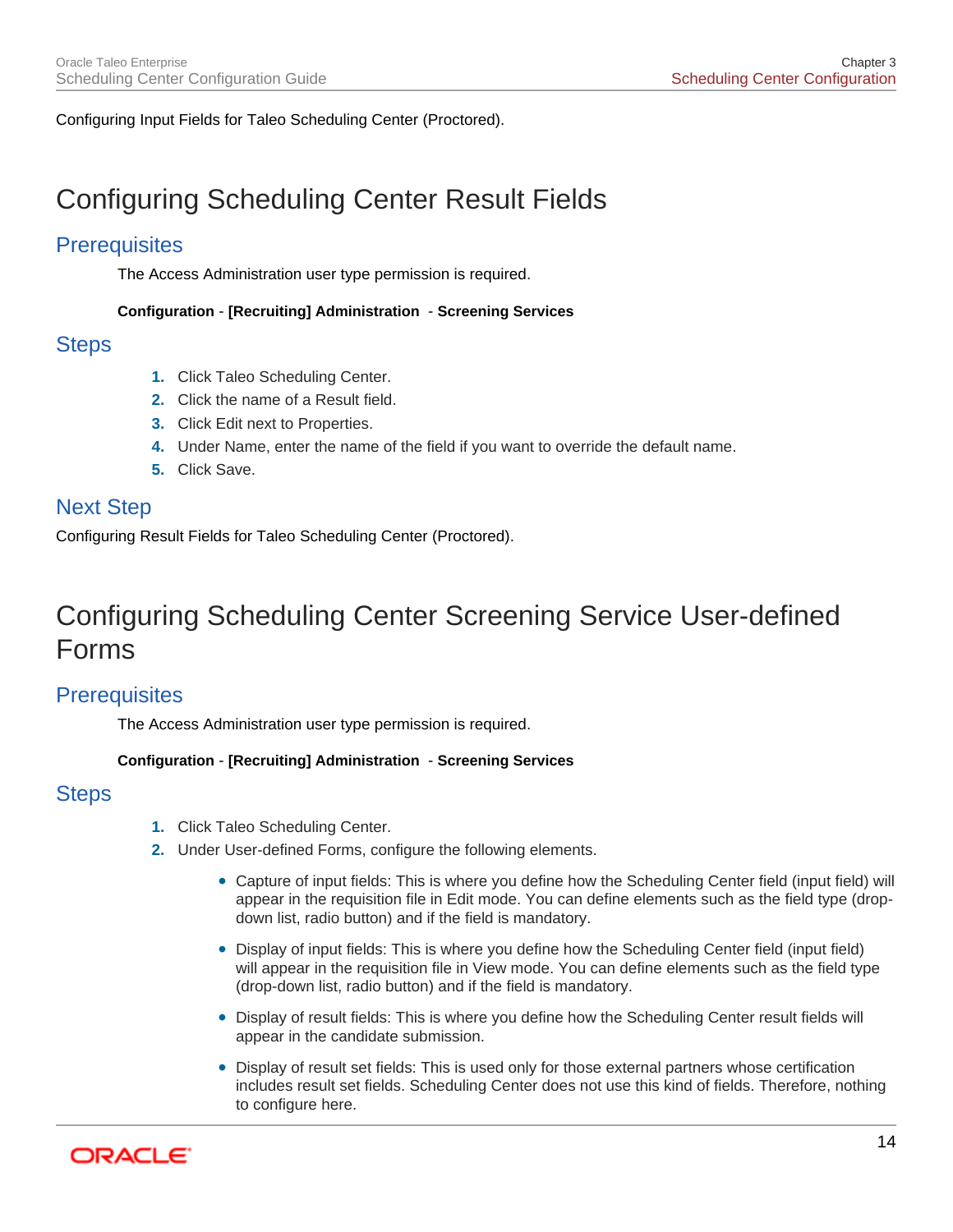**3.** Click Save.

#### Next Step

Configuring User-defined Forms for Taleo Scheduling Center (Proctored).

### <span id="page-20-0"></span>Previewing a Screening Service User-defined Form

#### **Prerequisites**

The Access Screening Services configuration and the Access Administration user type permissions are required.

#### **Configuration** - **[Recruiting] Administration** - **Screening Services**

#### **Steps**

- **1.** Click a screening service.
- **2.** Click Preview this form located beside the form you want to preview.

#### **Result**

The final layout of a user-defined form used in a screening service is displayed to the system administrator.

### <span id="page-20-1"></span>Configuring Scheduling Center Screening Service Labels

#### **Prerequisites**

The Access Administration user type permission is required.

#### **Configuration** - **[Recruiting] Administration** - **Screening Services**

#### Steps

- **1.** Click Taleo Scheduling Center.
- **2.** Click Edit next to Labels.
- **3.** Select the language of the message.
- **4.** Complete the fields as desired. For details, see Taleo Scheduling Center Screening Service Properties, Settings, and Fields.
- **5.** Click Save.
- **6.** Click Preview next to Labels to see how the message will appear to candidates.

### <span id="page-20-2"></span>Previewing a Service Label

#### **Prerequisites**

The Access Screening Services configuration and the Access Administration user type permissions are required.

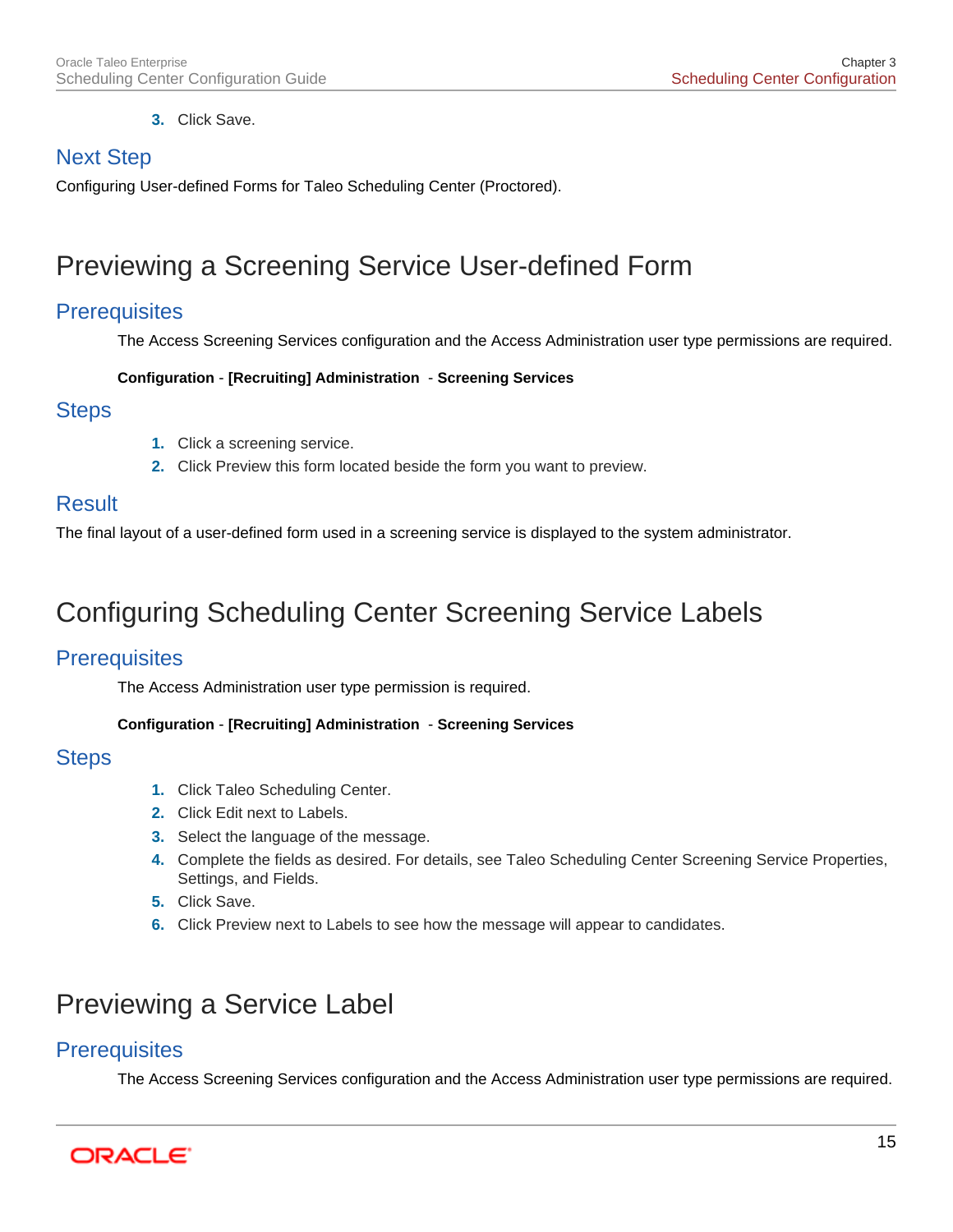#### **Configuration** - **[Recruiting] Administration** - **Screening Services**

#### Steps

- **1.** Click on the name of the service.
- **2.** Click Preview next to Labels.

#### **Result**

The labels will be displayed as the candidate will see them.

### <span id="page-21-0"></span>Configuring the Scheduling Center Candidate Selection Workflow

#### **Prerequisites**

The Access Administration user type permission is required.

#### **Configuration** - **[Recruiting] Administration** - **Screening Services**

#### **Steps**

- **1.** Click Taleo Scheduling Center.
- **2.** Click Create next to CSW Actions.
- **3.** Complete the fields as desired. For details, see [Assessment CSW Actions.](#page-22-0)
- **4.** Click Save.

#### **Result**

When the candidate selection workflow is used in the Recruiting Center, the execution of the Taleo Assessment will be carried out automatically.

#### Next Step

Configuring Candidate Selection Workflow for Taleo Scheduling Center (Proctored).

### <span id="page-21-1"></span>Selecting Message Templates for the Scheduling Center

#### **Prerequisites**

The Access Administration user type permission is required.

#### **Configuration** - **[Recruiting] Administration** - **Screening Services**

#### **Steps**

- **1.** Click Taleo Scheduling Center.
- **2.** Click Edit next to Correspondence.
- **3.** Click Select under Message template (internal candidates).
- **4.** Select the message template you want to send to internal candidates.
- **5.** Click Select.

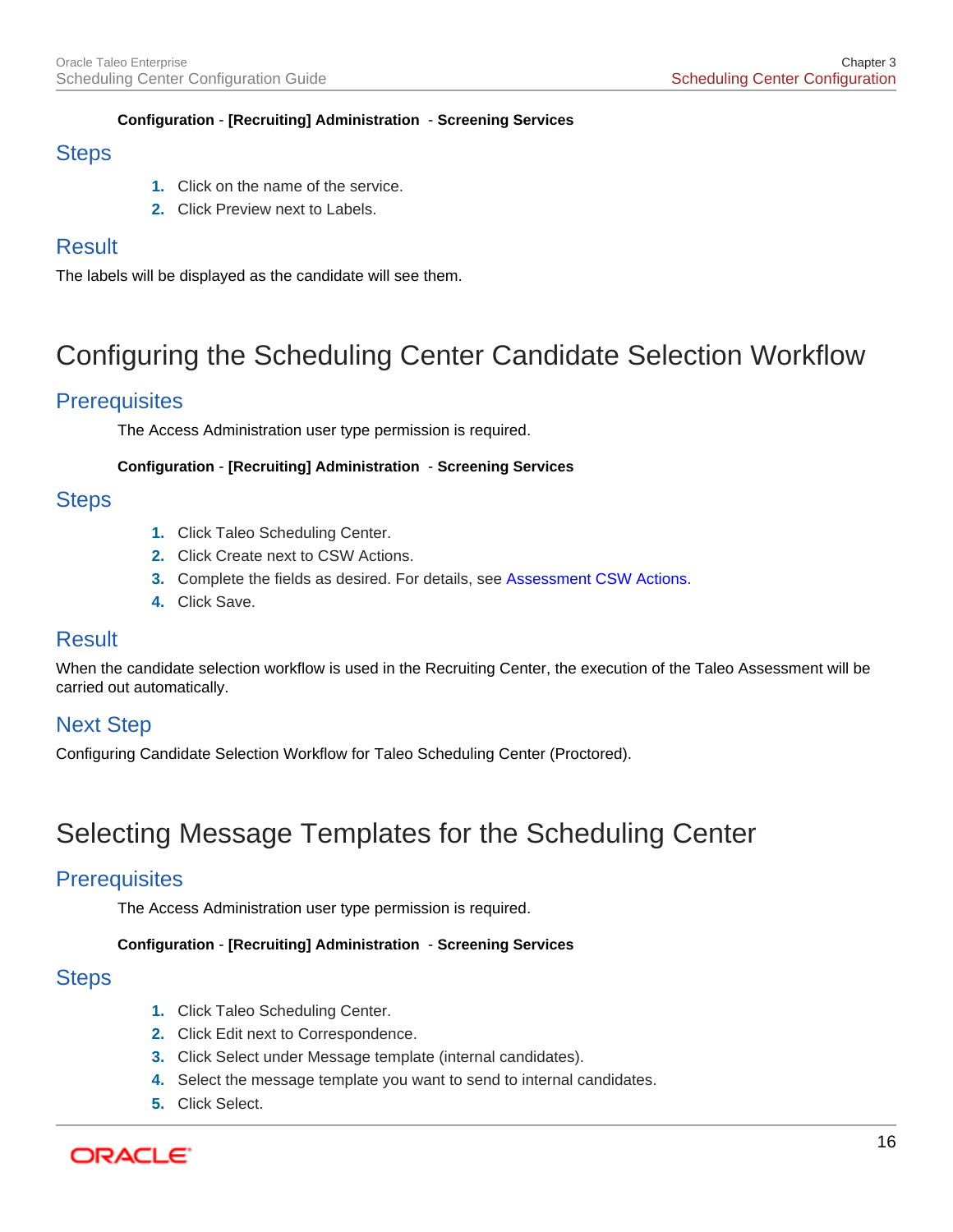- **6.** Click Select under Message template (external candidates).
- **7.** Select the message template you want to send to external candidates.
- **8.** Click Select.
- **9.** Click Save.

#### **Result**

The candidate will receive an e-mail based on these templates, depending on whether the candidate is an internal or external candidate. The e-mail will contain a link to an appointment invitation.

#### Next Step

Configuring Message Templates for Taleo Scheduling Center (Proctored).

### <span id="page-22-0"></span>Scheduling Center Screening Service Properties, Settings, and Fields

The table shows Scheduling Center screening service properties.

| <b>Scheduling Center Screening Service</b><br>Property | <b>Description</b>                                                                                                      | Location                                                                                                               |
|--------------------------------------------------------|-------------------------------------------------------------------------------------------------------------------------|------------------------------------------------------------------------------------------------------------------------|
| Name                                                   | Value: Taleo Scheduling Center or Taleo<br><b>Scheduling Center (Proctored)</b>                                         | Configuration > [Recruiting] Administration<br>> Screening Services > Taleo Scheduling<br>Center > [Properties] > Edit |
| Description                                            | Value: The Taleo Scheduling Center<br>automatically schedules candidates you<br>designate on calendars you can control. | Configuration > [Recruiting] Administration<br>> Screening Services > Taleo Scheduling<br>Center > [Properties] > Edit |
| <b>Provider Name</b>                                   | Taleo                                                                                                                   | Configuration > [Recruiting] Administration<br>> Screening Services > Taleo Scheduling<br>Center > [Properties] > Edit |
| <b>Provider Description</b>                            | Taleo                                                                                                                   | Configuration > [Recruiting] Administration<br>> Screening Services > Taleo Scheduling<br>Center > [Properties] > Edit |
| Type                                                   | <b>Scheduling Center</b>                                                                                                | Configuration > [Recruiting] Administration<br>> Screening Services > Taleo Scheduling<br>Center > [Properties] > Edit |
| <b>Status</b>                                          | Possible values are Active, Inactive.                                                                                   | Configuration > [Recruiting] Administration<br>> Screening Services > Taleo Scheduling<br>Center > [Properties] > Edit |
| Code                                                   | Code given to Taleo Scheduling Center.                                                                                  | Configuration > [Recruiting] Administration<br>> Screening Services > Taleo Scheduling<br>Center > [Properties] > Edit |

The table shows Scheduling Center screening service settings.

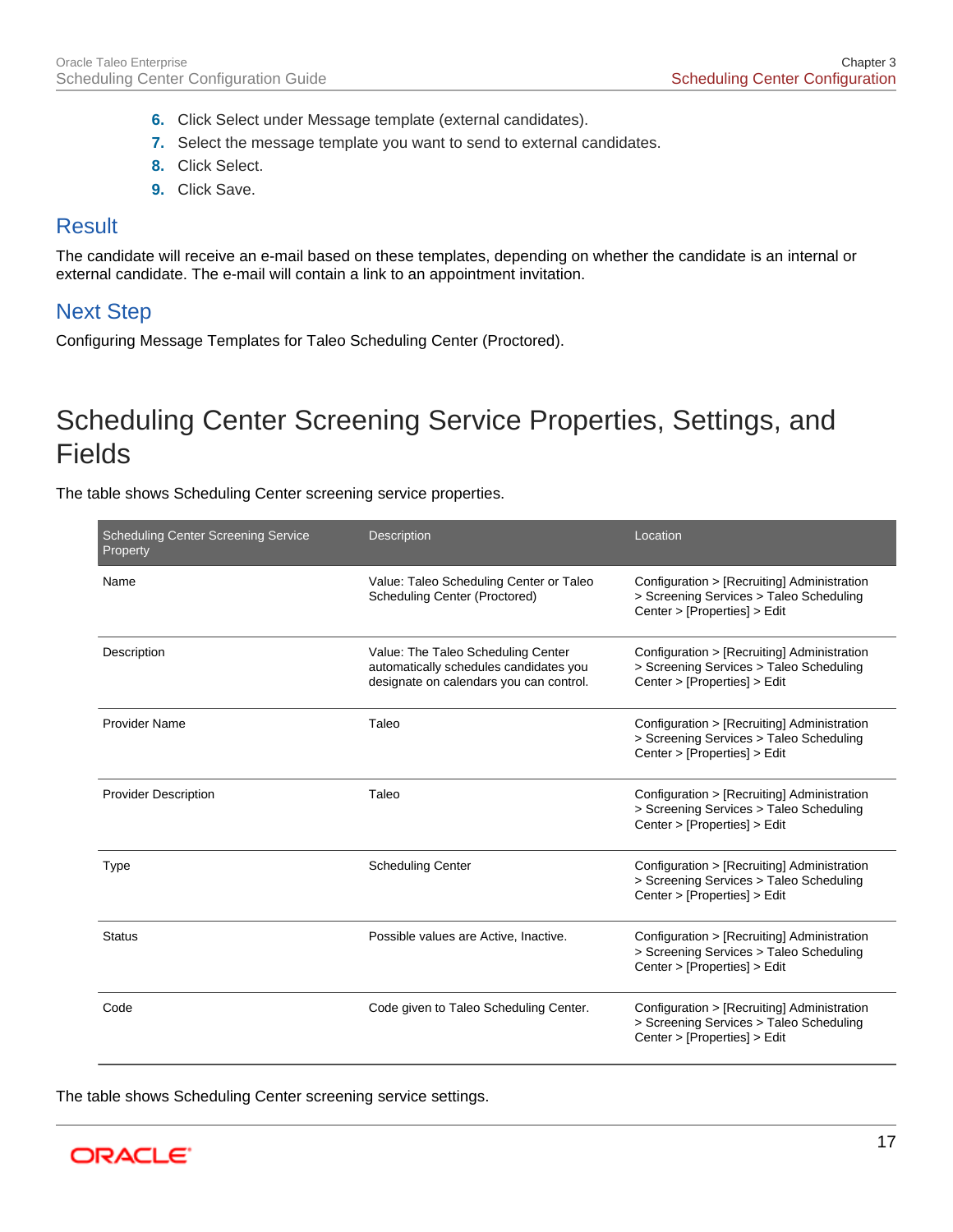| <b>Scheduling Center Screening Service Setting</b>                                              | <b>Description</b>                                                                                                                                                                                    | Location                                                                                                               |
|-------------------------------------------------------------------------------------------------|-------------------------------------------------------------------------------------------------------------------------------------------------------------------------------------------------------|------------------------------------------------------------------------------------------------------------------------|
| <b>Validity Period</b>                                                                          | Value: Always valid                                                                                                                                                                                   | Configuration > [Recruiting] Administration<br>> Screening Services > Taleo Scheduling<br>Center > [Properties] > Edit |
| Candidate must answer email within (in hours)                                                   | Value: 0<br>This setting is not used by Taleo Scheduling<br>Center.                                                                                                                                   | Configuration > [Recruiting] Administration<br>> Screening Services > Taleo Scheduling<br>Center > [Properties] > Edit |
| This service is mandatory for new requisitions<br>and for those updated while in "Draft" status | This setting is not used by Taleo Scheduling<br>Center.                                                                                                                                               | Configuration > [Recruiting] Administration<br>> Screening Services > Taleo Scheduling<br>Center > [Properties] > Edit |
| Access this service through the browser full-<br>screen mode                                    | Provided pop-up calendar delivery is used,<br>this setting directs the browser to ignore the<br>latest defined pop-up size and instead present<br>the Taleo Scheduling Center in full-screen<br>mode. | Configuration > [Recruiting] Administration<br>> Screening Services > Taleo Scheduling<br>Center > [Properties] > Edit |
| Client Identifier                                                                               | Client ID is assigned when Taleo Scheduling<br>Center is created.                                                                                                                                     | Configuration > [Recruiting] Administration<br>> Screening Services > Taleo Scheduling<br>Center > [Properties] > Edit |
| Delay to wait before timing out a request (in<br>hours)                                         | When a request times out the system will no<br>longer try to receive a candidate appointment.                                                                                                         | Configuration > [Recruiting] Administration<br>> Screening Services > Taleo Scheduling<br>Center > [Properties] > Edit |

The table shows Scheduling Center screening service input field properties.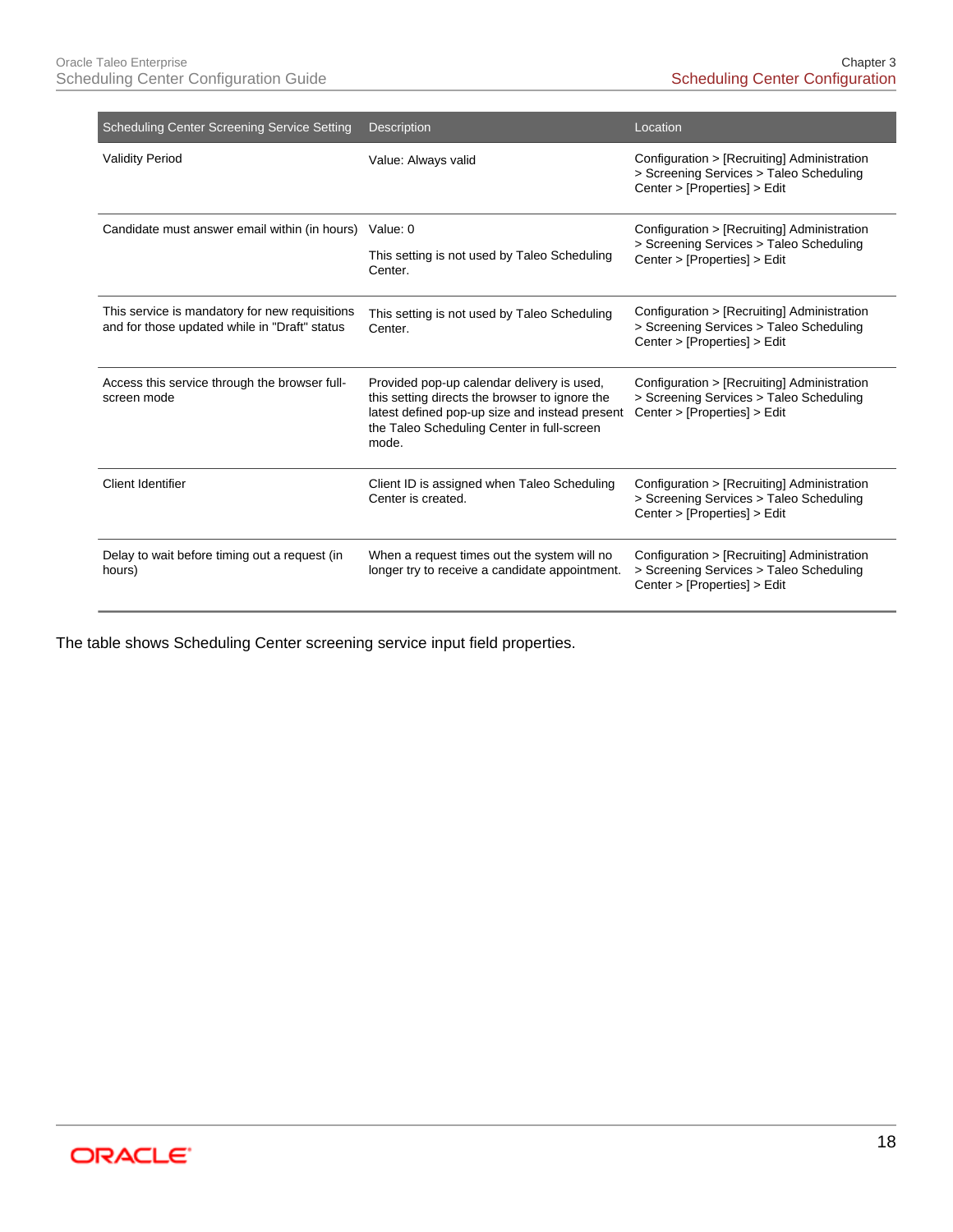| <b>Scheduling Center Screening Service Input</b><br><b>Field Property</b> | <b>Description</b>                                                                                                                                                                                                                                                                                                                                                                                                                                                                                                                                                                                                                                                                                                                                                                                                                                                                                                       | Location                                                                                                                                         |
|---------------------------------------------------------------------------|--------------------------------------------------------------------------------------------------------------------------------------------------------------------------------------------------------------------------------------------------------------------------------------------------------------------------------------------------------------------------------------------------------------------------------------------------------------------------------------------------------------------------------------------------------------------------------------------------------------------------------------------------------------------------------------------------------------------------------------------------------------------------------------------------------------------------------------------------------------------------------------------------------------------------|--------------------------------------------------------------------------------------------------------------------------------------------------|
| AssessmentID                                                              | The calendar associated with the initial<br>interview phase of the CSW.                                                                                                                                                                                                                                                                                                                                                                                                                                                                                                                                                                                                                                                                                                                                                                                                                                                  | Configuration > [Recruiting] Administration<br>> Screening Services > Taleo Scheduling                                                           |
|                                                                           | The properties of the input field are:                                                                                                                                                                                                                                                                                                                                                                                                                                                                                                                                                                                                                                                                                                                                                                                                                                                                                   | Center > Input Fields > Version [Properties] ><br>Edit                                                                                           |
|                                                                           | Code: The internal name of the input<br>$\bullet$<br>field. The code is a read-only property.<br>Name: The label of the field in the<br>requisition file. For example, Calendar<br>ID 1.<br>Domain: The type of field. The domain<br>$\bullet$<br>is a read-only property.<br>Mandatory: If the service definition<br>$\bullet$<br>specifies the field as being mandatory,<br>then the input field will always be<br>mandatory. If the service definition<br>specifies the field as optional, then you<br>can configure the field as being either<br>mandatory or optional. For example,<br>if the input field is mandatory, then in<br>the Recruiting Center, the Assessment<br>Version field in the requisition file<br>Screening block will have a red asterisk<br>to indicate that the field must be<br>completed.<br>Default Value: Calendar displayed by<br>default in the requisition file.                       |                                                                                                                                                  |
| AssessementId2-AssessementId10                                            | The calendar associated with the interview<br>phases of the CSW, after the initial phase.<br>The properties of the input field are:<br>• Code: The internal name of the input<br>field. The code is a read-only property.<br>Name: The label of the field in the<br>requisition file. For example, Calendar<br>ID 1.<br>Domain: The type of field. The domain<br>is a read-only property.<br>Mandatory: If the service definition<br>specifies the field as being mandatory,<br>then the input field will always be<br>mandatory. If the service definition<br>specifies the field as optional, then you<br>can configure the field as being either<br>mandatory or optional. For example,<br>if the input field is mandatory, then in<br>the Recruiting Center, the Assessment<br>Version field in the requisition file<br>Screening block will have a red asterisk<br>to indicate that the field must be<br>completed. | Configuration > [Recruiting] Administration<br>> Screening Services > Taleo Scheduling<br>Center > Input Fields > Version [Properties] ><br>Edit |
|                                                                           | Default Value: Calendar displayed by<br>$\bullet$<br>default in the requisition file.                                                                                                                                                                                                                                                                                                                                                                                                                                                                                                                                                                                                                                                                                                                                                                                                                                    |                                                                                                                                                  |

The table shows Scheduling Center screening service result field properties.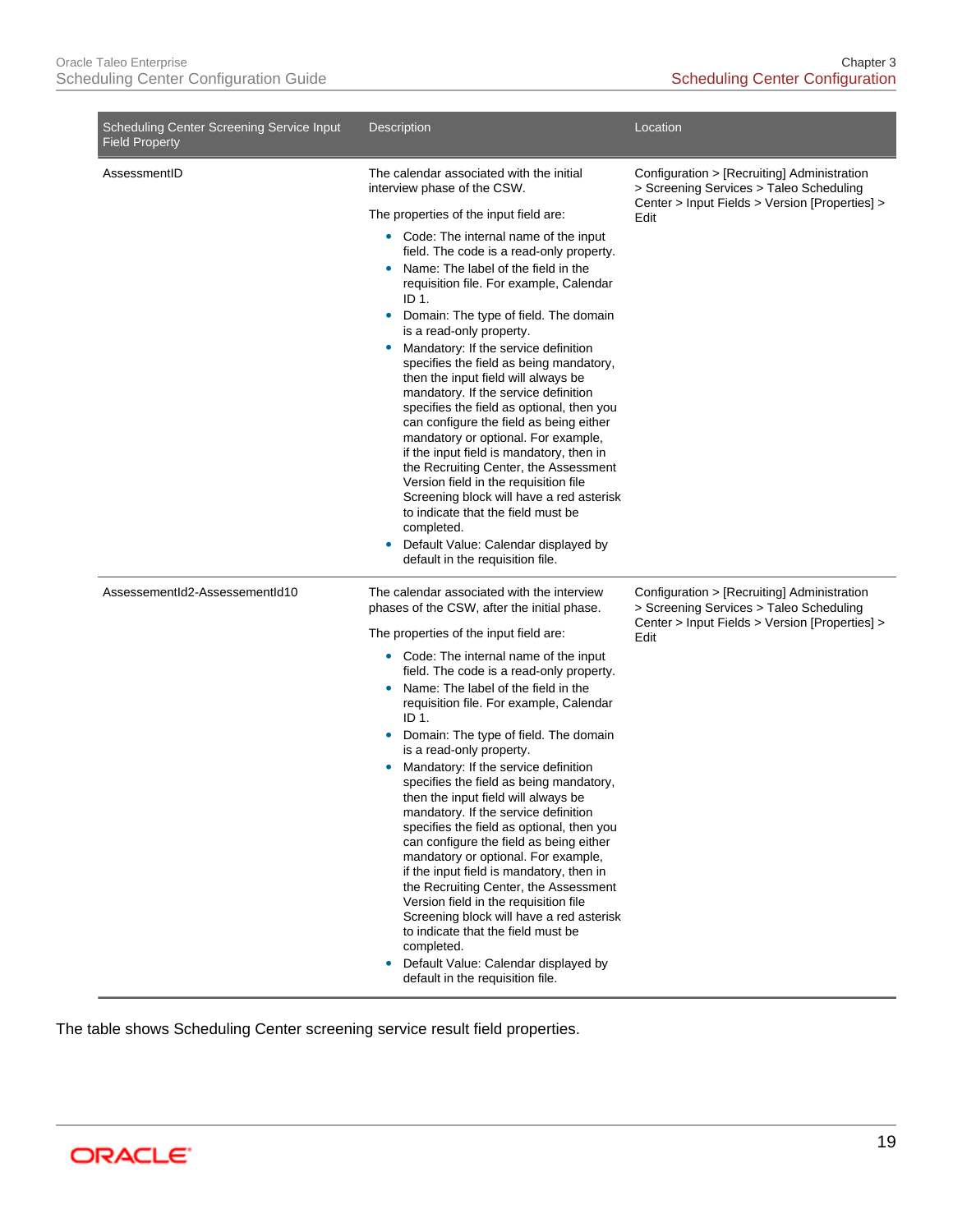| <b>Scheduling Center Screening Service Result</b><br>Field | <b>Description</b>                                                                                                                                                                                                                                                | Location                                                                                                                                     |
|------------------------------------------------------------|-------------------------------------------------------------------------------------------------------------------------------------------------------------------------------------------------------------------------------------------------------------------|----------------------------------------------------------------------------------------------------------------------------------------------|
| Appointment                                                | The status of the first phase appointment. The<br>Recruiting administrator can change the name<br>of the label of the field.                                                                                                                                      | Configuration > [Recruiting] Administration<br>> Screening Services > Taleo Scheduling<br>Center > Result Fields > Appointment               |
| ApointmentStatus2-10                                       | The status of an appointment possibly<br>in phase 2 through 10. The Recruiting<br>administrator can change the name of the<br>label of the field.                                                                                                                 | Configuration > [Recruiting] Administration<br>> Screening Services > Taleo<br>Scheduling Center > Result Fields ><br>ApointmentStatus1-10   |
| DetailsUrl                                                 | Appears as the More Details link by default.<br>The Recruiting administrator can change the<br>name of the link by editing the Name field.                                                                                                                        | Configuration > [Recruiting] Administration<br>> Screening Services > Taleo Scheduling<br>Center > Result Fields > DetailsUrl                |
| SchedulingError                                            | The value, Taleo Scheduling Center<br>returned an error, will appear if there is a<br>communication error between Recruiting and<br>Taleo Scheduling Center. If the error pertains<br>to an error within Taleo Scheduling Center, a<br>code will follow the text. | Configuration > [Recruiting] Administration<br>> Screening Services > Taleo Scheduling<br>Center > Result Fields > SchedulingError           |
|                                                            | The Recruiting administrator can change the<br>name of the label of the field.                                                                                                                                                                                    |                                                                                                                                              |
| SchedulingStatus                                           | The status of scheduling the appointment. The<br>Recruiting administrator can change the name<br>of the label of the field.                                                                                                                                       | Configuration > [Recruiting] Administration<br>> Screening Services > Taleo Scheduling<br>Center > Result Fields > SchedulingStatus          |
| SchedulingNoShowStatus                                     | The value of this field is displayed in the<br>Results Summary in the Screening tab of the<br>Job Submission.                                                                                                                                                     | Configuration > [Recruiting] Administration<br>> Screening Services > Taleo<br>Scheduling Center > Result Fields ><br>SchedulingNoShowStatus |
| Summary                                                    | The Recruiting administrator can change the<br>name of the label of the field.                                                                                                                                                                                    | Configuration > [Recruiting] Administration<br>> Screening Services > Taleo Scheduling<br>Center > Result Fields > Summary                   |

The table shows Scheduling Center screening service user-defined form properties.

| Scheduling Center Screening Service User-<br>Defined Form | <b>Description</b>                                                                                                                                                                                                                                | Location                                                                                                              |
|-----------------------------------------------------------|---------------------------------------------------------------------------------------------------------------------------------------------------------------------------------------------------------------------------------------------------|-----------------------------------------------------------------------------------------------------------------------|
| Capture of input fields                                   | This is where you define how the Scheduling<br>Center field (input field) will appear in the<br>requisition file in Edit mode. You can define<br>elements such as the field type (drop-down<br>list, radio button) and if the field is mandatory. | Configuration > [Recruiting] Administration<br>> Screening Services > Taleo Scheduling<br>Center > User-defined Forms |
| Display of input fields                                   | This is where you define how the Scheduling<br>Center field (input field) will appear in the<br>requisition file in View mode. You can define<br>elements such as the field type (drop-down<br>list, radio button) and if the field is mandatory. | Configuration > [Recruiting] Administration<br>> Screening Services > Taleo Scheduling<br>Center > User-defined Forms |

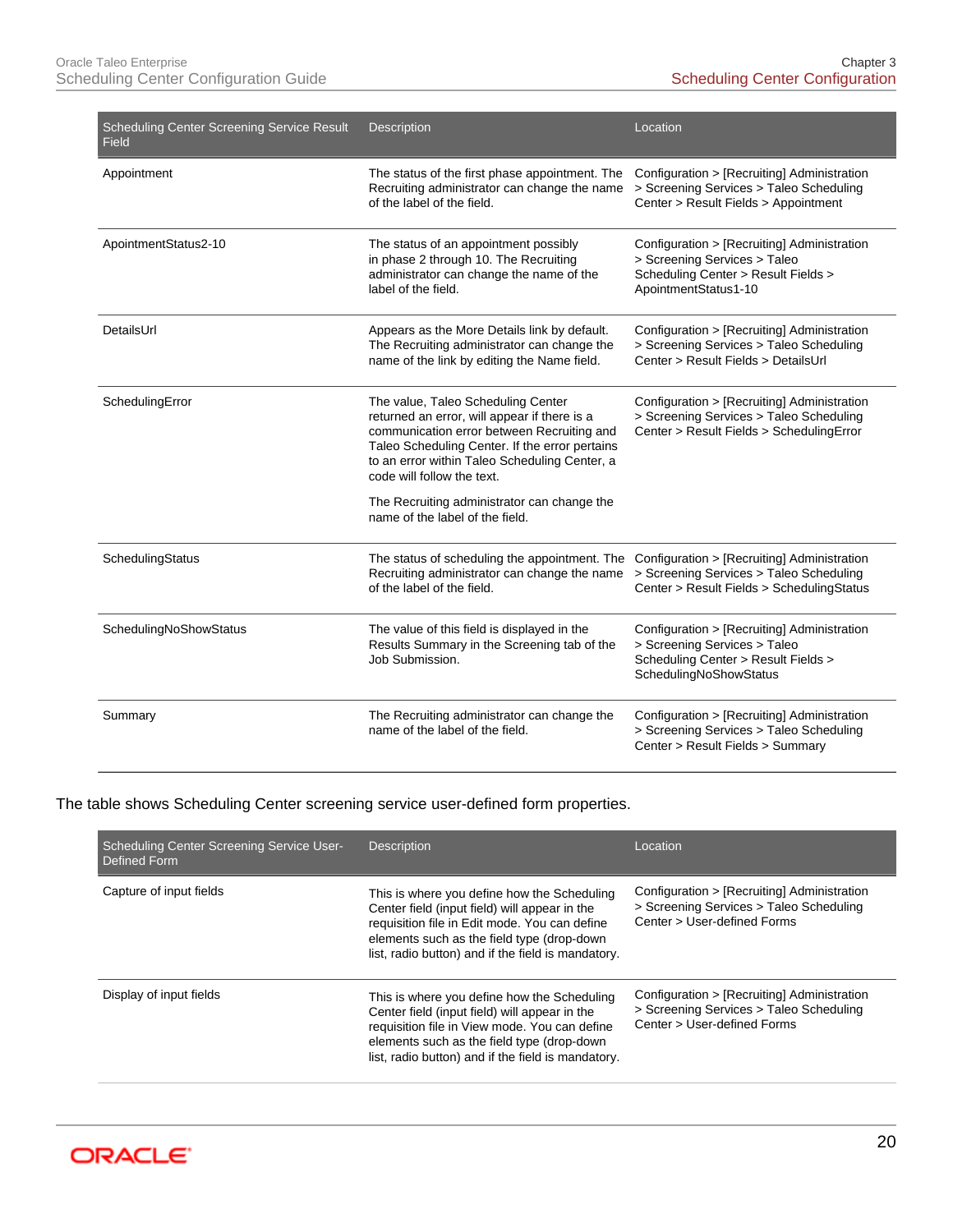| Scheduling Center Screening Service User-<br>Defined Form | <b>Description</b>                                                                                                                                                                                 | Location                                                                                                              |
|-----------------------------------------------------------|----------------------------------------------------------------------------------------------------------------------------------------------------------------------------------------------------|-----------------------------------------------------------------------------------------------------------------------|
| Display of result fields                                  | This is where you define how the Scheduling<br>Center result fields will appear in the<br>candidate submission.                                                                                    | Configuration > [Recruiting] Administration<br>> Screening Services > Taleo Scheduling<br>Center > User-defined Forms |
| Display of result set fields                              | This is used only for those external partners<br>whose certification includes result set fields.<br>Scheduling Center does not use these kinds<br>of fields. Therefore, nothing to configure here. | Configuration > [Recruiting] Administration<br>> Screening Services > Taleo Scheduling<br>Center > User-defined Forms |

#### The table shows Scheduling Center screening service labels.

| Scheduling Center Screening Service Label | <b>Description</b>                                                                                                                                                                                                                                                                                            | Location                                                                                                  |
|-------------------------------------------|---------------------------------------------------------------------------------------------------------------------------------------------------------------------------------------------------------------------------------------------------------------------------------------------------------------|-----------------------------------------------------------------------------------------------------------|
| Service Name                              | This is the name of the service. Default value:<br>Select an Interview Schedule                                                                                                                                                                                                                               | Configuration > [Recruiting] Administration<br>> Screening Services > Taleo Scheduling<br>Center > Labels |
| Label 1                                   | Default value:<br>Our initial review indicates that you may<br>be qualified for this position. Additional<br>information could facilitate your selection.<br>This information will allow us to rank you with<br>regard to other candidates as part of our total<br>assessment process.                        | Configuration > [Recruiting] Administration<br>> Screening Services > Taleo Scheduling<br>Center > Labels |
| Label 2                                   | Default value:<br>Therefore, we invite you to fill out an online<br>assessment questionnaire. This process<br>occurs in another window. You must answer<br>all questions in a page before clicking Next.<br>If you don't know the answer to a question,<br>select the option that makes more sense to<br>you. | Configuration > [Recruiting] Administration<br>> Screening Services > Taleo Scheduling<br>Center > Labels |
| Label Before Link to Service              | Default value:<br>Do not use the browser's Back or Forward<br>buttons to view previous or following<br>questions. If you do so, you will lose all the<br>information you have entered.                                                                                                                        | Configuration > [Recruiting] Administration<br>> Screening Services > Taleo Scheduling<br>Center > Labels |
| <b>Link to Service</b>                    | Default value:<br>Schedule an Appointment                                                                                                                                                                                                                                                                     | Configuration > [Recruiting] Administration<br>> Screening Services > Taleo Scheduling<br>Center > Labels |
| Tooltip for Link to Service               | Default value:<br>Access the assessment questionnaire                                                                                                                                                                                                                                                         | Configuration > [Recruiting] Administration<br>> Screening Services > Taleo Scheduling<br>Center > Labels |
| Label 3                                   | Default value:<br>After completing the questionnaire, you will<br>automatically return to this page.                                                                                                                                                                                                          | Configuration > [Recruiting] Administration<br>> Screening Services > Taleo Scheduling<br>Center > Labels |

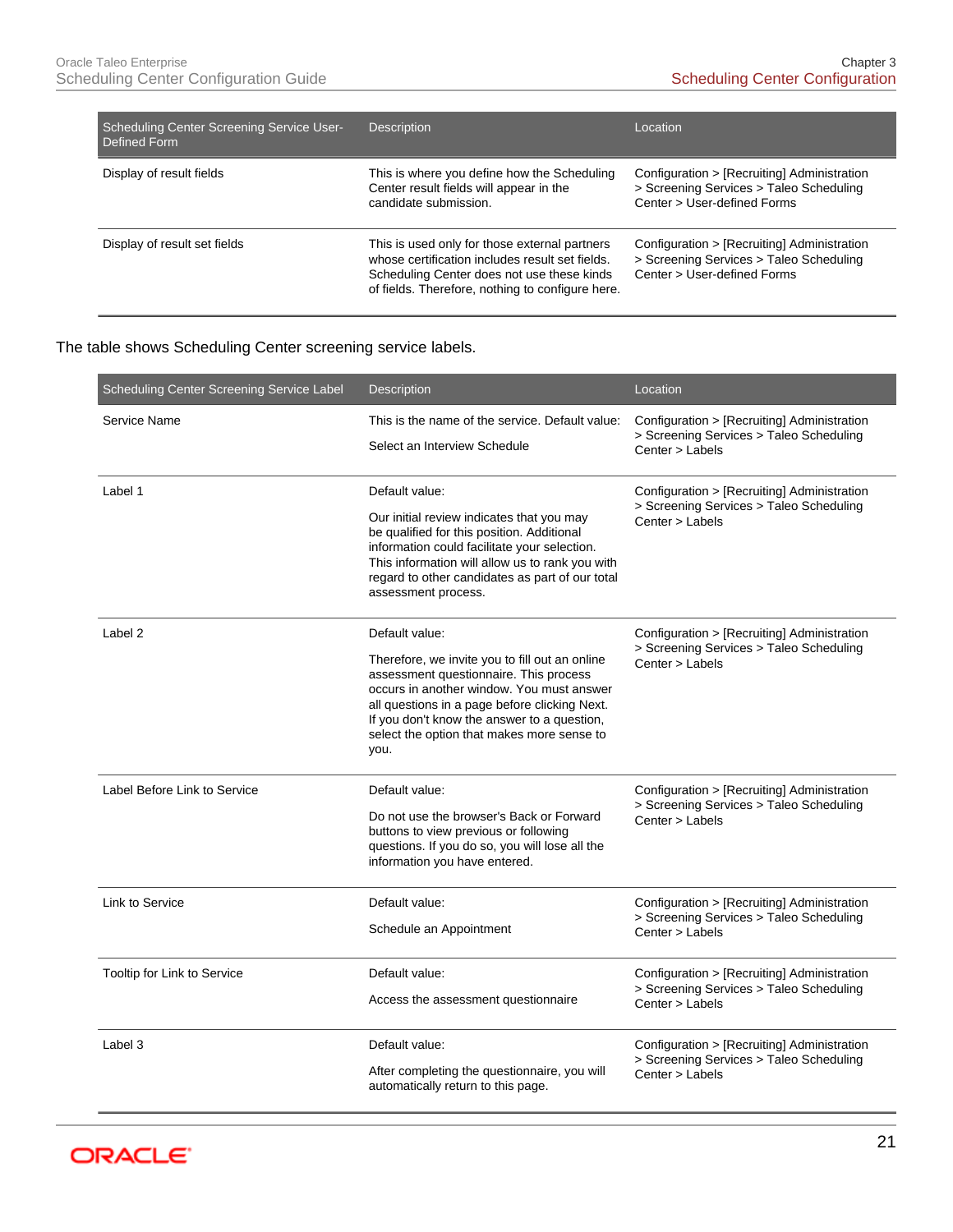#### The table shows Scheduling Center screening service CSW actions.

| <b>Scheduling Center Screening Service CSW</b><br>Action | <b>Description</b>                                                                                                                                                                                                                                                                                                                                        | Location                                                                                                       |
|----------------------------------------------------------|-----------------------------------------------------------------------------------------------------------------------------------------------------------------------------------------------------------------------------------------------------------------------------------------------------------------------------------------------------------|----------------------------------------------------------------------------------------------------------------|
| Workflow                                                 | The action will take place when a candidate<br>uses the specified workflow.                                                                                                                                                                                                                                                                               | Configuration > [Recruiting] Administration<br>> Screening Services > Taleo Scheduling<br>Center > CSW Actions |
| Step                                                     | The action will take place when the specified<br>step is reached or later if the status criteria are<br>not yet met.                                                                                                                                                                                                                                      | Configuration > [Recruiting] Administration<br>> Screening Services > Taleo Scheduling<br>Center > CSW Actions |
| <b>Status</b>                                            | The candidate must have this status when he<br>or she reaches the selected step or the action<br>will not take place until this status is reached.                                                                                                                                                                                                        | Configuration > [Recruiting] Administration<br>> Screening Services > Taleo Scheduling<br>Center > CSW Actions |
| Action                                                   | Send Online Screening Assessment                                                                                                                                                                                                                                                                                                                          | Configuration > [Recruiting] Administration<br>> Screening Services > Taleo Scheduling<br>Center > CSW Actions |
| Phase                                                    | The phase is used with the candidate<br>selection workflow (CSW). If a certain step/<br>status is reached in the CSW, then the system<br>can send out a Phase request to the partner<br>(like perform additional assessment for the<br>candidate after the candidate reached a<br>certain step in the CSW). Phases are not used<br>with Taleo Assessment. | Configuration > [Recruiting] Administration<br>> Screening Services > Taleo Scheduling<br>Center > CSW Actions |

#### The table shows Scheduling Center screening service correspondence.

| <b>Scheduling Center Screening Service</b><br>Correspondence | <b>Description</b>                                                                                                                                                                                                                                                                                       | Location                                                                                                   |
|--------------------------------------------------------------|----------------------------------------------------------------------------------------------------------------------------------------------------------------------------------------------------------------------------------------------------------------------------------------------------------|------------------------------------------------------------------------------------------------------------|
| Message template (internal candidate)                        | Message templates are used either when the<br>recruiter manually requests an appointment<br>invitation for a candidate, or when a candidate<br>decides on the Career Section to receive an<br>email with a link to the scheduling service.<br>A message template is selected for internal<br>candidates. | Configuration > [Recruiting] Administration ><br>Screening Services > Taleo Assessment ><br>Correspondence |
| Message template (external candidate)                        | Message templates are used either when the<br>recruiter manually requests an appointment<br>invitation for a candidate, or when a candidate<br>decides on the Career Section to receive an<br>email with a link to the scheduling service.<br>A message template is selected for external<br>candidates. | Configuration > [Recruiting] Administration ><br>Screening Services > Taleo Assessment ><br>Correspondence |

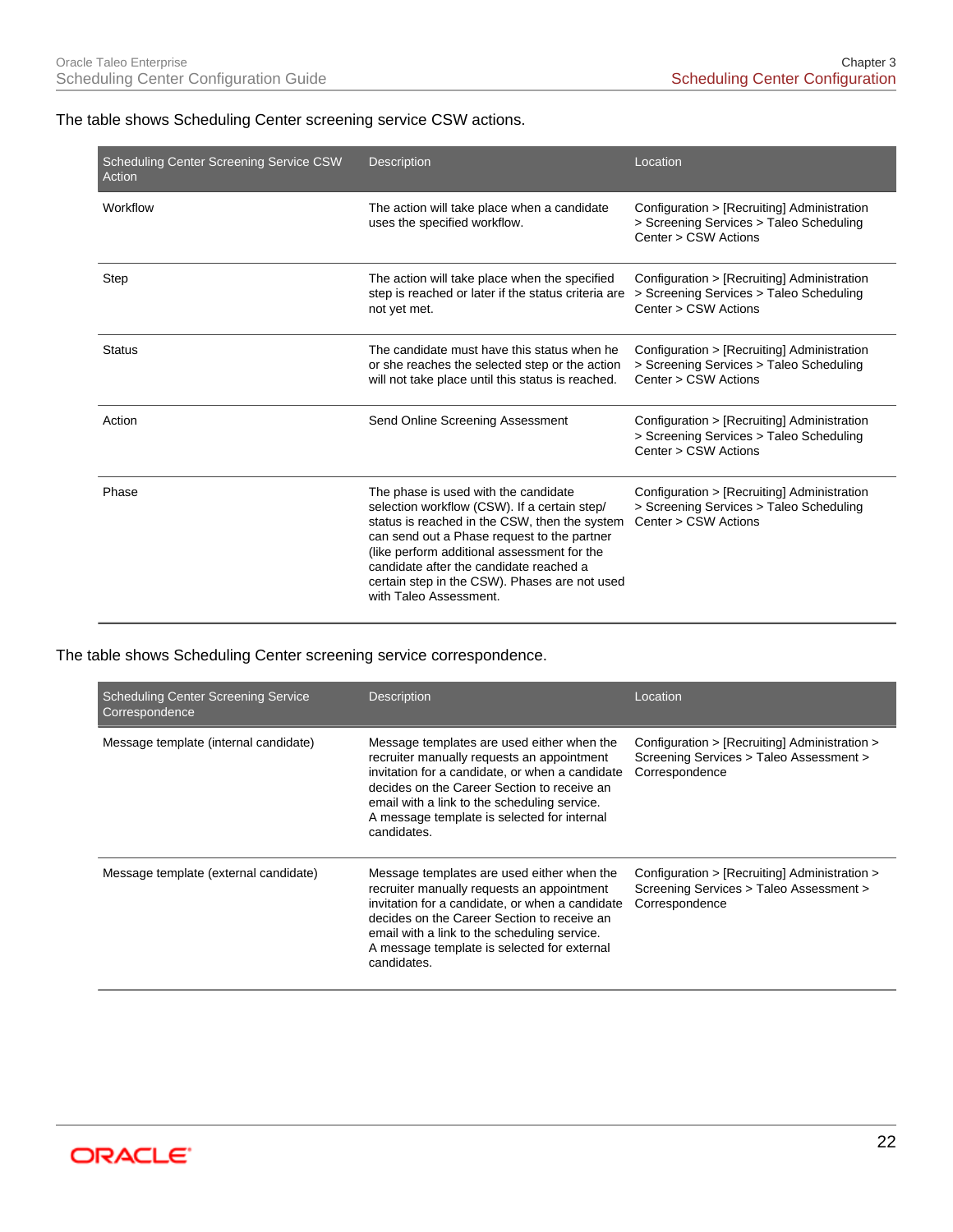# <span id="page-28-0"></span>Configuring Scheduling Center in Career Section Administration

The configuration of Scheduling Center in Career Section Administration consists of the following steps.

- **1.** [Adding the Screening Block in the Career Section.](#page-28-1)
- **2.** [Configuring the Screening Block in the Career Section.](#page-28-2)

### <span id="page-28-1"></span>Adding the Screening Block in the Career Section Application Flow

#### **Prerequisites**

The Access the Career Section administration section user type permission is required.

The application flow must be inactive.

#### **Configuration** - **[Career Section] Administration** - **Application Flows**

#### Steps

- **1.** Click an application flow.
- **2.** Click Edit.
- **3.** Enter the name of the Screening section in the Add a Page field.
- **4.** Click Create a Page.
- **5.** Select the Screening block in the Available Blocks section and drag it to the Screening section you created.
- **6.** Click Save.

### <span id="page-28-2"></span>Configuring the Screening Block in the Career Section Application Flow

#### **Prerequisites**

The Access the Career Section administration section user type permission is required.

The application flow must be inactive.

#### **Configuration** - **[Career Section] Administration** - **Application Flows**

#### Steps

- **1.** Click the application flow containing a Screening block.
- **2.** In the Application Flow Properties page, under Page Ordering, click the Screening link.
- **3.** Click Edit next to Properties.
- **4.** Complete the fields. For details, see [Screening Block Properties](#page-29-1).

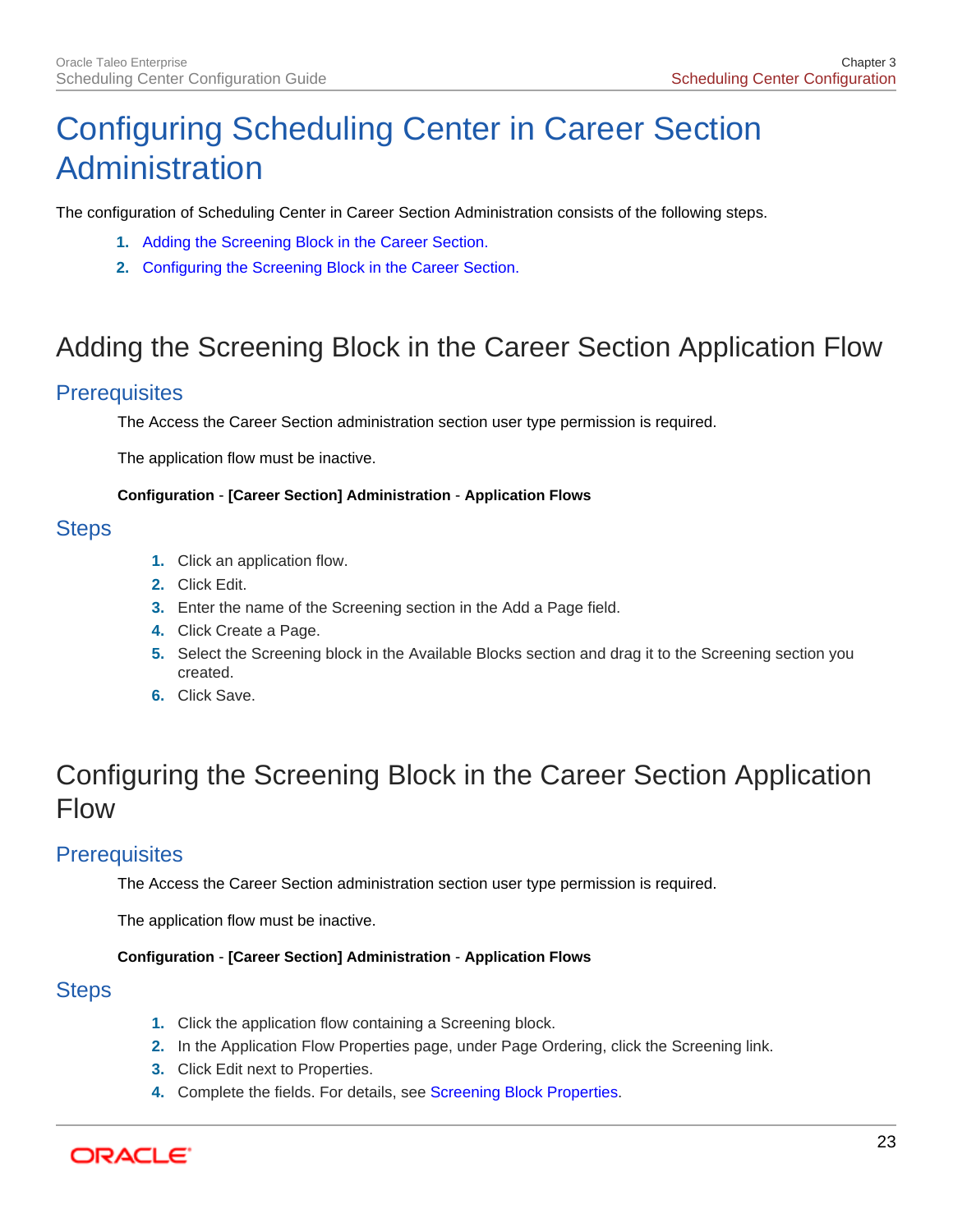**5.** Click Save.

### <span id="page-29-1"></span>Career Section Screening Block Properties

The table lists Career Section screening block properties, description and location of the properties.

| <b>Screening Block Property</b>                                                                                                                                          | Value                                                                                                                                | Location                                                                                                                      |
|--------------------------------------------------------------------------------------------------------------------------------------------------------------------------|--------------------------------------------------------------------------------------------------------------------------------------|-------------------------------------------------------------------------------------------------------------------------------|
| Allow candidates to receive questionnaire<br>information later by email                                                                                                  | Yes<br>No                                                                                                                            | Configuration > [Career Section]<br>Administration > Application Flows > Click an<br>application flow > Screening link > Edit |
| Show this block to the following candidates                                                                                                                              | <b>ACE Candidates</b><br>$\bullet$<br>Those who Meet RMI Criteria<br>Those who Meet Required Criteria<br>All Candidates<br>$\bullet$ | Configuration > [Career Section]<br>Administration > Application Flows > Click an<br>application flow > Screening link > Edit |
| Display Mode<br>(The assessment can be delivered in a<br>separate window (pop-up) or in the same<br>window (inline) of the Career Section.)                              | Pop-up Window<br>Inline                                                                                                              | Configuration > [Career Section]<br>Administration > Application Flows > Click an<br>application flow > Screening link > Edit |
| This service is mandatory (candidates must<br>click the link to access the questionnaire<br>immediately or choose to receive it by email, if<br>the latter is activated. | Yes<br>No<br>$\bullet$                                                                                                               | Configuration > [Career Section]<br>Administration > Application Flows > Click an<br>application flow > Screening link > Edit |
| Service<br>(The services available to the zone.)                                                                                                                         | <b>No</b>                                                                                                                            | Configuration > [Career Section]<br>Administration > Application Flows > Click an<br>application flow > Screening link > Edit |

# <span id="page-29-0"></span>Configuring Phases

### Phases

A phase is an Administrator configured point in the hiring process where an invitation to book an appointment is sent to a Candidate.

The Phase allows the Recruiting Center Administrator to associate the Workflow, Step and Status that will Trigger a follow-up appointment and further configure which appointment invitation will be distributed. A requisition can include up to 10 phases. However, to avoid confusion it is recommended to use only 2 or 3 phases per requisition. The appropriate invitation will be automatically distributed based on the Calendar ID association selected by the Recruiter in the Screening tab.

Phases must be configured before the Taleo Scheduling Center Screening Service is configured.

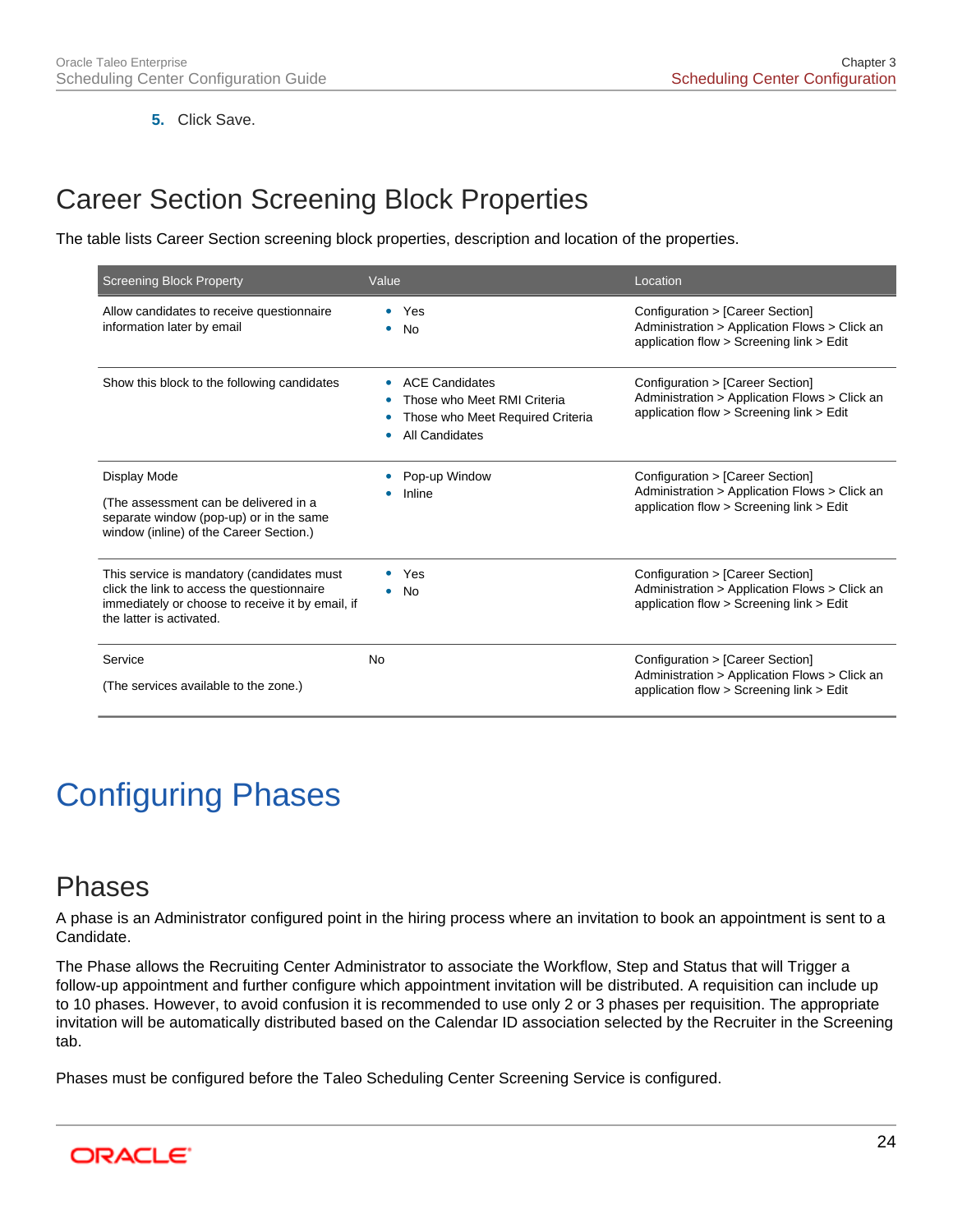### Creating a Phase

#### **Prerequisites**

The Access Administration user type permission grants users access to this feature.

Phases must be created.

#### **Configuration** - **[Recruiting] Administration** - **Selections** - **Large Selections**

#### Steps

- **1.** In the Custom tab, click the elements link located on the same row as TSC\_Follow-Up-appointments.
- **2.** In the Selection Element Link page, select New.
- **3.** In the Selection Element Editor dialog box, complete the fields. The code value used must be a unique integer.
- **4.** Click Done.

#### **Result**

A new phase is now available in the CSW Actions section of the screening service.

#### Next Step

Adding an invitation phase to a requisition.

### Editing a Phase

An administrator user can edit the name of an existing phase.

#### **Prerequisites**

The Access Administration user type permissions grants users access to this feature.

A phase must be created in the Recruiting Administration.

#### **Configuration** - **[Recruiting] Administration** - **Selections** - **Large Selections**

#### **Steps**

- **1.** In the Custom tab, click the Elements link located on the same line as TSC\_Follow-Up-appointments.
- **2.** In the Selection Element List, select an existing appointment phase.
- **3.** In the Selection Element Editor dialog box, complete the fields.
- **4.** Click Done.

#### **Result**

The selected phase is now edited and remains available in the CSW Actions section of the screening service.

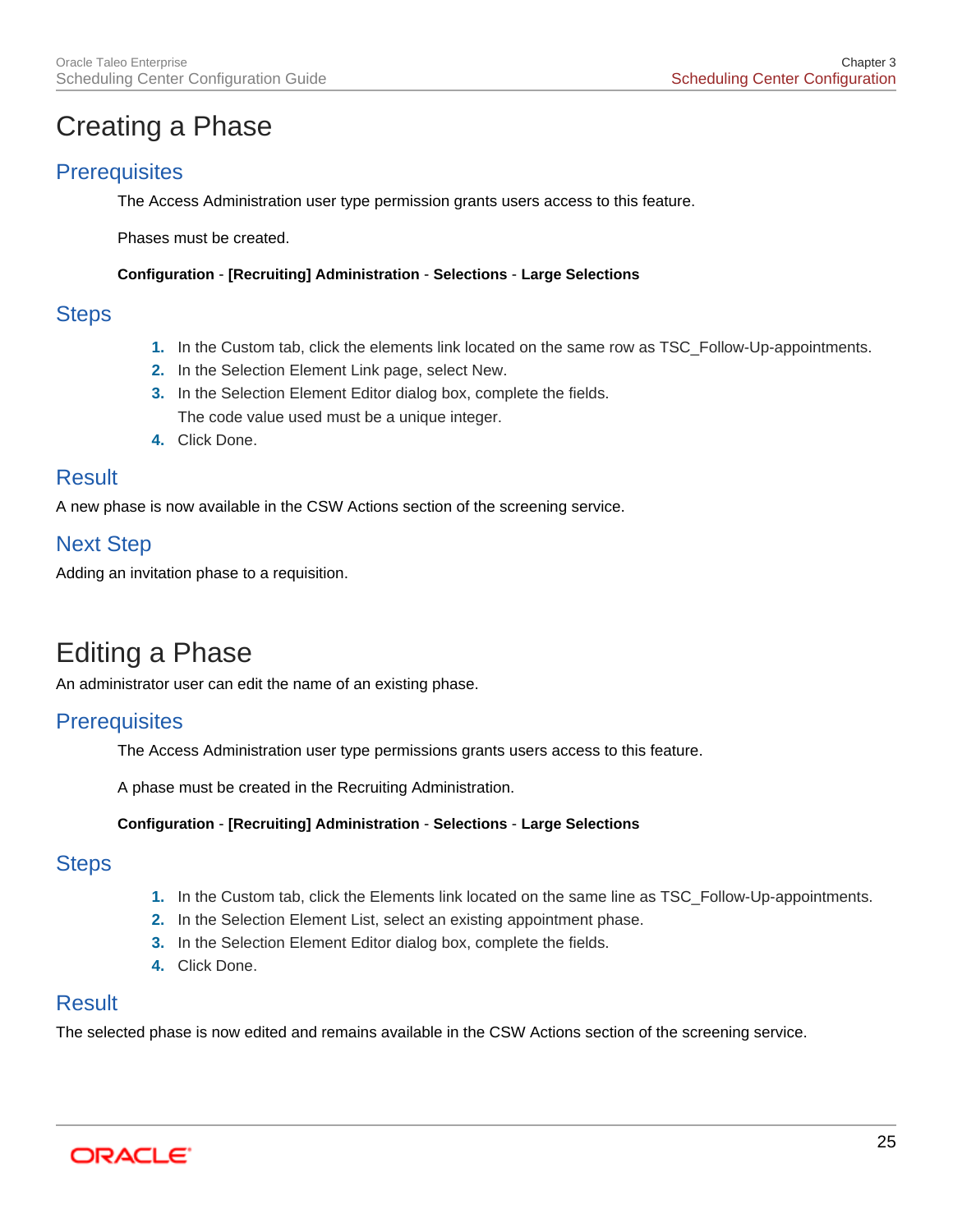### Activating a Phase

To add a phase to a workflow, the phase must first be activated in the recruiting.

#### **Prerequisites**

The Access Administration user type permissions grants users access to this feature.

#### **Configuration** - **[Recruiting] Administration** - **Selections** - **Large Selections**

#### **Steps**

- **1.** In the Custom tab, click the Elements link located on the same row as TSC\_Follow-Up-appointments.
- **2.** In the Selection Element List, click on a phase.
- **3.** In the Selection Element Editor window, choose the radio button to activate the phase.
- **4.** Click Done.

#### **Result**

The phase is now activated in the drop down list under phases, in the CSW Action section of the screening service.

### Inactivating a Phase

A phase cannot be added to a workflow if it is inactivated in the Recruiting Center.

#### Prerequisites

The Access Administration user type permission grants users access to this feature.

#### **Configuration** - **[Recruiting] Administration** - **Selections** - **Large Selections**

#### Steps

- **1.** In the Custom tab, click the Elements link located on the same row as TSC\_Follow-Up-appointments.
- **2.** In the Selection Element List, click on a phase.
- **3.** In the Selection Element Editor window, choose the radio button to inactivate the phase.
- **4.** Click Done.

#### **Result**

The phase is now inactivated in the drop down list under phases, in the CSW Action section of the screening services.

### Adding an Invitation Phase to the CSW

During the requisition process, invitations can be sent to candidates at different points of the hiring process.

#### **Prerequisites**

The Access Administration user type permission grants users access to this feature.

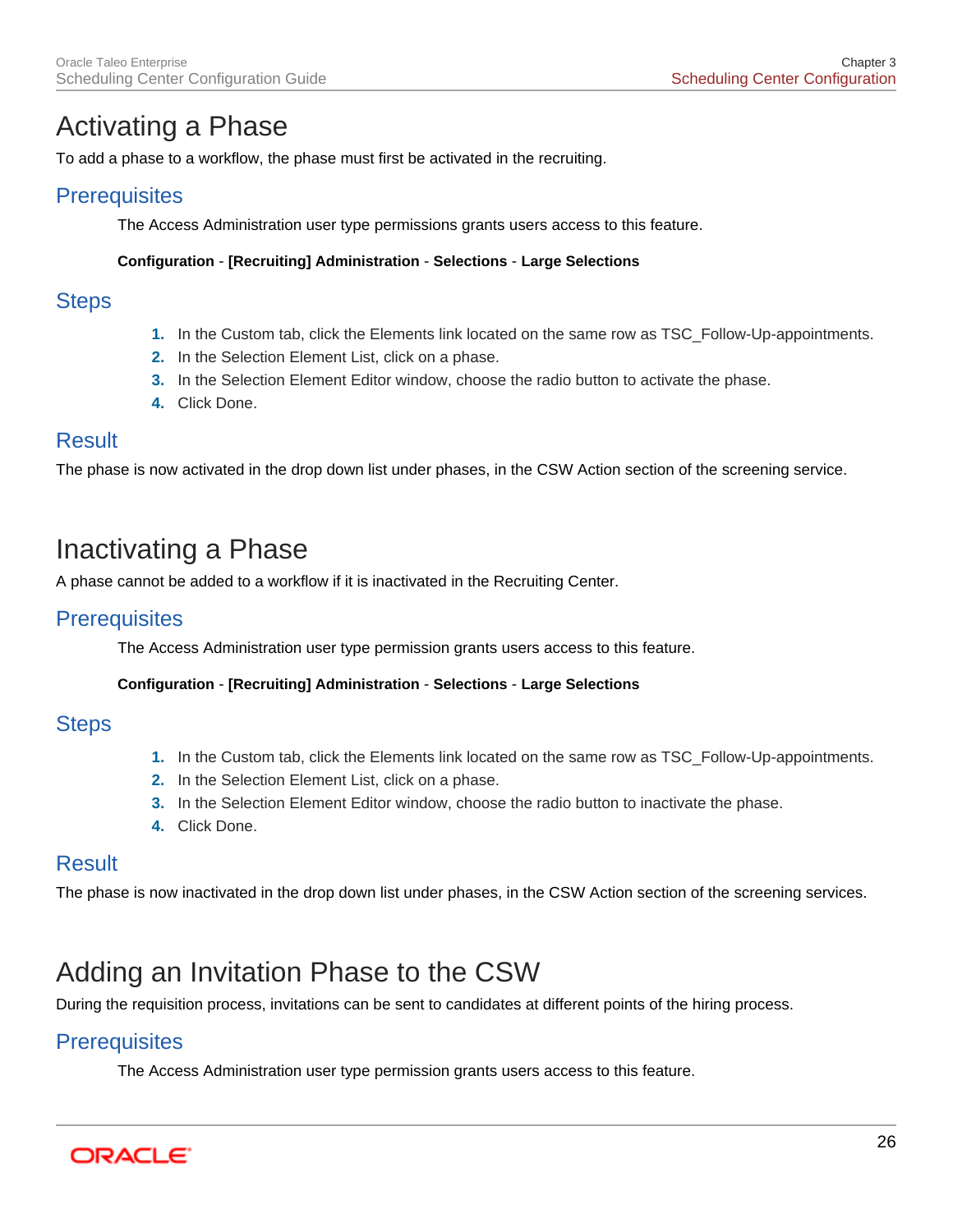To be able to send multiple invitations to a candidate for the same requisition, the requisition must be created and phases must be created and activated.

#### **Configuration** - **[Recruiting] Administration** - **Screening Services**

#### Steps

- **1.** In the Screening Services list, select Taleo Scheduling Center.
- **2.** Click Create next to CSW Actions.
- **3.** In the Action drop-down list, select Trigger a follow-Up Appointment.
- **4.** From the Phase drop-down list, select the phase previously configured for which you wish to send an invitation.
- **5.** Click Add.
- **6.** Click Done.

#### **Result**

An invitation will be sent to the candidate at the selected phase of requisitions using this workflow.

### Removing an Invitation Phase from the CSW

Invitation phases can be removed from the requisition process.

#### **Prerequisites**

The Access Administration user type permission grants users access to this feature.

To be able to remove an invitation from a requisition, the requisition must be created and phases must be activated.

#### **Configuration** - **[Recruiting] Administration** - **Screening Services**

#### **Steps**

- **1.** In the Screening Services list, select a screening service.
- **2.** In the CSW Actions section, click Remove next to the appropriate Candidate selection workflow.

#### **Result**

The invitation phase is removed from the workflow.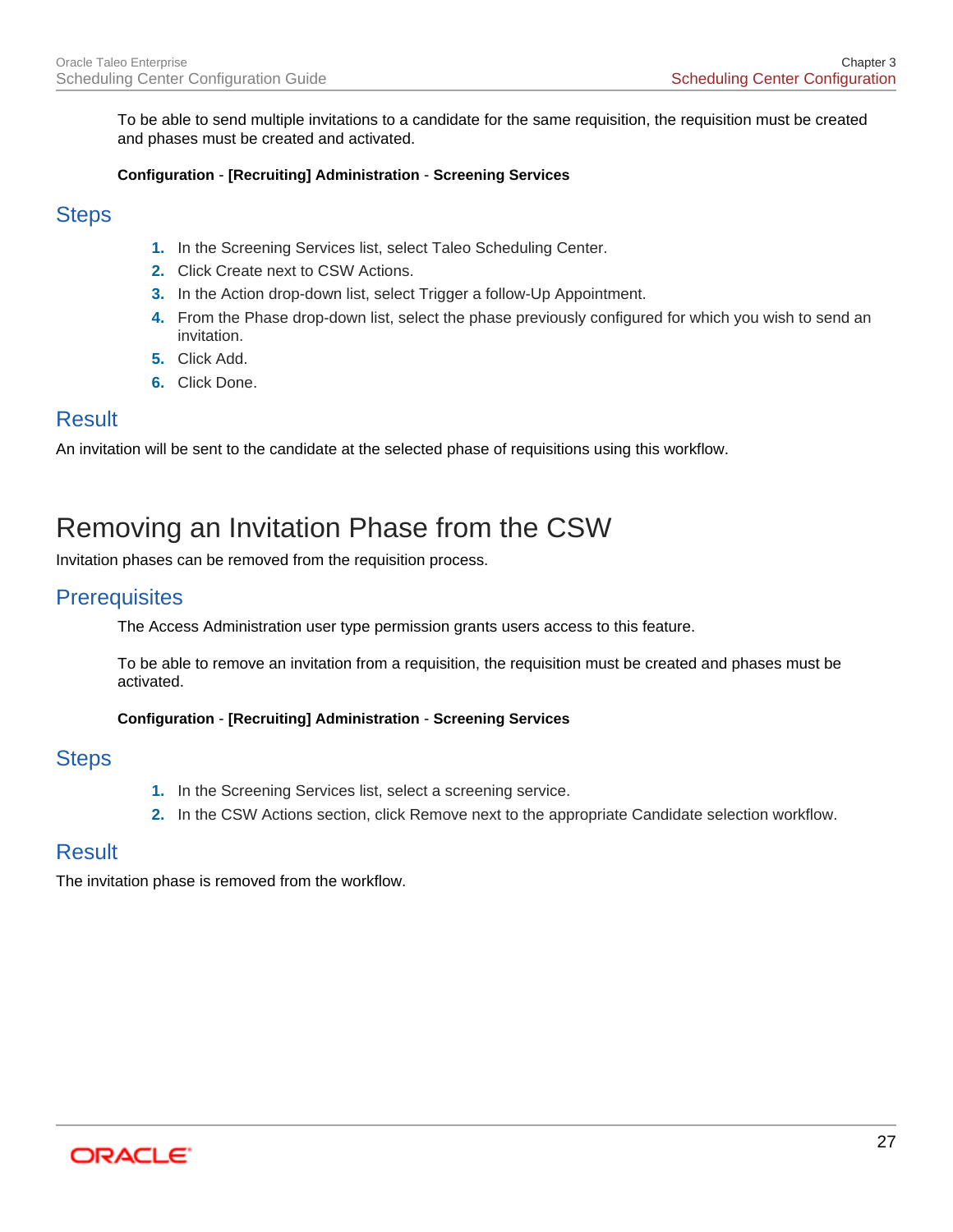# <span id="page-33-0"></span>Configuring Calendars

### Calendar

A calendar is the graphical representation of time from which candidates can choose a date to book an appointment.

A calendar is created in Scheduling Center to allow candidates to choose a date to book an appointment for an interview that will be carried out either in person or by phone.

Only an Administrator or a user with the Create calendars and access Scheduling Center user type permission can create a calendar.

### Adding a Calendar to the Calendar List

#### **Prerequisites**

The user must have administrator rights to the Recruiting Center.

The user must know the calendar ID number given when the calendar is created in the Scheduling Center.

#### **Configuration** - **[Recruiting] Selection List**

#### Steps

- **1.** Click the Large Selections tab.
- **2.** In the Custom tab, locate the entry Scheduling-Center-Calendar-Id and click on the number located in the Number of Elements column for this row.
- **3.** In the Selection Element List page, click New.
- **4.** In the Selection Element Editor page, complete the fields. Calendar ID field must exactly match what is configured in Scheduling Center.
- **5.** Select another language in the language drop-down list and translate the name in the selected language.
- **6.** Repeat the translation process for each language of the list.
- **7.** Click Done.

#### **Result**

The selected calendar appears in the calendar list of the Recruiting Center and can be assigned to a requisition.

### Removing a Calendar from the Calendar List

#### **Prerequisites**

The user must have administrator rights for the Recruiting Center to perform this task.

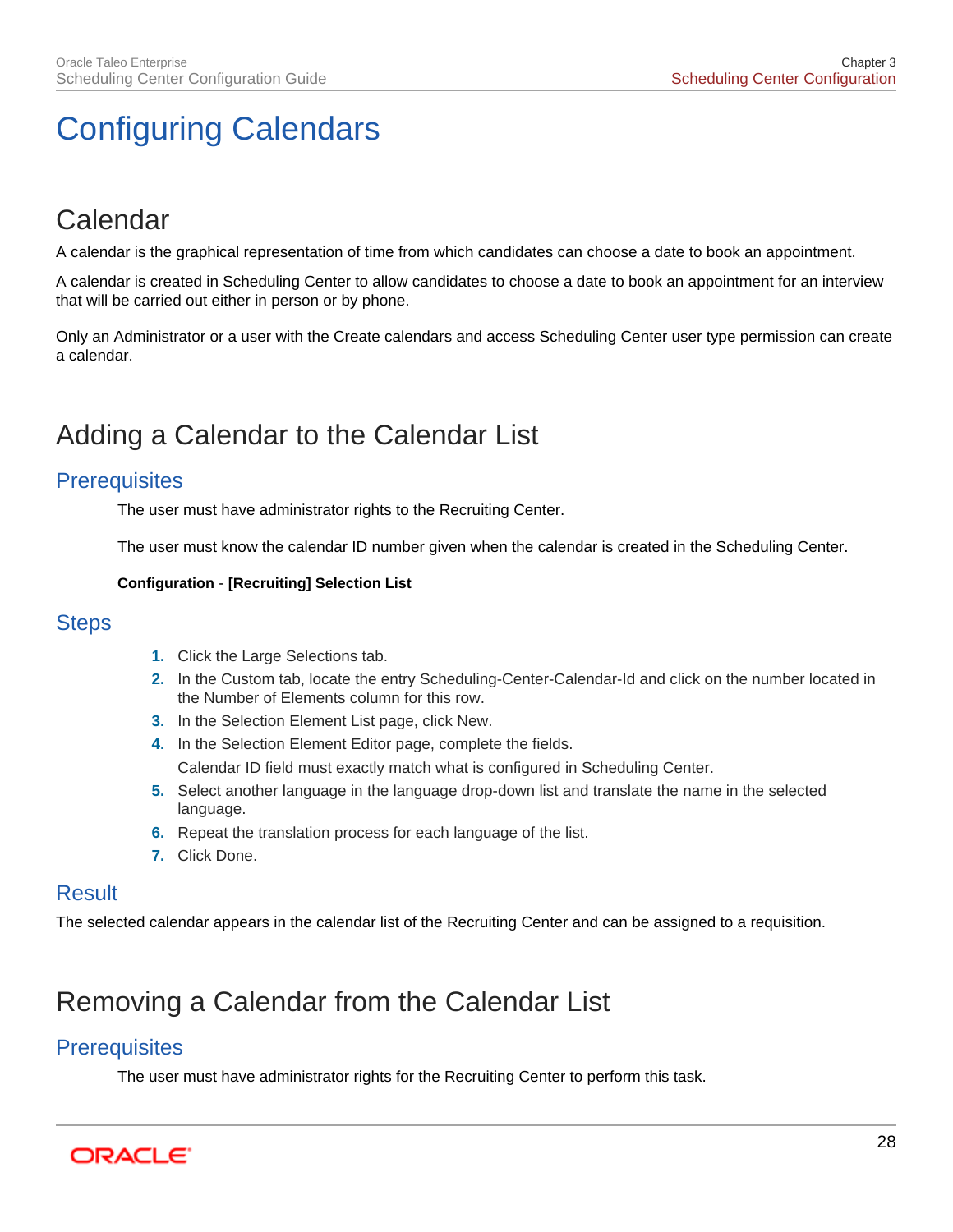#### **Configuration** - **[Recruiting] Selection List**

#### Steps

- **1.** Click the Large Selections tab.
- **2.** In the Custom tab, find the entry for Scheduling-Center-Calendar-Id and click on the number of Number of Elements for this row...
- **3.** In the Calendar List, click the check box of the calendar name you wish to delete.
- **4.** Click the trash can icon.

#### **Result**

The calendar no longer appears in the calendar list of Recruiting Center and it is not possible to assign the calendar to a requisition.

# <span id="page-34-0"></span>Configuring Invitations

### Sending an Invitation Automatically during the Workflow

System administrators can automatically trigger Passport screening services such as Scheduling Center when a candidate reaches a certain step or status within a candidate selection workflow. Triggering automatically an invitation during the workflow process can be used to send an invitation to several candidates at a time, by changing the status of the candidate to a determined step or status triggering the invitation.

#### **Prerequisites**

The Scheduling Center screening service must be configured.

The Access Administration and Access Screening Services configuration user type permissions are required.

#### **Configuration** - **[Recruiting] Administration** - **Screening Services**

#### Steps

- **1.** In the Screening Services List, select the required integration type of the Scheduling Center.
- **2.** Click Create next to CSW Action.
- **3.** In the New Candidate Selection Workflow Action page, select the workflow, step and status combination that will automatically trigger the screening service. The workflows, steps and statuses available are the ones configured in the Taleo zone.
- **4.** In the Action drop-down list, select Send Scheduling Center Invitation or Trigger a follow-up appointment. The Scheduling Center invitation will automatically send the correspondence identified in the Message Template section of the Screening Service settings.
	- Selecting Send Scheduling Center Invitation will automatically send the correspondence identified in the Message Template section of the Screening Service settings. The message originates from the Correspondence Manager in the Recruiting Center.

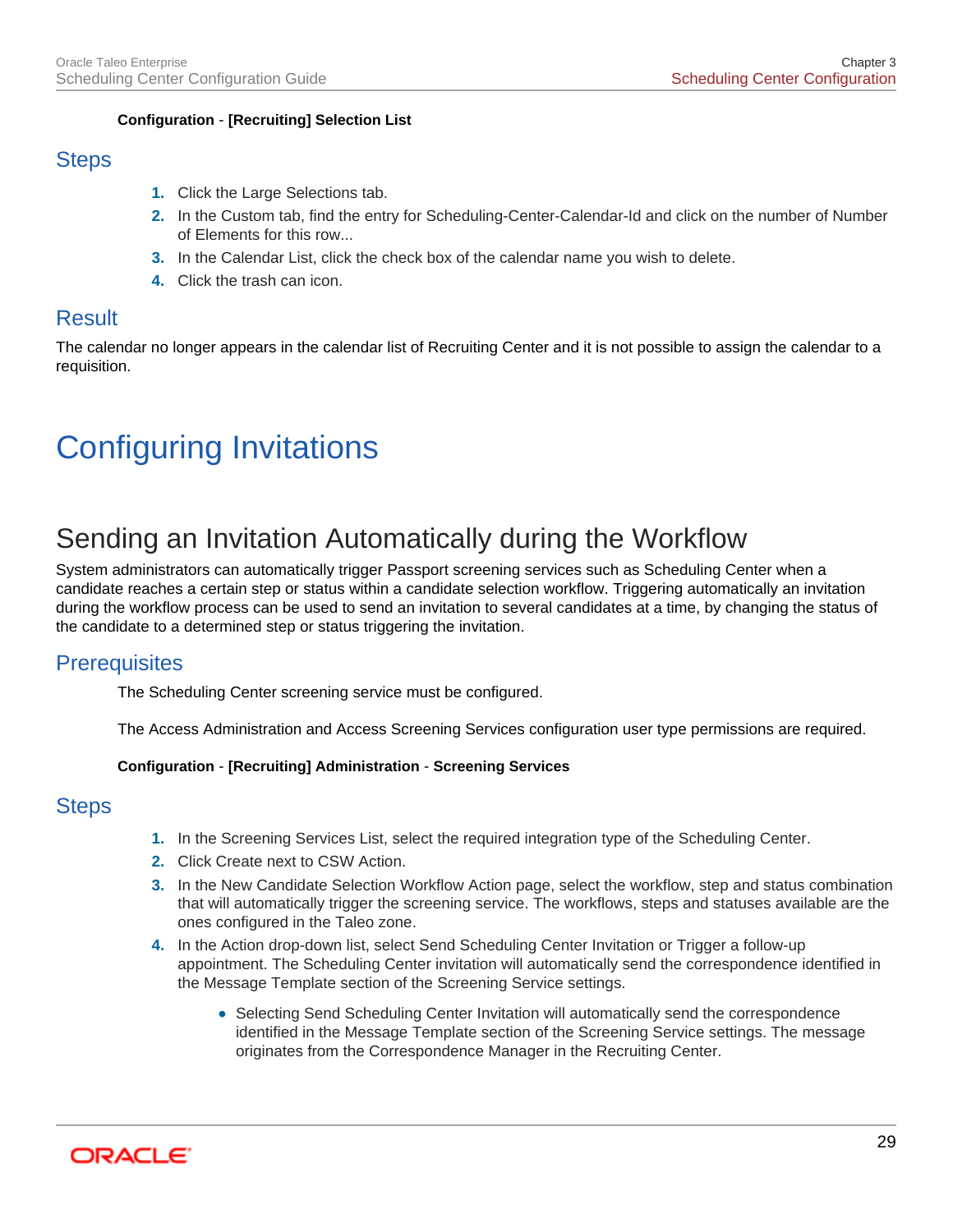- Selecting Trigger a follow-up appointment will automatically notify the Scheduling Center to send out the email request. The email sent is controlled by the email configuration located in the Scheduling Center.
- **5.** Click Save.
- **6.** Click Done.

#### **Result**

An invitation is automatically sent to the candidate at the selected step of the requisition.

### Sending an Invitation Automatically during Candidate Application

A Recruiting system administrator can automatically invite candidates to schedule an appointment by adding a Screening block in the application selection process.

#### **Prerequisites**

The Access Administration user type permission is required.

#### **Configuration** - **[Recruiting] Administration** - **Candidate Selection Workflow**

#### Steps

- **1.** Select the Steps tab.
- **2.** Click an existing step or click New to create a new step.
- **3.** On the Statuses Usage page, click Add... to add new statuses.
- **4.** In the Add Status page, select the status you have just added.
- **5.** Click Add.
- **6.** Select a Step Progression Level.
- **7.** Click Add.
- **8.** On the Automatic Progression of Applications page, click Allow candidates to reach this status automatically when the (optional) conditions specified below are met.
- **9.** In the Conditions section, select an existing condition, or click Create Condition.
- **10.** Complete the fields as required.
- **11.** In the Workflows list, select an existing workflow, or click New to create a new one.
- **12.** Complete the fields as required.
- **13.** In Steps Usage, click Add to add a screening step, or click New to create a new one.

#### **Result**

An invitation is automatically sent to the candidate applying on a Career Section.

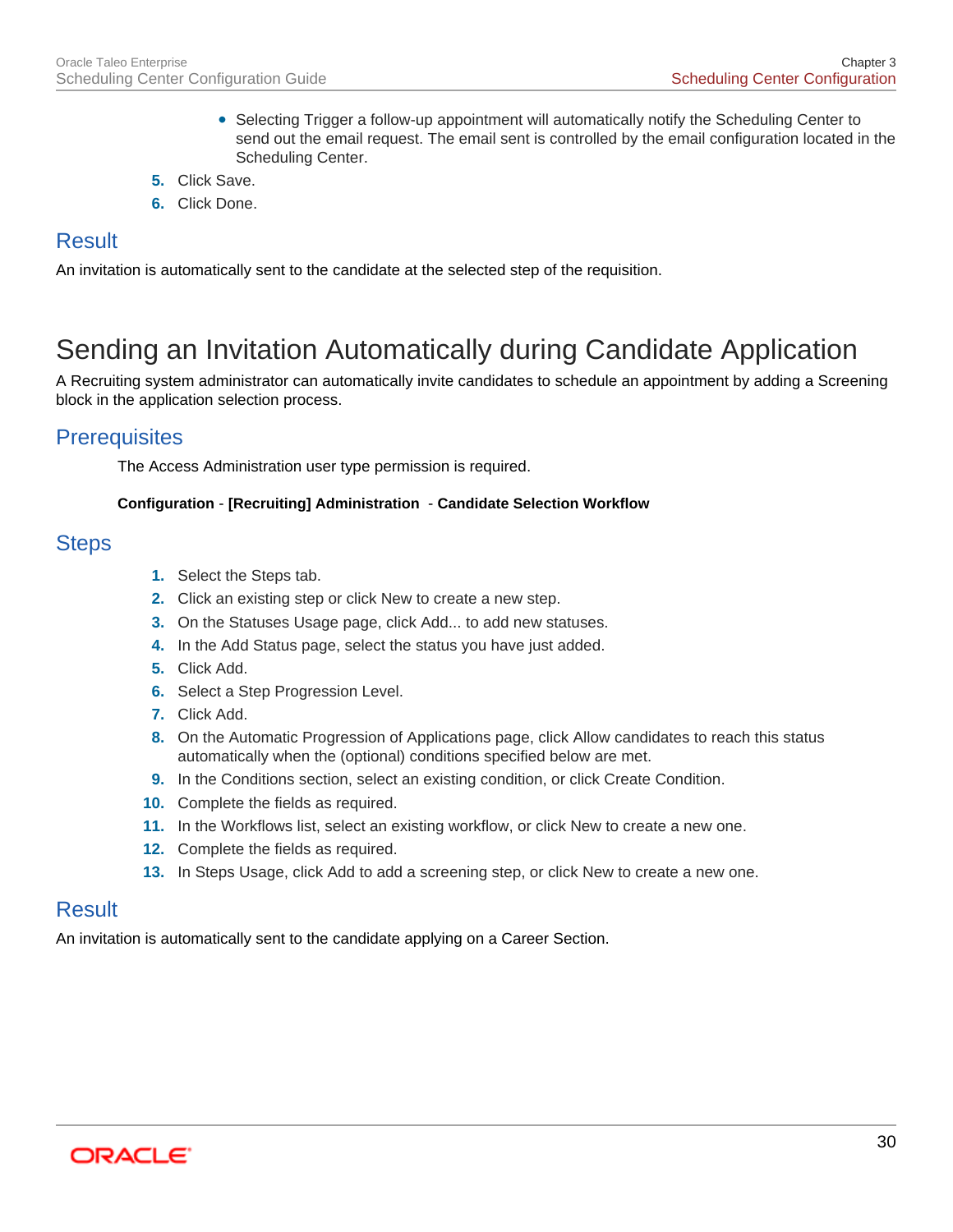# <span id="page-36-0"></span>4 **Scheduling Center Administrator Functions**

# <span id="page-36-1"></span>Candidate Portal Messaging

### Candidate Portal Messaging

Scheduling Center administrators can create custom text in the Candidate Portal Messaging.

The Candidate Portal Messaging uses message templates allowing Scheduling Center administrators to override default text within custom messages. The Candidate Portal Messaging is available via the Configuration page.

The message templates contain default text that can be overridden for each specific locale. Both the header text and the body of the message are configurable.

The available message templates are:

- Closed Invites
- Open Invites
- Pending Invites
- Scheduled Appointments

### Configuring Candidate Portal Messages

#### **Prerequisites**

The Manage Scheduling Center user type permission is required.

#### **Scheduling Center** - **Configuration** - **Candidate Portal Messaging**

#### Steps

- **1.** Click a message template.
- **2.** Select a locale if applicable.
- **3.** Update the header text. Apply formatting as appropriate.
	- If no updates are made, the default header text is displayed.
- **4.** Update the message text. Apply formatting as appropriate.
- **5.** Click Preview to see how the message will look like.
- **6.** Click Save.

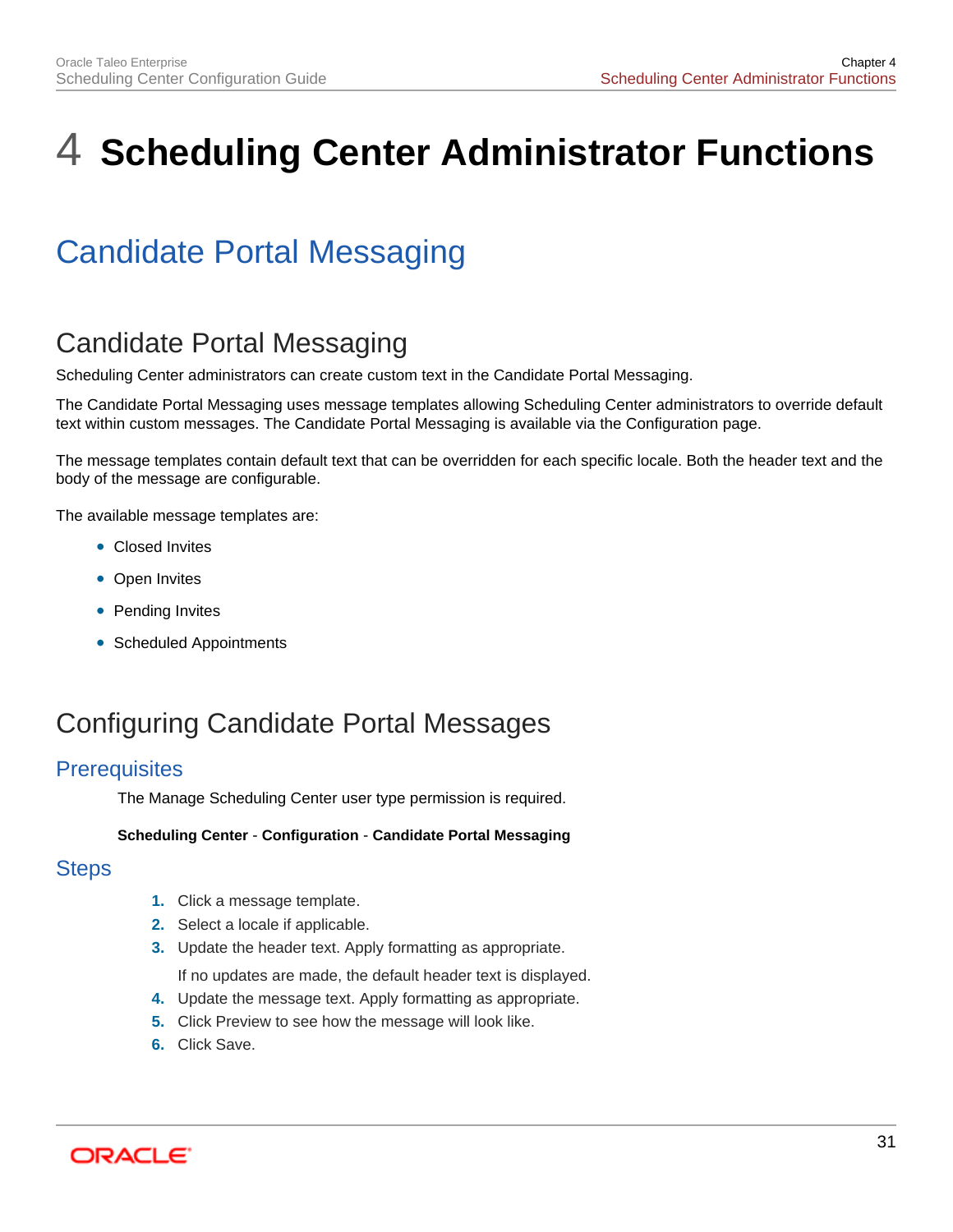# <span id="page-37-0"></span>Email Templates

### Email Templates

Emails sent via the Scheduling Center can be configured to reflect an organization communication style, standards, and requirements.

The Administrator can configure system emails with their organization branding rather that having only one email model used by all users. If email templates are not configured, the system default templates are used.

For each email template, the following information is displayed in the Email Template page:

- Title: Name of the email, that is in which instance the email will be used.
- Recipient: The person to whom the email will be sent.
- Service Level: The permission level of the recipient, when the recipient is a candidate. Possible values are: None, Cancel Only, Full, All (All candidates can receive the email, regardless of their permission level.)
- Location Type: The location type associated with the calendar. Possible values are: In Person, By Phone.
- Actions: If the text on an email template has been modified from the default, **Revert to Default** will appear in the Actions column.

The following default types of email templates are supplied with the system:

The table shows email templates.

| <b>Message Title</b>                 | Recipient             | <b>Service Level</b> | <b>Location Type</b> |
|--------------------------------------|-----------------------|----------------------|----------------------|
| <b>Appointment Canceled</b>          |                       |                      |                      |
| Appointment Canceled                 | <b>Calendar Owner</b> |                      |                      |
| Appointment Canceled                 | Candidate             | All                  |                      |
| Appointment Canceled by<br>Recruiter | Candidate             | All                  |                      |
| <b>Appointment Confirmed</b>         |                       |                      |                      |
| <b>Appointment Confirmed</b>         | Calendar Owner        |                      |                      |
| <b>Appointment Confirmed</b>         | Candidate             | Cancel Only          | In Person            |
| <b>Appointment Confirmed</b>         | Candidate             | Full                 | In Person            |
| Appointment Confirmed                | Candidate             | None                 | In Person            |
| <b>Appointment Confirmed</b>         | Candidate             | Cancel Only          | By Phone             |

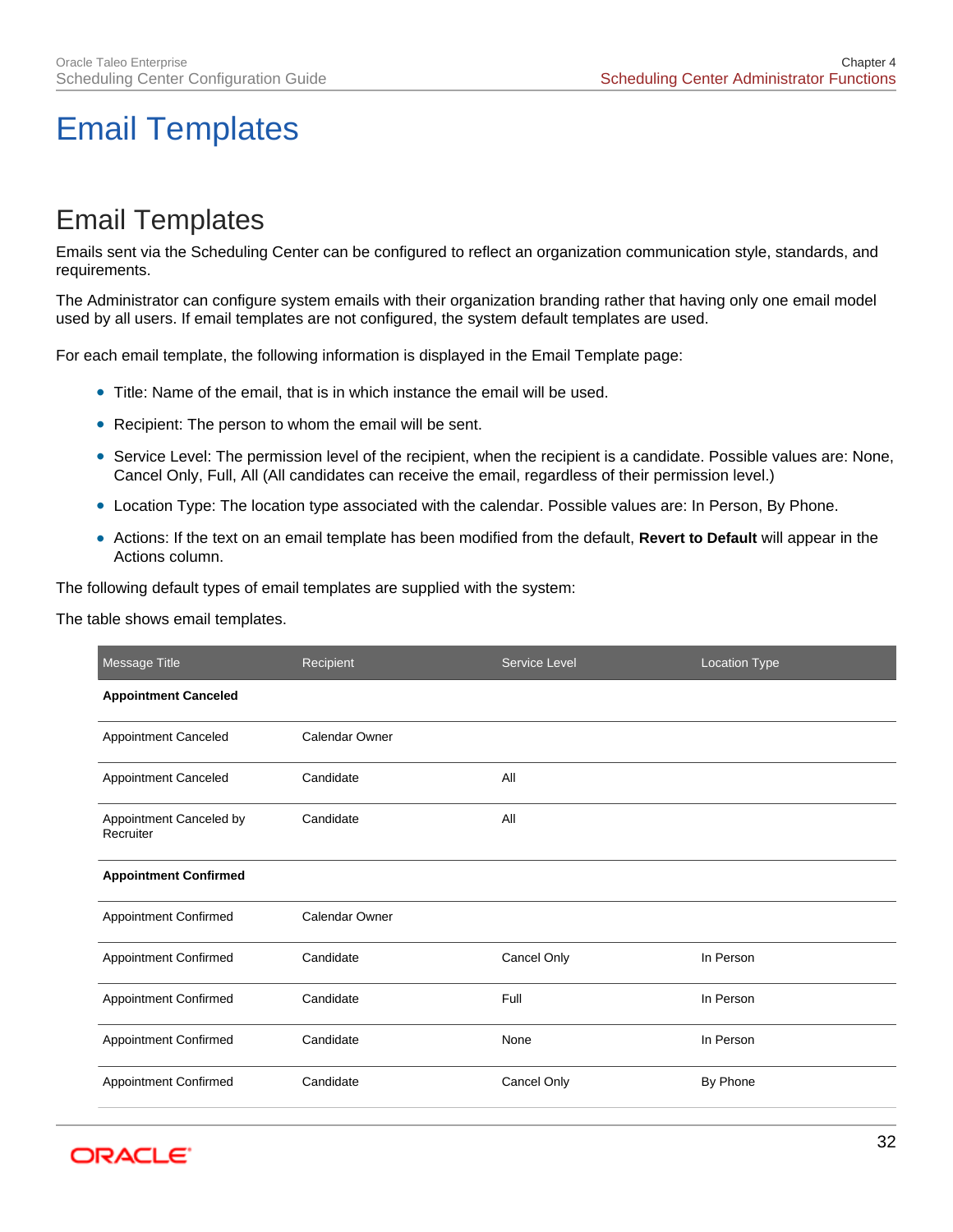| <b>Message Title</b>                       | Recipient      | <b>Service Level</b> | <b>Location Type</b> |
|--------------------------------------------|----------------|----------------------|----------------------|
| Appointment Confirmed                      | Candidate      | Full                 | By Phone             |
| Appointment Confirmed                      | Candidate      | None                 | By Phone             |
| <b>Appointment Reminder</b>                |                |                      |                      |
| Appointment Reminder                       | Candidate      | Cancel Only          | In Person            |
| Appointment Reminder                       | Candidate      | Full                 | In Person            |
| Appointment Reminder                       | Candidate      | None                 | In Person            |
| Appointment Reminder                       | Candidate      | Cancel Only          | By Phone             |
| Appointment Reminder                       | Candidate      | Full                 | By Phone             |
| Appointment Reminder                       | Candidate      | None                 | By Phone             |
| <b>Appointment Request</b>                 |                |                      |                      |
| Appointment Request                        | Candidate      | Full                 | In Person            |
| Appointment Request                        | Candidate      | None                 | By Phone             |
| <b>Appointment Reschedule Notification</b> |                |                      |                      |
| Appointment Reschedule<br>Notification     | Calendar Owner |                      |                      |
| Appointment Reschedule<br>Notification     | Candidate      | Cancel Only          | In Person            |
| Appointment Reschedule<br>Notification     | Candidate      | Full                 | In Person            |
| Appointment Reschedule<br>Notification     | Candidate      | None                 | In Person            |
| Appointment Reschedule<br>Notification     | Candidate      | Cancel Only          | By Phone             |
| Appointment Reschedule<br>Notification     | Candidate      | Full                 | By Phone             |
| Appointment Reschedule<br>Notification     | Candidate      | None                 | By Phone             |

**Appointment Reschedule Request**

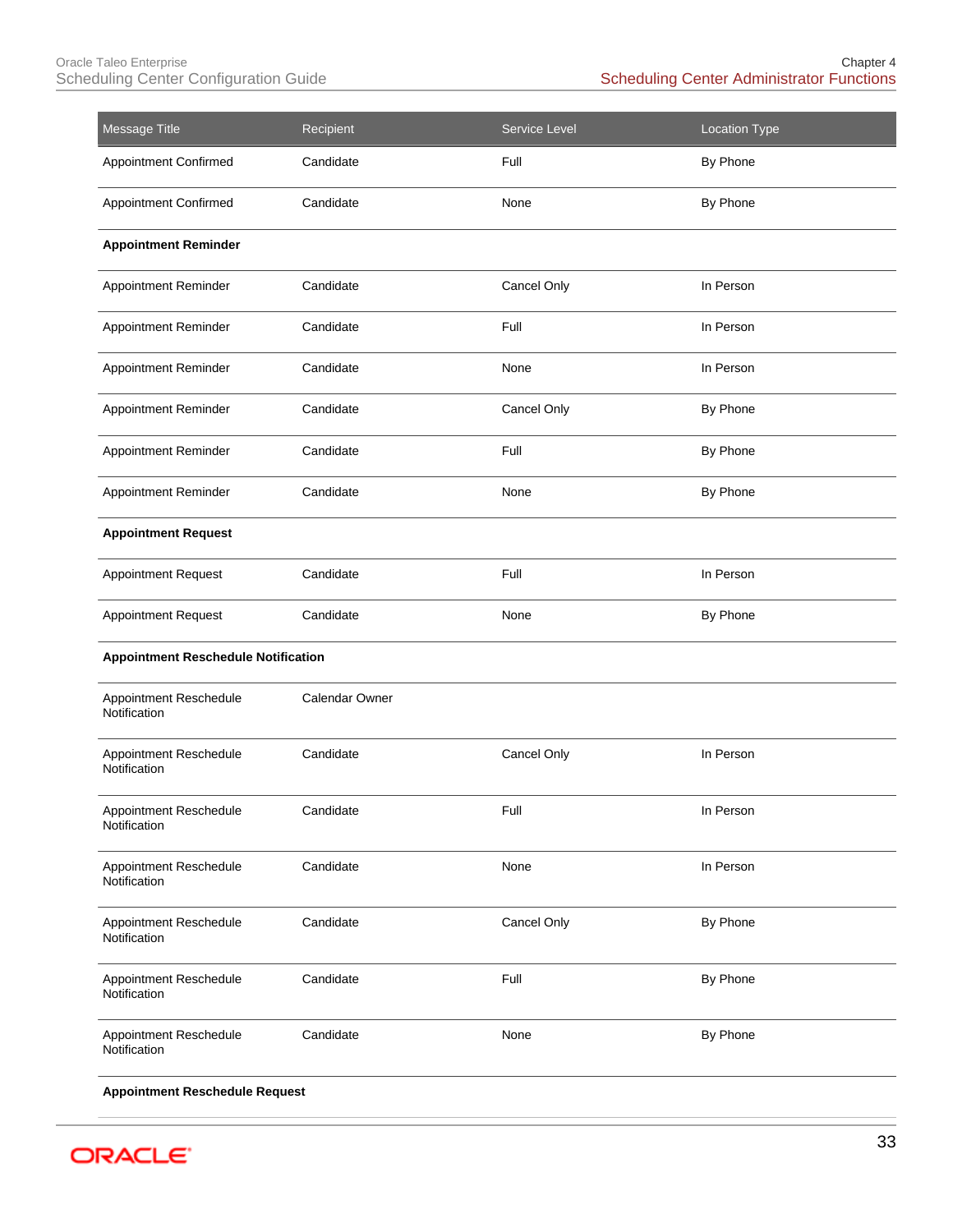| Message Title                            | Recipient      | Service Level | <b>Location Type</b> |
|------------------------------------------|----------------|---------------|----------------------|
| Appointment Reschedule Request Candidate |                | Full          | In Person            |
| Appointment Reschedule Request Candidate |                | Full          | By Phone             |
| <b>Feedback Request</b>                  |                |               |                      |
| <b>Feedback Request</b>                  |                |               |                      |
| <b>Scheduled Appointments</b>            |                |               |                      |
| <b>Scheduled Appointments</b>            | Calendar Owner |               |                      |

Templates cannot be manually created, however default templates can be modified to the specific needs of your organization. Only one default template can exist for each type of email.

A template is edited either by typing text or by adding variables. These variables will automatically call information from the application and display it in the template. For example, if the variable [Candidate.LastName] is used in the template then the last name of the candidate will be automatically included in the template by the system. Variables can only be added to templates from the Merge Field selection list available on the Edit Template page and not copied and pasted from other templates.

A user can choose to attach an iCalendar data file (ICS file) to the Appointment Confirmed email templates. If the ICS file is attached to the email template, then the candidate and the Calendar Owner receiving the email confirmation notification will be able to add the confirmation to their calendar.

By default, notifications are not sent automatically by the system, email are sent only if the user has set the Send email field to Yes.

Email templates can be configured for multiple languages.

### Revert to Default Available for Email Templates

Scheduling Center administrators have the ability to overwrite custom text on email templates with the original default text.

Default text is provided for all email templates used in Scheduling Center. This text is configurable and can be edited for specific needs. If the text on an email template has been modified from the default, Revert to Default will appear in the Actions column of the Email Templates page. When you click Revert to Default, a message box will appear to confirm the action before any custom text is replaced with default text. The email template will display only the originally provided default text and all custom text will be deleted.

### Editing an Email Template

**Prerequisites** 

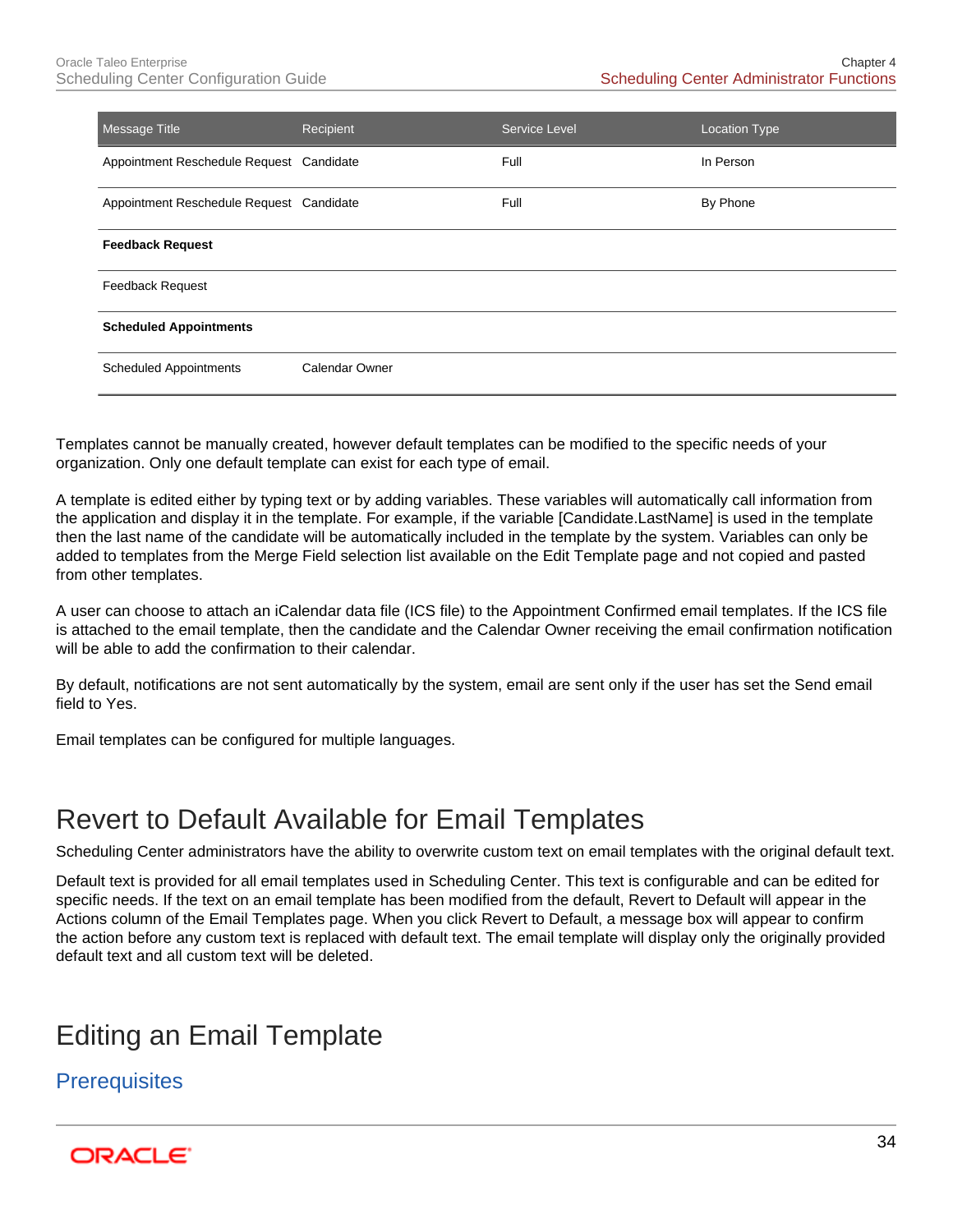The Manage Scheduling Center user type permission is required.

#### **Scheduling Center** - **Configuration** - **Email Templates**

#### Steps

- **1.** Click an email template.
- **2.** Modify text as required.
- **3.** Click Update.

### Adding a Variable to an Email Template

#### **Prerequisites**

The Manage Scheduling Center user type permission is required.

#### **Scheduling Center** - **Configuration** - **Email Templates**

#### **Steps**

- **1.** Click an email template.
- **2.** Place cursor in the email template at the position to add variable.
- **3.** Select variable from Merge Fields.
- **4.** Click Update.

### Adding a Static Hyperlink to an Email Template

#### **Prerequisites**

The Manage Scheduling Center user type permission is required.

#### **Scheduling Center** - **Configuration** - **Email Templates**

#### **Steps**

- **1.** Click an email template.
- **2.** Type desired text into the body of the template.
- **3.** Select the typed text.
- **4.** Click Link.
- **5.** Select Link Type, Protocol, and enter URL.
- **6.** Click OK.
- **7.** Click Update.

#### **Result**

The typed text is a clickable hyperlink. The static hyperlink can be removed by selecting the link and clicking Unlink.

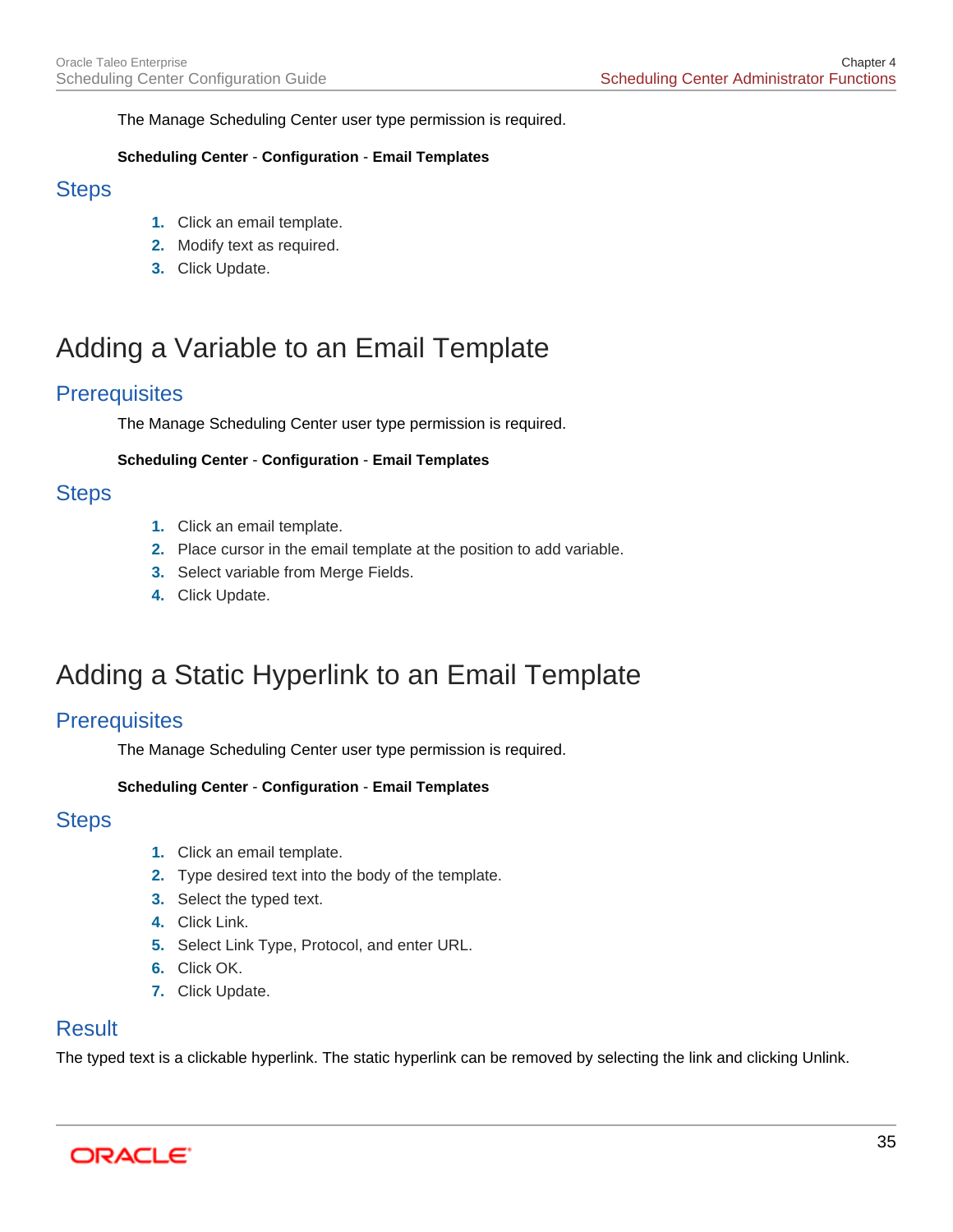### Email Template Activation

Allows an Administrator to choose if an email will be sent or not by the system.

The Administrator can choose to inactivate an email template meaning that emails using this template will not be sent to the candidate. All email templates are by default set to Active, that is emails based on the template are sent to the candidates by the system.

Activation or inactivation is automatically applied to every locale version of the calendar.

### Activating an Email Template

#### **Prerequisites**

The Manage Scheduling Center user type permission is required.

The email template must be inactive.

#### **Scheduling Center** - **Configuration** - **Email Templates**

#### **Steps**

- **1.** Click on an email template.
- **2.** In the Edit page, select Yes.
- **3.** Click Update.

#### **Result**

Emails using this template will be sent by the system.

### Inactivating an Email Template

#### **Prerequisites**

The Manage Scheduling Center user type permission is required.

The email template must be active.

#### **Scheduling Center** - **Configuration** - **Email Templates**

#### **Steps**

- **1.** Click on an email template.
- **2.** In the Edit page, select No.
- **3.** Click Update.

#### Result

Emails using this template will no longer be sent by the system.

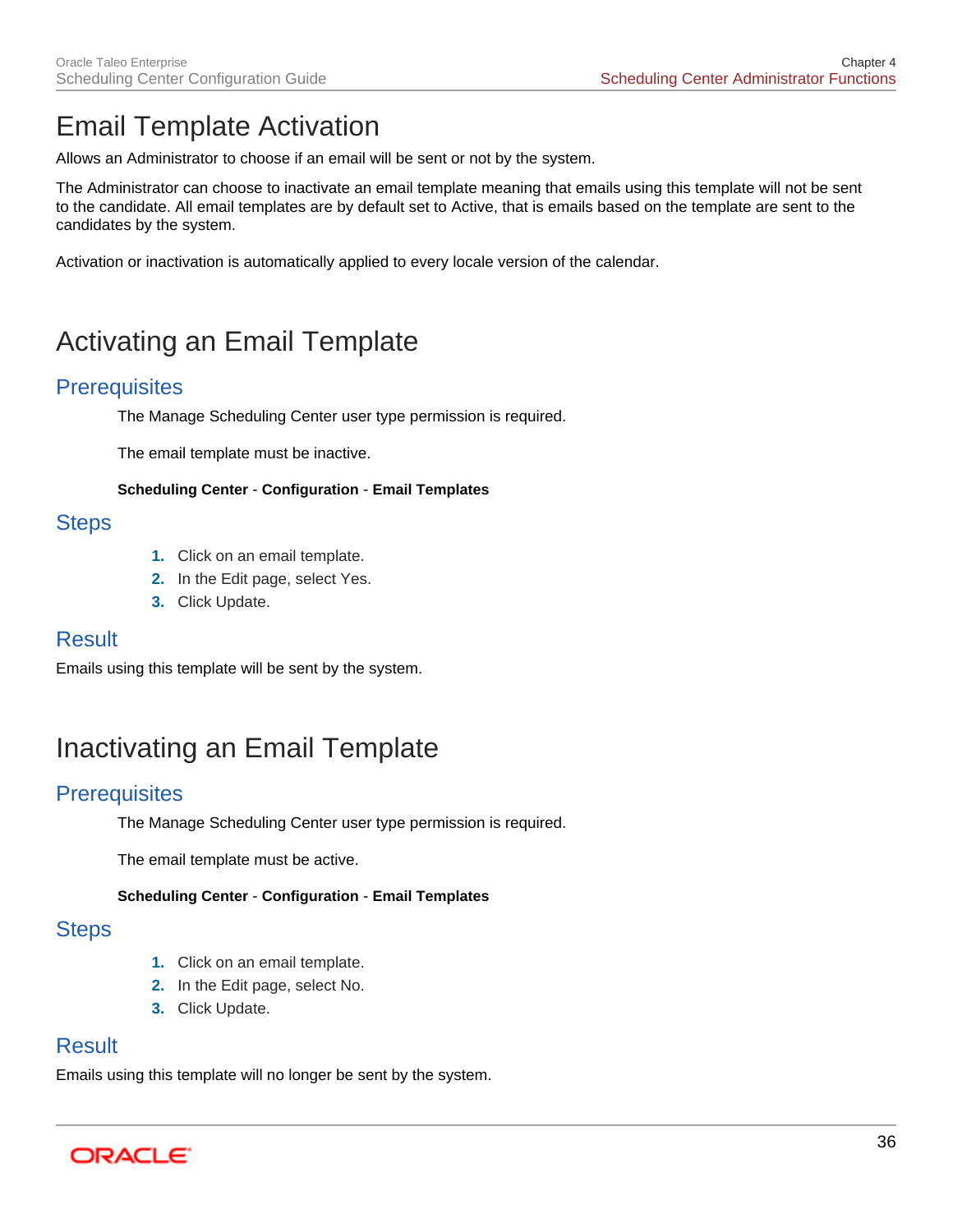### Adding an iCalendar Data File to an Email Template

#### **Prerequisites**

The Manage Scheduling Center user type permission is required.

A Calendar role grants users access to this feature.

#### **Scheduling Center** - **Configuration** - **Email Templates**

#### Steps

- **1.** Select an Appointment Confirmed email template.
- **2.** Select Yes for the Send .ics field.
- **3.** Click Update.

#### **Result**

When the email is sent, the .ics file is added to the email allowing the recipients to add the appointment to their calendar.

# <span id="page-42-0"></span>Locations

### Location Template

Information on how and where an interview will take place can be saved as a template for reuse purposes.

In the Scheduling Center, it is possible to create a template for location information. When creating a calendar, information on where or how an interview will be carried out must be completed. The Administrator must choose the location where the appointment will take place. If templates are created for a specific location, information will be automatically populated into the fields when the calendar is created for a chosen location.

The Administrator can choose to use the location information as is, or to modify it. In this case, the changes will not be saved in the template and will apply only for that specific calendar. To save the changes into the template, the location must be modified and saved in the Location configuration pages.

### Creating a Location Template

#### **Prerequisites**

The Manage Scheduling Center user type permission is required.

#### **Scheduling Center** - **Configuration** - **Locations**

#### Steps

- **1.** Click Add New Location.
- **2.** Complete fields regarding the location of the appointment.

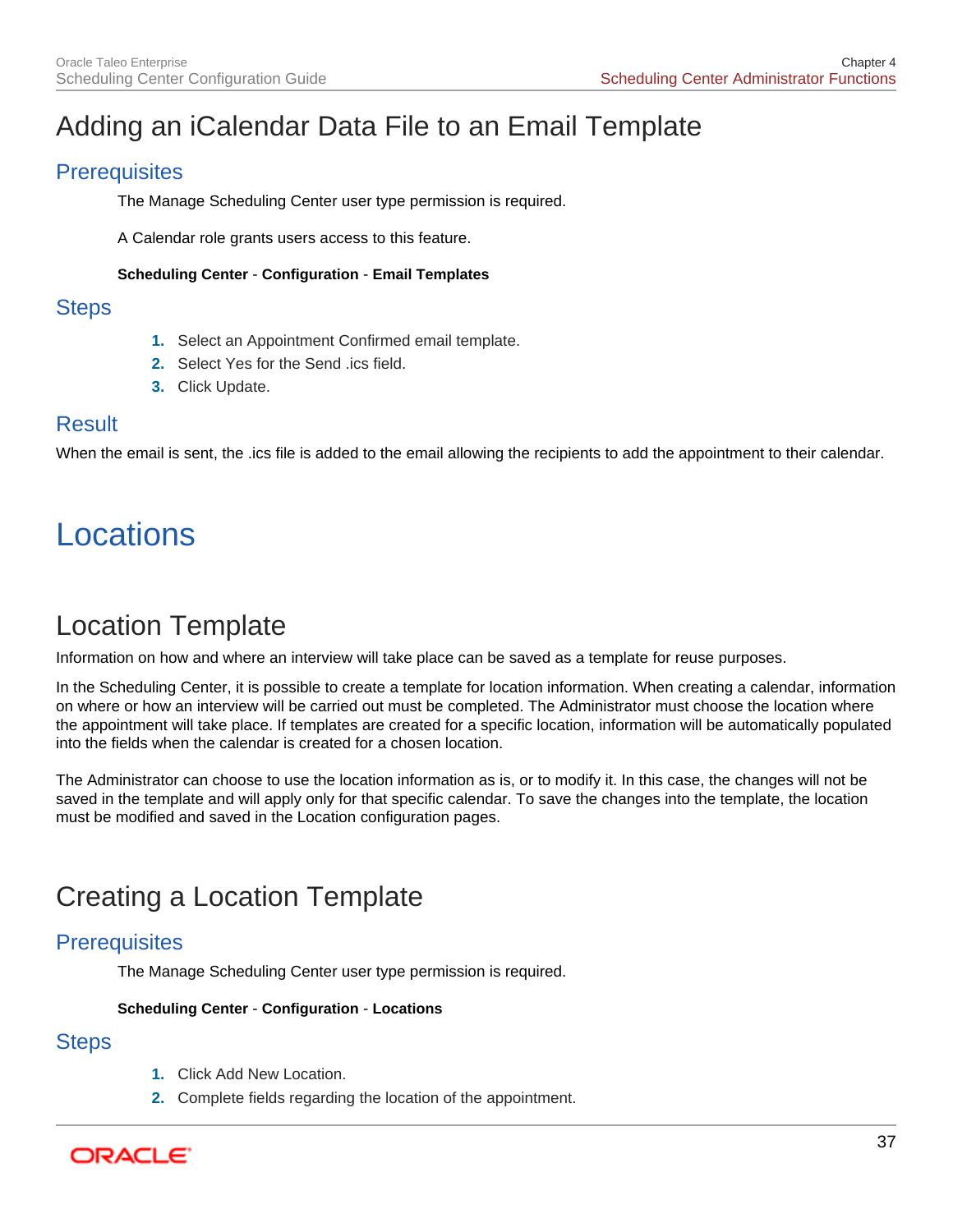- **3.** Select one or several languages for the location.
- **4.** Enter details regarding the appointment in the language selected.
- **5.** Click Save.

#### **Result**

If this location is selected when creating a calendar, the information will be automatically populated in the fields of the new calendar.

### Editing a Location Template

#### **Prerequisites**

The Manage Scheduling Center user type permission is required.

#### **Scheduling Center** - **Configuration** - **Locations**

#### **Steps**

- **1.** Click on a location template.
- **2.** Modify fields as required.
- **3.** Click Save.

#### **Result**

Changes will reflect in the location template used to create a calendar.

# <span id="page-43-0"></span>Users Creation

### User Creation

The Create Users functionality allows the Administrator to search and select users who can have access to the Scheduling Center.

Before a role can be granted to a user, the user must first be granted access to the Scheduling Center by a Recruiting Center system administrator. The user must try (but will not succeed) at least once to connect to the Scheduling Center for the administrator to be able to grant them a role.

### Creating a User

#### **Prerequisites**

The Manage Scheduling Center user type permission is required.

#### **Scheduling Center** - **Configuration** - **Create Users**

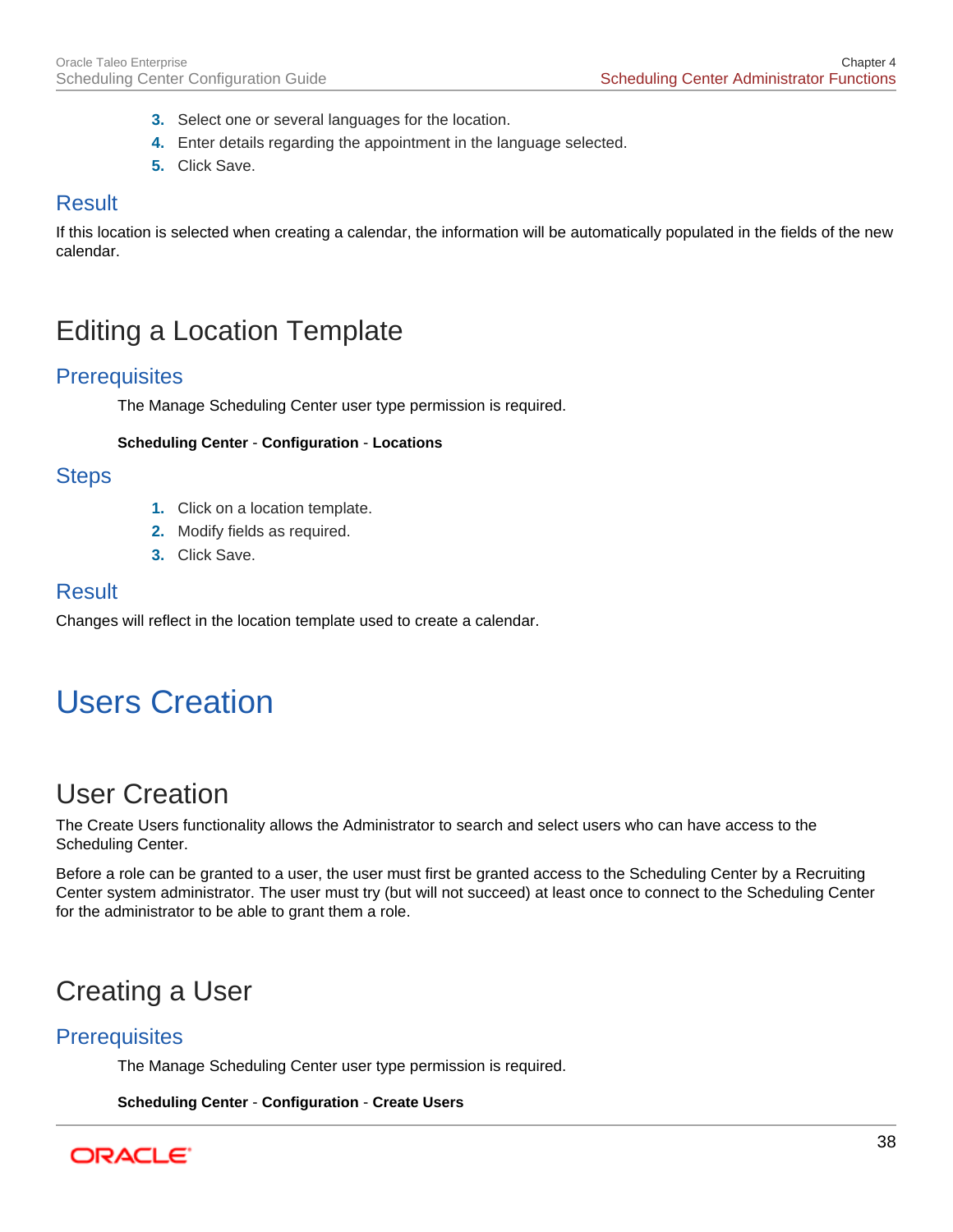#### Steps

- **1.** Enter the first name, last name or full name of the user that you want available in the Scheduling Center.
- **2.** Click Search.
- **3.** Select the appropriate user displayed in the list.
- **4.** Click Save.

#### Next Step

Access Taleo Configuration to assign login rights to the user.

# <span id="page-44-0"></span>Calendar Imports

### Calendar Import

The Administrator can import a large number of calendars to have them automatically created by the system.

In cases where a large number of calendars need to be created, the Administrator can have the system automatically create several calendars at a time. The Administrator adds information, such as name and scheduling cushion, in a spreadsheet for each calendar needing to be created. This information is uploaded in the system then calendars are automatically created with the information included in each row of the spreadsheet. Calendars are then downloaded into the Scheduling Center. Once these calendars are imported in the Scheduling Center, they are available to the Administrator and Calendar Owner, but permissions will need to be granted for any other type of users for them to have access to these calendars. These calendars can be used as is in the Scheduling Center or edited.

### Importing Calendars

#### **Prerequisites**

The Manage Scheduling Center user type permission is required.

All spreadsheet fields must be completed.

Only one upload can be performed at a time.

Secondary locale information is optional.

#### **Scheduling Center** - **Configuration** - **Import Calendars**

#### **Steps**

- **1.** Click on a template, that is Phone Calendar Template or In Person Calendar Template.
- **2.** Click Open.
- **3.** In the displayed spreadsheet, complete all fields for each calendar to be created.
- **4.** Save the Excel file in a CSV format.
- **5.** Log back in to the Scheduling Center.

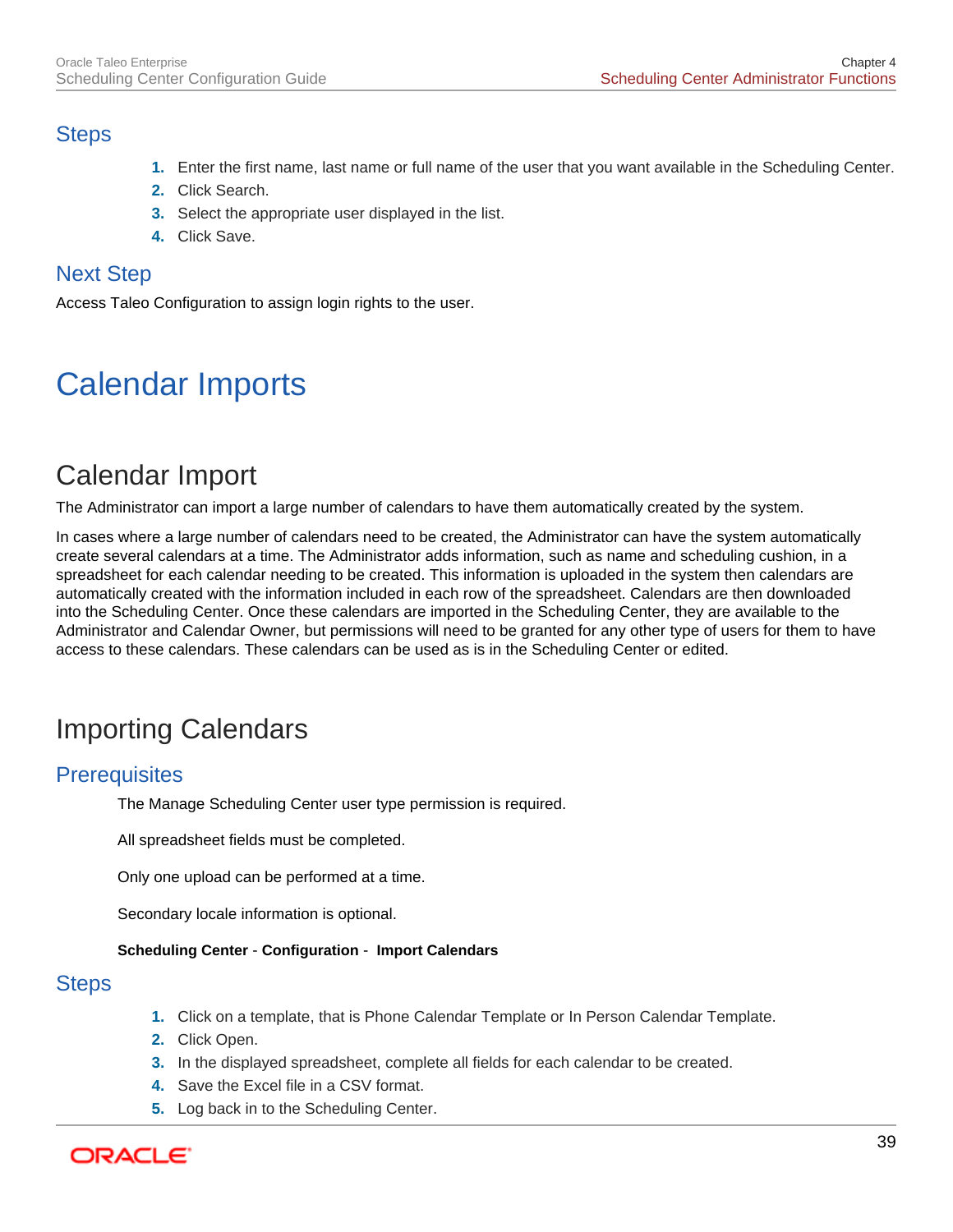- **6.** In the Import Calendars page, click Browse to select the CSV file previously saved.
- **7.** Select a type of calendar from the Select Calendar Type field (same type as for the CSV file).
- **8.** Select if the first row of the spreadsheet contains headers or not.
- **9.** Click Save.

#### **Result**

The spreadsheet is validated by the system, uploaded and then calendars are created in the Scheduling Center. Download can take several minutes for large imports.

# <span id="page-45-0"></span>Time Zones

### Time Zone Configuration

The Administrator has the ability to identify which time zones are visible to users in the Scheduling Center.

The Display Time Zones functionality allows system administrators to select the time zones displayed to users. When implementing a new zone, all time zones available in the Display Time Zones page are selected by default.

When a time zone has been enabled by a Scheduling Center administrator and then assigned to a calendar by a recruiter, it cannot be disabled while the calendar is active. The time zone will appear grayed out on the Display Time Zones page. If the calendar is no longer active, and the time zone is not used in any other active calendar, the time zone can be disabled. The Display Time Zone page displays a message that states "Time Zones that are not editable are in use."

Then, when users are creating calendars, they will only see and be able to select the time zones selected by the administrator.

# <span id="page-45-1"></span>**Languages**

### Languages

The Scheduling Center is available in many languages.

The Language drop-down menu located in the right-hand side of pages allows users to select the language in which they want to use the product. Languages must be activated by the system administrator before they can be used in the Scheduling Center.

The Display Languages page displays a message that states "Languages that are not editable are in use." However, when a language has been enabled by a Scheduling Center administrator and then assigned to a calendar, it can no longer be disabled. The language will appear grayed out on the Display Languages page. The language must stay enabled in the event the calendar using it is reactivated in the future.

If a language is only used in a calendar location that has never been used by a calendar, then the language can be disabled upon deactivation of the location.

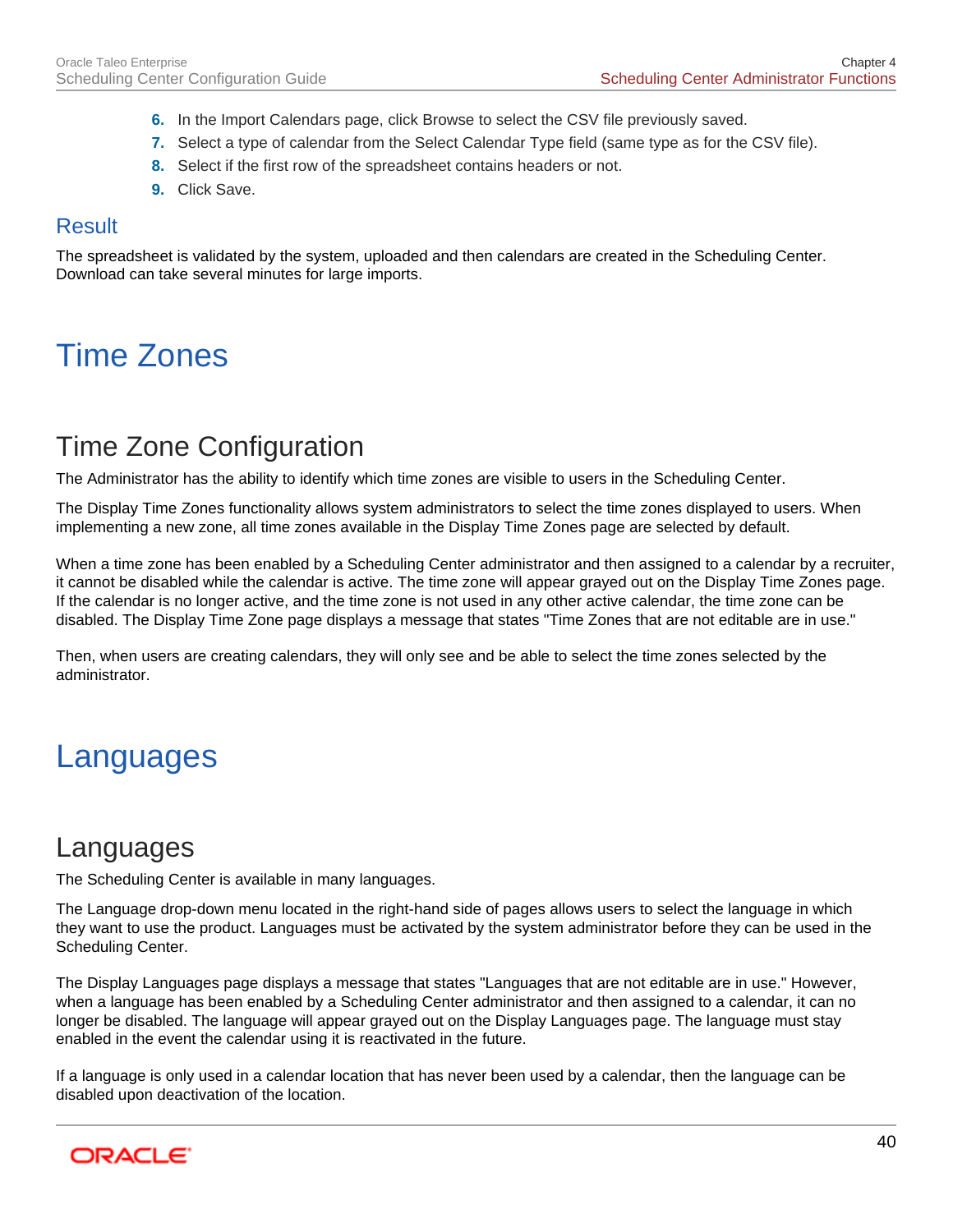### Supported Languages

The languages supported for Oracle Talent Acquisition Cloud products as well as specific features are listed below. For details regarding language availability for Oracle Learn Cloud and Oracle Taleo Business Edition, see the documentation for those products.

- **Scheduling Center**: All listed languages are supported except Portuguese (Portugal).
- **Assessment**: All listed languages are supported except Indonesian (Bahasa).
- **OBIEE**: All listed languages are supported except Indonesian (Bahasa), Lithuanian, Malaysian (Malay), Serbian, Slovenian.

The table lists supported languages for Oracle Talent Acquisition Cloud products and specific features.

| Language            | Locale | Recruiting and Onboarding Performance |           | Mobile    | Sourcing  | <b>Resume Parsing</b>                                      |
|---------------------|--------|---------------------------------------|-----------|-----------|-----------|------------------------------------------------------------|
| Bulgarian           | bg     | Available                             | Available |           |           |                                                            |
| Chinese (China)     | zh_CN  | Available                             | Available | Available | Available |                                                            |
| Chinese<br>(Taiwan) | zh_TW  | Available                             | Available | Available | Available |                                                            |
| Croatian            | hr     | Available                             | Available |           |           |                                                            |
| Czech               | CS     | Available                             | Available |           | Available |                                                            |
| Danish              | da     | Available                             | Available |           |           |                                                            |
| Dutch               | nl     | Available                             | Available | Available | Available | Only Personal<br>Details<br>extraction, not<br>full resume |
| English             | en     | Available                             | Available | Available | Available | Full resume<br>extraction<br>available                     |
| English (U.K.)      | en_GB  | Available                             | Available | Available | Available | Full resume<br>extraction<br>available                     |
| Finnish             | fi     | Available                             | Available |           | Available |                                                            |
| French (Canada) fr  |        | Available                             | Available | Available |           | Full resume<br>extraction<br>available                     |
| French (France)     | fr_FR  | Available                             | Available | Available | Available | Full resume<br>extraction<br>available                     |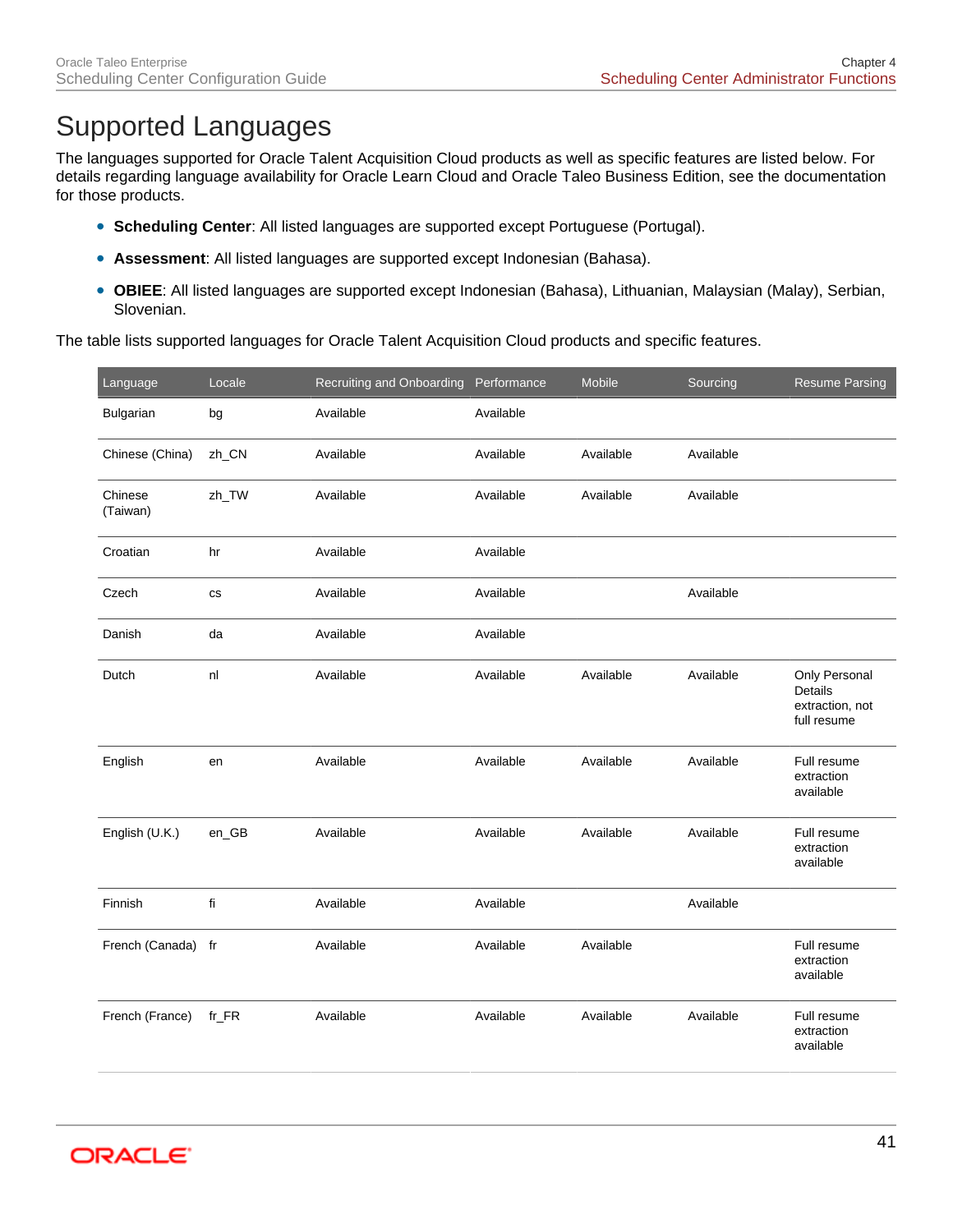| Language                  | Locale  | Recruiting and Onboarding Performance |           | Mobile    | Sourcing  | <b>Resume Parsing</b>                                             |
|---------------------------|---------|---------------------------------------|-----------|-----------|-----------|-------------------------------------------------------------------|
| German                    | de      | Available                             | Available | Available | Available | Full resume<br>extraction<br>available                            |
| Greek                     | el      | Available                             | Available |           |           |                                                                   |
| Hungarian                 | hu      | Available                             | Available |           | Available |                                                                   |
| Italian                   | it      | Available                             | Available | Available | Available | Only Personal<br><b>Details</b><br>extraction, not<br>full resume |
| Indonesian<br>(Bahasa)*   | in      | Available                             | Available | Available |           |                                                                   |
| Japanese                  | ja      | Available                             | Available | Available | Available |                                                                   |
| Korean                    | ko      | Available                             | Available | Available | Available |                                                                   |
| Lithuanian*               | It      | Available                             | Available |           |           |                                                                   |
| Malaysian<br>(Malay)*     | ms      | Available                             | Available |           |           |                                                                   |
| Norwegian                 | no      | Available                             | Available |           | Available |                                                                   |
| Polish                    | pl      | Available                             | Available | Available | Available |                                                                   |
| Portuguese<br>(Brazil)    | pt_BR   | Available                             | Available | Available | Available | Only Personal<br>Details<br>extraction, not<br>full resume        |
| Portuguese<br>(Portugal)* | pt      | Available                             | Available |           | Available |                                                                   |
| Romanian                  | ro      | Available                             | Available |           | Available |                                                                   |
| Russian                   | ru      | Available                             | Available | Available | Available |                                                                   |
| Serbian*                  | sr (sh) | Available                             | Available |           |           |                                                                   |
| Slovak                    | sk      | Available                             | Available |           | Available |                                                                   |
| Slovenian*                | sl      | Available                             | Available |           |           |                                                                   |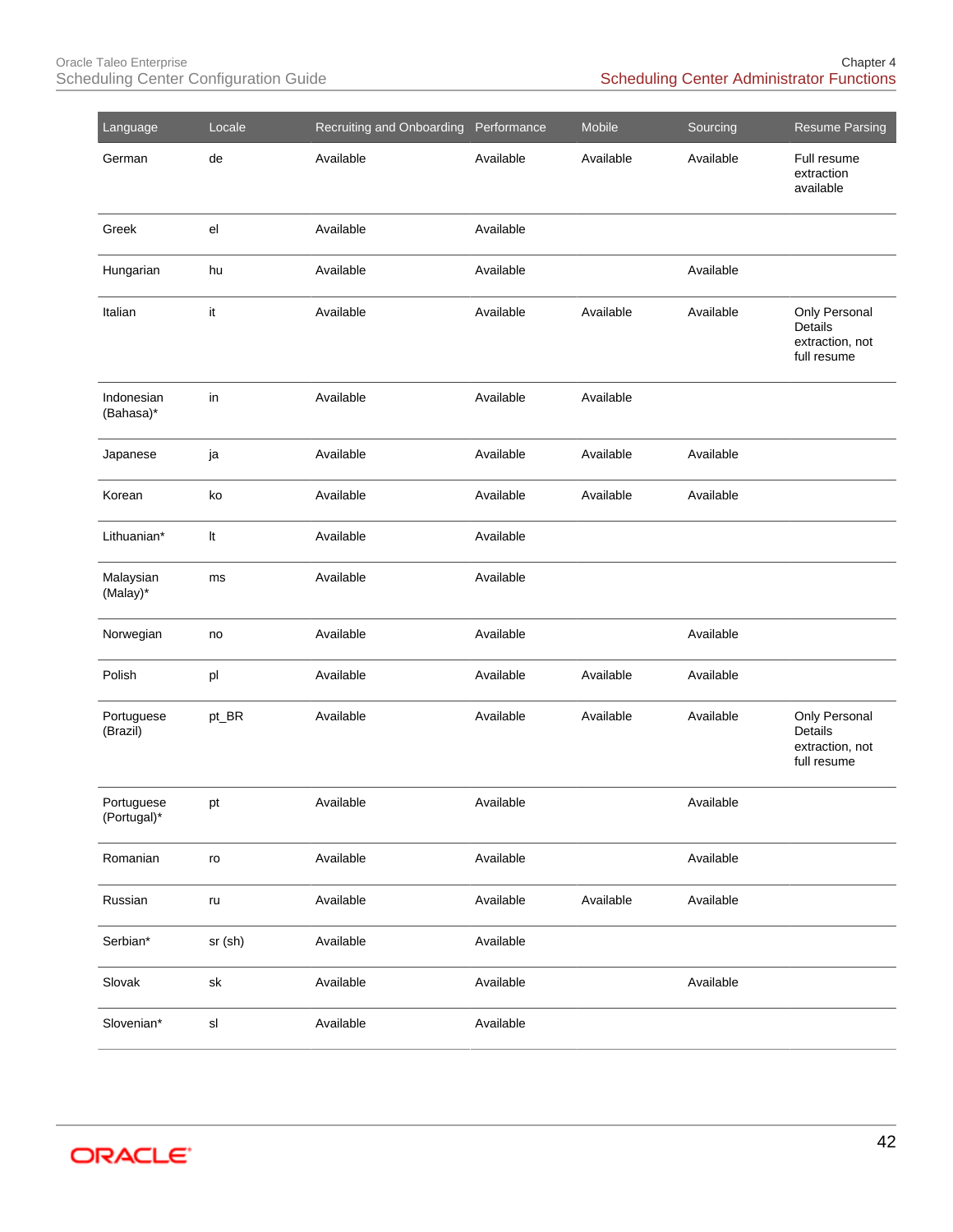| Language               | Locale | Recruiting and Onboarding Performance |           | <b>Mobile</b> | Sourcing  | <b>Resume Parsing</b>                                      |
|------------------------|--------|---------------------------------------|-----------|---------------|-----------|------------------------------------------------------------|
| Spanish<br>(Worldwide) | es     | Available                             | Available | Available     | Available | Only Personal<br>Details<br>extraction, not<br>full resume |
| Swedish                | SV     | Available                             | Available | Available     | Available |                                                            |
| Thai                   | th     | Available                             | Available |               | Available |                                                            |
| Turkish                | tr     | Available                             | Available |               | Available |                                                            |

### Enabling Languages

#### **Prerequisites**

**Scheduling Center** - **Configuration** - **Display Languages**

#### **Steps**

- **1.** Check the box next to the languages you want to display to users.
- **2.** Click Save.

#### Result

Users will only see and be able to select the languages that were enabled.

# <span id="page-48-0"></span>Mass Update

### Ability to Mass Update Calendar Owners

Calendars, permissions, and timeslots can be transferred from one Scheduling Center user to another in a single action.

The Mass Update functionality allows all of a recruiter's or other Scheduling Center user's items to be reassigned to another recruiter or Scheduling Center user. This transfer includes all current ownership of calendars and timeslots, as well as permissions the originating recruiter has been granted for other calendars.

A Scheduling Center administrator accesses the originating recruiter or other user's items by selecting them from **Select Owner** on the Mass Update page. Once the owner is selected, the Scheduling Center presents a count of all calendars, permissions, and timeslots for that owner. The new user can then be selected using Select Owner by the Select New User field. Once submitted, all items are transferred to the new owner.

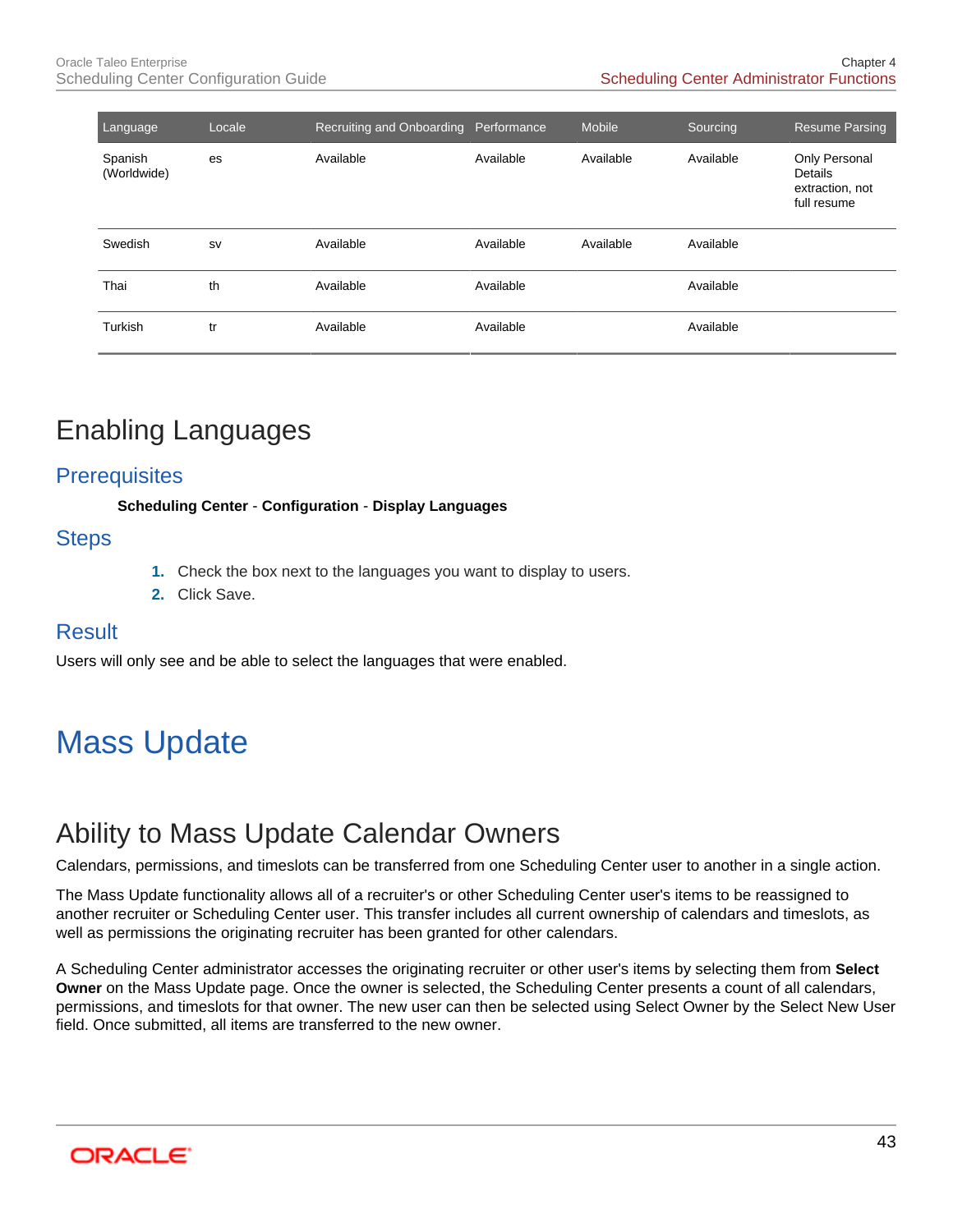### Mass Updating Calendar Owners

#### **Prerequisites**

The Manage Scheduling Center user type permission is required.

#### **Scheduling Center** - **Configuration**

#### Steps

- **1.** Click Mass Update.
- **2.** Click Select Owner.
- **3.** Click Select User.
- **4.** Click Submit. The Scheduling Center presents a count of all calendars, permissions, and timeslots for that owner.
- **5.** Click Submit.

#### Result

All items are transferred to the new owner.

# <span id="page-49-0"></span>Default Weekdays

### Default Weekdays

The Default Weekdays functionality allows the Administrator to select default days for timeslots.

# <span id="page-49-1"></span>Resend of Candidate Submissions

### Resending Candidate Submissions

The Resend Candidate Submissions functionality allows the Administrator to resubmit appointments scheduled by candidates which were not successfully submitted to Taleo Recruiting during the appointment scheduling process.

In the Candidate Submissions page, the latest 50 candidate submissions that were not successfully sent to Taleo Recruiting are listed. The Resend link is available to resend only the selected candidate submission. A Resend All button is also available to resend all the candidate submissions listed. The list is sortable by candidate name.

# <span id="page-49-2"></span>Schedule Appointment Emails

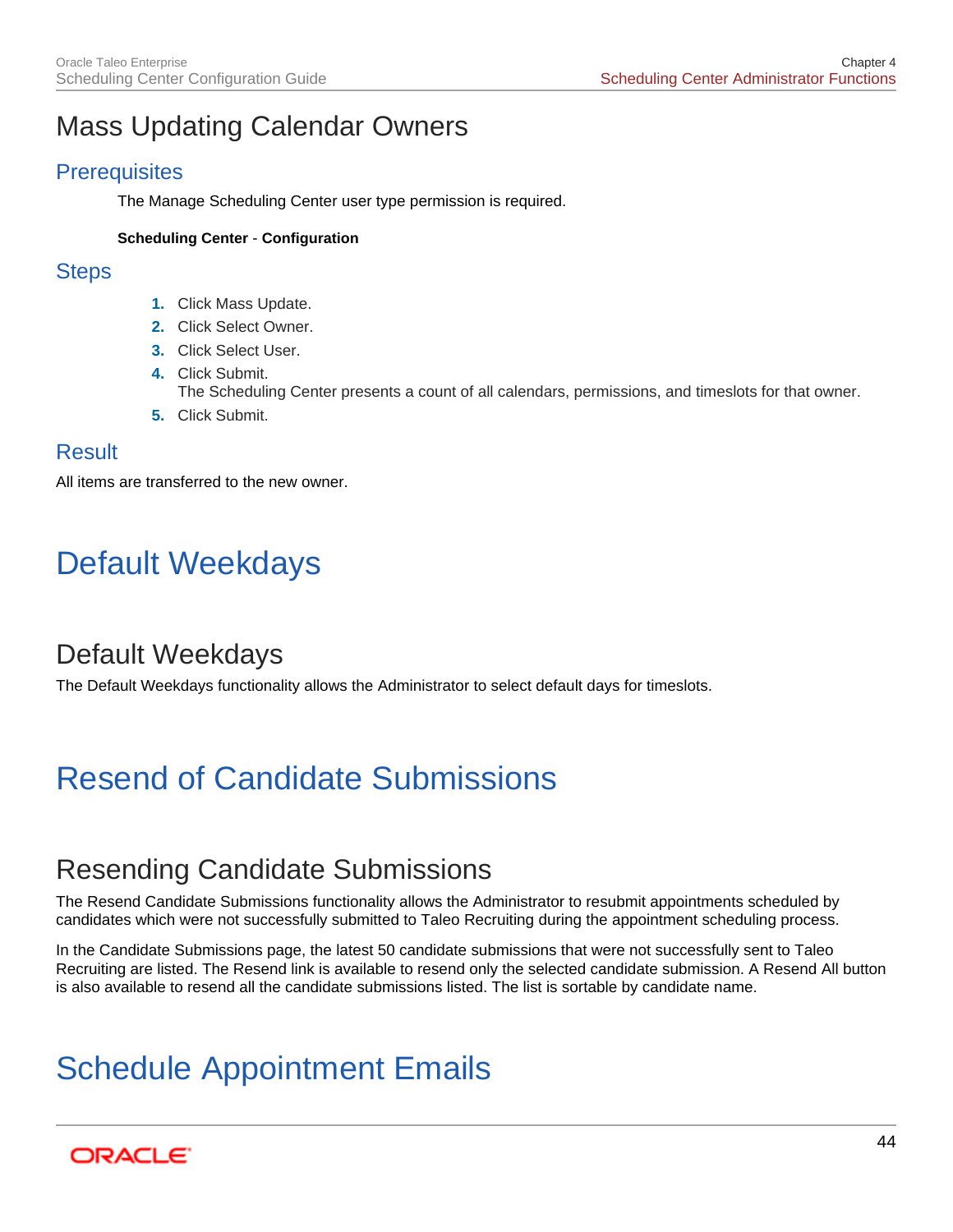### Scheduled Appointment Emails

Calendar owners can receive daily and weekly reminders for scheduled interviews. Sending periodic automated reminders provides an easy way for interviewers to be aware of upcoming interviews and ensures that interviews are not missed.

When administrators enable the feature, calendar owners receive email message listing appointments scheduled for them over the week or the day. The appointment date and time are indicated as well as the candidate name and email address.

# <span id="page-50-0"></span>Fields Description

The table shows field descriptions.

| <b>Description</b>                                                                                                                                                                                                                                                                                                                | Location                                |
|-----------------------------------------------------------------------------------------------------------------------------------------------------------------------------------------------------------------------------------------------------------------------------------------------------------------------------------|-----------------------------------------|
| The name of the calendar name that is<br>displayed to candidates when they are<br>scheduling their appointment.                                                                                                                                                                                                                   | <b>Scheduling Center &gt; Calendars</b> |
| Allows the calendar to be used in a requisition<br>for candidates to book appointments.                                                                                                                                                                                                                                           | <b>Scheduling Center &gt; Calendars</b> |
| Sets the permission level for candidates to<br>control their appointments. A candidate may<br>be granted full scheduling capabilities (that is,<br>scheduling, rescheduling, canceling - this is<br>the highest level of permissions), or may be<br>restricted to only canceling an appointment or<br>have no permissions at all. | Scheduling Center > Calendars           |
| Allows candidates to schedule an appointment Scheduling Center > Calendars<br>for the same day on which they make the<br>appointment.                                                                                                                                                                                             |                                         |
| Applies to same day scheduling. Represents<br>the amount of time prior to an appointment<br>that a candidate can self-schedule. For<br>example, if set to 60 minutes and the<br>candidate is self-scheduling 30 minutes prior<br>to the appointment, that appointment will be<br>unavailable.                                     | Scheduling Center > Calendars           |
| Represents how long in advance a candidate<br>may book an appointment on a calendar.<br>The default value is 14 days in advance. The<br>scheduling horizon can be set to 60, 90 or to a<br>maximum interval of 180 days. The scheduling<br>horizon can be edited once appointments<br>have been made on the calendar.             | <b>Scheduling Center &gt; Calendars</b> |
| Determines for a calendar how close to the<br>time of a confirmed appointment a candidate<br>will be allowed to reschedule.                                                                                                                                                                                                       | Scheduling Center > Calendars           |
|                                                                                                                                                                                                                                                                                                                                   |                                         |

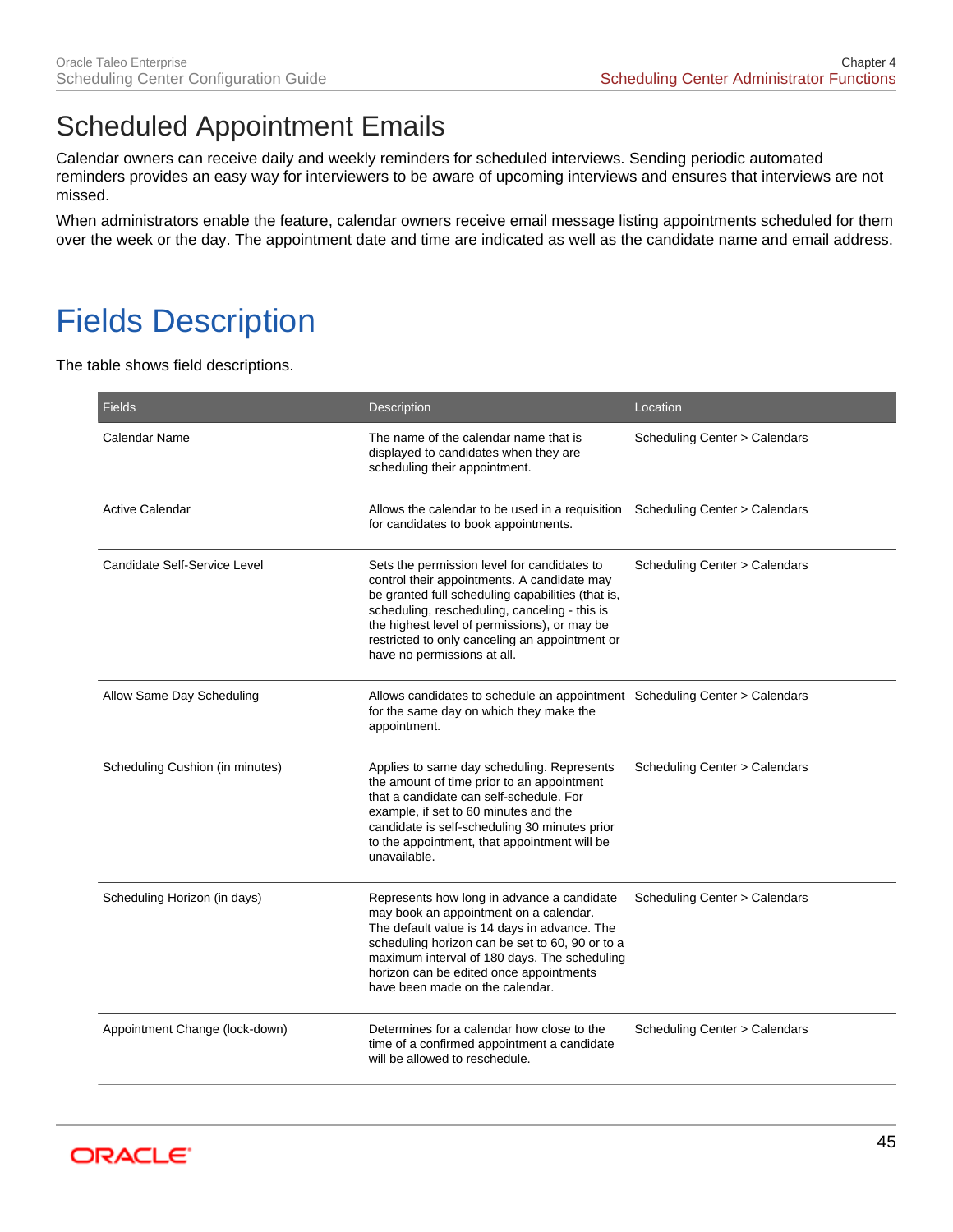| <b>Fields</b>                 | Description                                                                                                                                                                                                                                             | Location                                         |
|-------------------------------|---------------------------------------------------------------------------------------------------------------------------------------------------------------------------------------------------------------------------------------------------------|--------------------------------------------------|
| Calendar Owner                | The person responsible for maintaining the<br>calendar.                                                                                                                                                                                                 | Scheduling Center > Calendars                    |
| Calendar Display Name         | The name of the calendar as the user wants<br>it to display to the candidates. The calendar<br>name that displays internally to users is often<br>different than what is shown to candidates.                                                           | Scheduling Center > Calendars                    |
| Select As Primary Locale      | Displays the language in which the calendar<br>will be displayed to the administrator and<br>recruiters. Note: If only one language is<br>offered, it will default to the current language<br>and the button will automatically be checked.             | Scheduling Center > Calendars                    |
| Multiple Location             | Indicates that a calendar is created for several Scheduling Center > Calendars<br>locations (maximum of 5 locations).                                                                                                                                   |                                                  |
| Single Location               | Indicates that a calendar is created for one<br>location.                                                                                                                                                                                               | Scheduling Center > Calendars                    |
| <b>Location Type</b>          | Indicates if the interview will be held in person<br>(default) or on the phone                                                                                                                                                                          | Scheduling Center > Calendars                    |
|                               |                                                                                                                                                                                                                                                         | Scheduling Center > Configuration ><br>Locations |
| <b>Calendar Location Name</b> | The name of the location created by the<br>Administrator as visible within the Scheduling<br>Center.                                                                                                                                                    | Scheduling Center > Calendars                    |
| <b>Location Display Name</b>  | The name of the location as it is displayed to<br>candidates.                                                                                                                                                                                           | Scheduling Center > Calendars                    |
| Pre-schedule Information      | Instructions such as asking the candidate<br>to bring two types of ID, to dress business<br>casual, etc.                                                                                                                                                | Scheduling Center > Calendars                    |
| <b>Interview Directions</b>   | The user creating a calendar can input<br>directions to the appointment location.                                                                                                                                                                       | Scheduling Center > Calendars                    |
| Interview Instructions        | The user creating a calendar can input<br>instructions for the appointment, for example<br>to tell the candidates to check in at the front<br>desk.                                                                                                     | Scheduling Center > Calendars                    |
| <b>Timeslot Owner</b>         | When a timeslot owner is assigned to a<br>timeslot, the timeslot owner receives an<br>email each time a candidate schedules an<br>appointment for the assigned timeslot. If no<br>timeslot owner is selected, the calendar owner<br>receives the email. | Scheduling Center > Calendars                    |
| Schedule up to a maximum      | Maximum number of timeslots available<br>for the time selected. A maximum of 999<br>timeslots can be set.                                                                                                                                               | Scheduling Center > Timeslots                    |